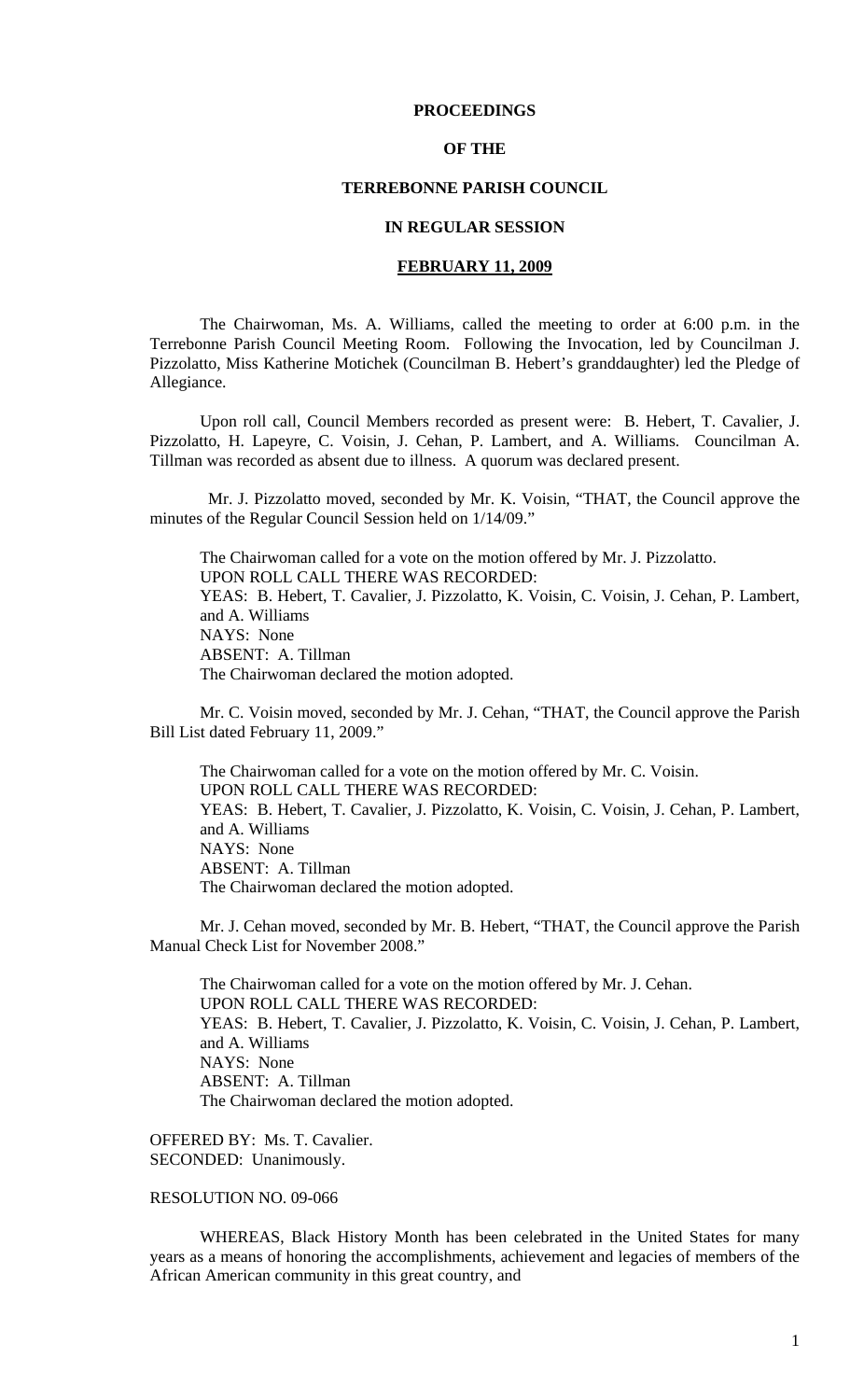WHEREAS, this annual recognition began in the 1920's as a means of recognizing the strides and contributions of numerous African Americans who were omitted from many of the history books in the United States, and

 WHEREAS, the current celebrations of Black History Month center on the advancements made by African Americans in the United States and throughout the world, and

 WHEREAS, the residents of Terrebonne Parish may take pride in knowing that African Americans have attained status in virtually all segments of the business, government and cultural life in this community, and

 WHEREAS, African Americans have served as "royalty" in the local Mardi Gras Krewes, leaders and organizers in business ventures, and currently hold the position of Chairwoman of the Terrebonne Parish Council, and

 WHEREAS, the month of February should always hold a special place in the hearts all residents so that the history and culture of African Americans may remain with all of us.

NOW, THEREFORE BE IT RESOLVED, by the Terrebonne Parish Council, on behalf of the Parish President and the entire Terrebonne Parish Consolidated Government, that February 2009 be hereby declared BLACK HISTORY MONTH IN HOUMA-TERREBONNE.

THERE WAS RECORDED: YEAS: B. Hebert, T. Cavalier, J. Pizzolatto, K. Voisin, C. Voisin, J. Cehan, P. Lambert and A. Williams. NAYS: None. ABSTAINING: None. ABSENT: A. Tillman. The Chairwoman declared the resolution adopted on this, the  $11<sup>th</sup>$  day of February, 2009.

\* \* \* \* \* \* \* \* \*

The Chairwoman recognized Mr. Mark Boudreaux, Executive Director of the Terrebonne Parish Communications District, who explained the District's request for local legislation and requested the Council's support for proposed legislation that will institute a service charge on prepaid wireless services in Terrebonne Parish.

OFFERED BY: Mr. C. Voisin. SECONDED BY: Mr. J. Cehan

RESOLUTION NO. 09-067

A resolution requesting Terrebonne Parish's Legislative Delegation to introduce and support legislation that would allow for the assessment of a prepaid wireless 9-1-1 service charge in Terrebonne Parish.

WHEREAS, at the time that the Terrebonne Parish Communications District and the Enhanced 911 Emergency Response System were established, the use of wireless telephones and communications devices were at minimum use as compared to today, and

WHEREAS, the Communications District operates on a fee basis on wireline and wireless phone, determined by a tariff rate established by the Public Service Commission, and

WHEREAS, due to an increase in the use of wireless equipment for which air time is purchased in advance of usage, and the full access of said equipment to 9-1-1 services, the District Board has recommended that state legislation be introduced that would allow the collection of a service charge for same.

NOW, THEREFORE BE IT RESOLVED that the Terrebonne Parish Council, on the behalf of the Terrebonne Parish Consolidated Government, does hereby request the members of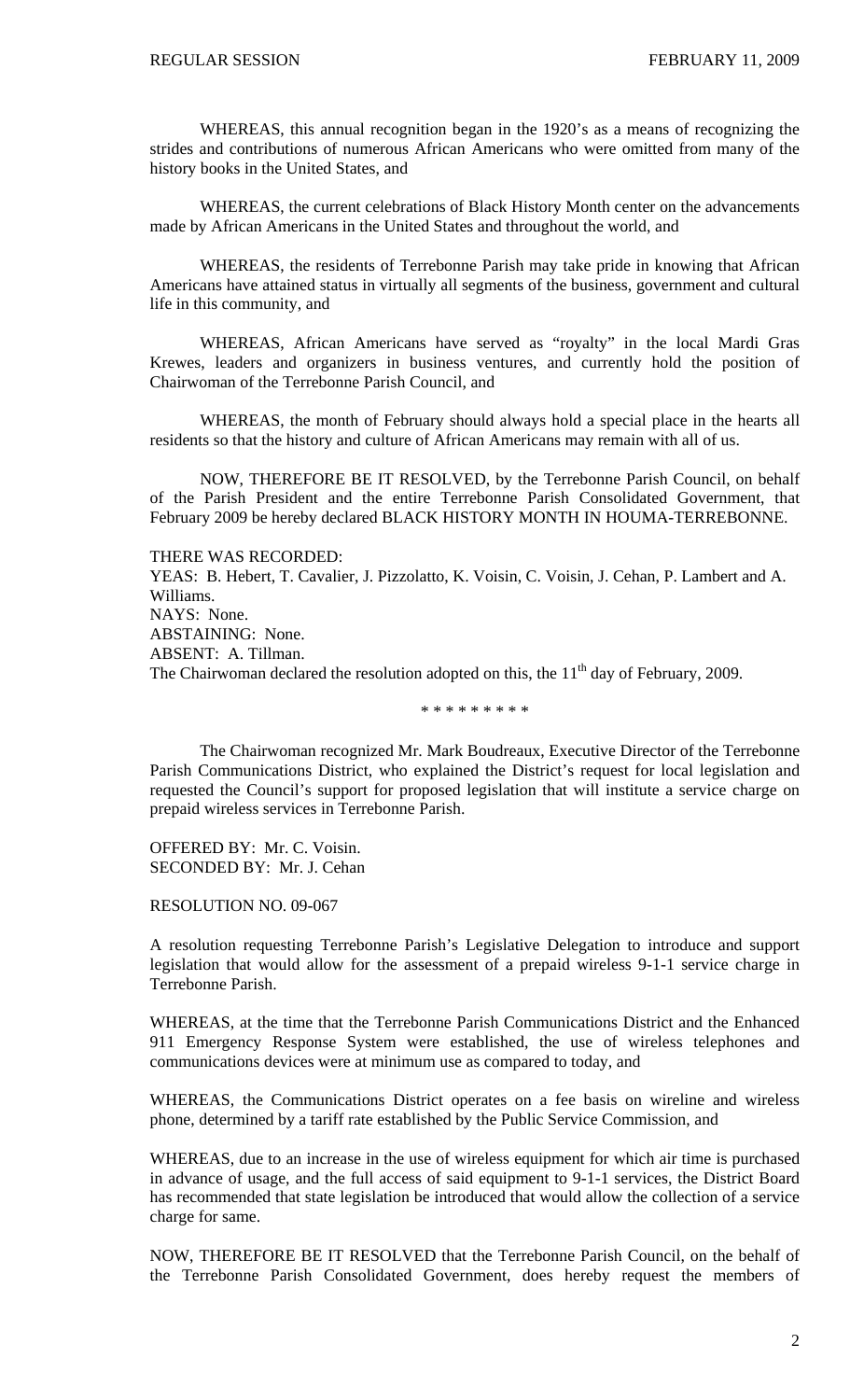Terrebonne Parish's Legislative Delegation to introduce and support proposed legislation that would allow for the assessment of a Prepaid Wireless 9-1-1 Service Charge in Terrebonne Parish, and

BE IT FURTHER RESOLVED that any charge for publication of a Notice of Local Legislation in *The Courier* be charged to the Terrebonne Parish Council.

THERE WAS RECORDED: YEAS: T. Cavalier, J. Cehan, B. Hebert, P. Lambert, J. Pizzolatto, C. Voisin, K. Voisin and A. Williams. NAYS: None. ABSTAINING: None. ABSENT: A. Tillman. The Chairman declared the resolution adopted on this, the  $11<sup>th</sup>$  day of February, 2009. \* \* \* \* \* \* \* \* \*

The Chairwoman recognized Miss Haley Billiot, Montegut resident, who presented Parish President M. Claudet with a picture from the recent LSU Agriculture 4-H Club Livestock auction at which Mr. Claudet purchased one of the animals and then donated it back for reauction. Miss Billiot thanked Mr. Claudet as well as Councilman P. Lambert for a donation.

The Chairwoman recognized Mr. Alvin Bourg, Chauvin resident, who expressed appreciation for quick action taken at the Grand Bois Park. He stated there is one problem left with the drainage canal and requested that this matter be addressed.

The Chairwoman recognized Mrs. Pam Ponville, Point St. resident, who thanked Councilman A. Tillman for having the crane removed from Dunn St. She also thanked Parish President M. Claudet for addressing a situation that occurred this past weekend at the location on Dunn St. She expressed her concerns relative to the improper use of this property, safety issues, and requested that the zoning issue be addressed.

The Chairwoman recognized Mr. Ted Ponville, Point St. resident, who expressed his concerns to the improper use of the C-2 property on Dunn St. and requested that the codes, that are currently in effect, be enforced regarding the situation.

The Chairwoman recognized Mr. Norman Simon, Liberty St. resident, who expressed his concerns relative to the commercial activity that takes place behind 709 Dunn St. frightening residents due to possible damages to their homes. He also expressed his concerns relative to the fumes and noise from this location. He stated he recorded the noise level and it is almost double what OSHA requires for ear protection. He requested that the business be ordered to cease and desist the type of operation that is taking place on that piece of property.

Parish President M. Claudet stated that he will be meeting with the owner of Submar within the next few days and, in addition, a meeting will be set up with Mr. Ponville to discuss and address the situation on Dunn St.

Councilman K. Voisin expressed appreciation to Parish President M. Claudet for his quick response to the situation that occurred at the location on Dunn St. this past weekend because he was called about it, but was out of state.

The Chairwoman recognized Mr. Herdis Neil, Montegut resident, who expressed his concerns for an individual from the public being called down at the last Council meeting regarding his complaints about the lack of sufficient notice of meetings aired on TPTV and the quality of the programs aired. He also stated he met with Parish officials regarding drainage problems with property owned by the Harry Bourg Corp. and was told it will be addressed and requested that these problems definitely be addressed.

Councilman J. Cehan stated that a proposal would soon be brought to the Council and Parish President for improvements to the TPTV programming and to be more informative to the public.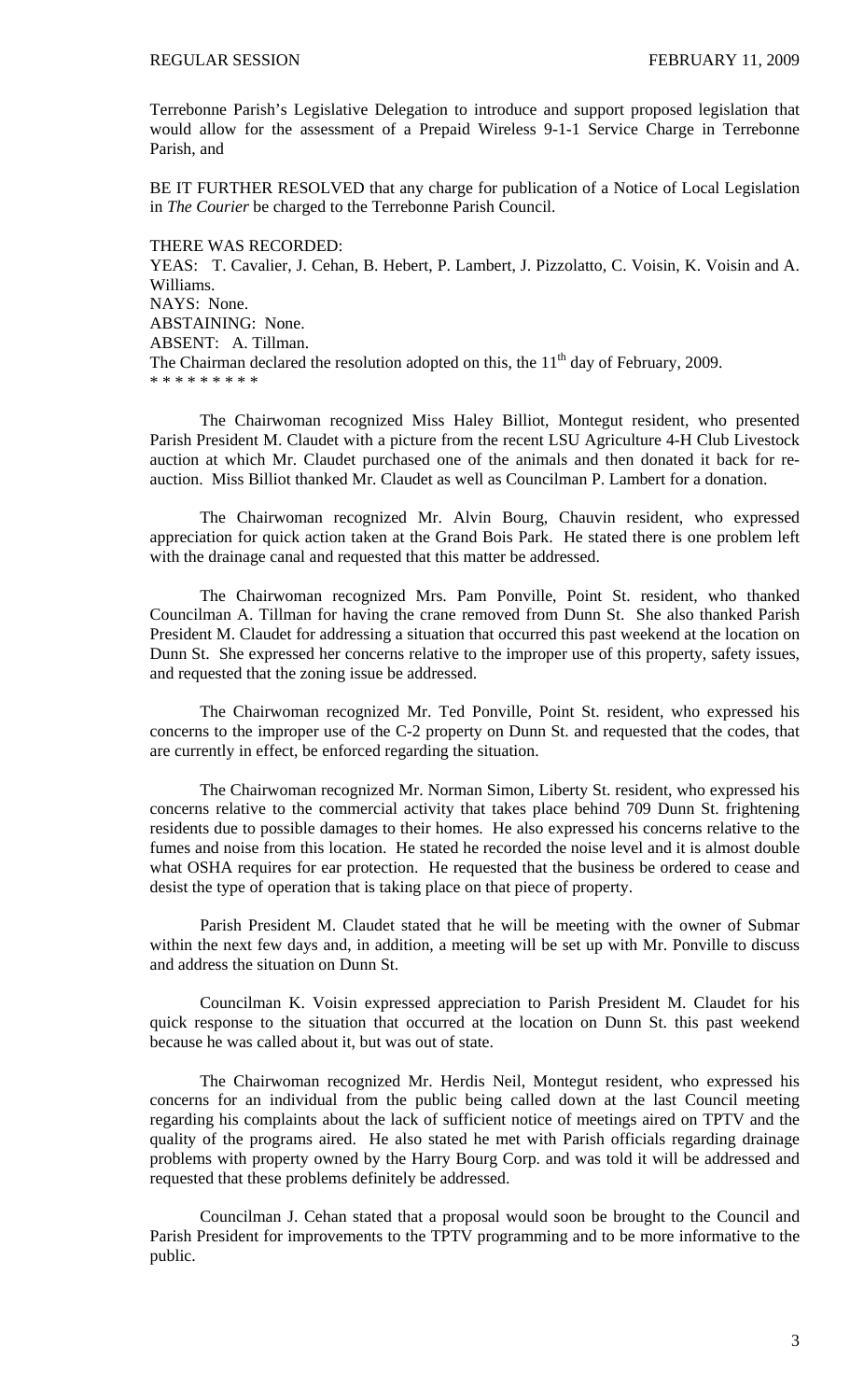The Chairwoman recognized Mr. Reggie Bourg, Bourg resident, who expressed his concerns relative to not having an opportunity to respond after a Council Member makes a comment. He expressed his concerns relative to TPTV not providing adequate information on meetings taking place, specifically the meeting that was held last night regarding Barrier Islands stabilization, reconstruction, and protection. He stated that the meeting was very poorly attended because residents did not know about it. He stated when preparing for hurricane evacuation and preparedness getting the message out with TPTV could be used. He stated that the public did not have an opportunity to give input in the initial planning stages. He stated that he realized that the proposal did not include closing off passes, but the islands will be rebuilt, in an attempt to provide hurricane protection. He said in the Dulac levees, how can there be hurricane protection when seven hundred feet of gaps will be open and no floodgate, etc.

Mr. K. Voisin moved, seconded by Mr. J. Pizzolatto, "THAT, the Council allow Mr. Reggie Bourg an additional minute to conclude his comments."

The Chairwoman called for a vote on the motion offered by Mr. K. Voisin. UPON ROLL CALL THERE WAS RECORDED: YEAS: B. Hebert, T. Cavalier, J. Pizzolatto, K. Voisin, C. Voisin, J. Cehan, P. Lambert, and A. Williams NAYS: None ABSENT: A. Tillman The Chairwoman declared the motion adopted.

Mr. Reggie Bourg continued his comments regarding his concerns with the public not being given input in the initial stages of a project and only until it is actually being constructed.

Councilman K. Voisin stated that TPTV could be a lot better than it is and if information can be placed on TPCG's website also to communicate to the public.

Mr. B. Hebert moved, seconded by Mr. J. Pizzolatto, "THAT, it now being 6:35 p.m., the Council open public hearings at this time."

 The Chairwoman called for a vote on the motion offered by Mr. B. Hebert. UPON ROLL CALL THERE WAS RECORDED: YEAS: B. Hebert, T. Cavalier, J. Pizzolatto, K. Voisin, C. Voisin, J. Cehan, P. Lambert, and A. Williams NAYS: None ABSENT: A. Tillman The Chairwoman declared the motion adopted.

The Chairwoman recognized the public for comments on the following:

A. A proposed ordinance dedicating and accepting "Wallace J. Thibodaux Estates, Addendum No. 5" into the Parish Maintenance System, and incorporating 'Schoolhouse Drive', 'Louis Emile Drive', 'James Edison Drive', and the extensions of 'Lillian Marie Drive' and 'Mathilde Marie Drive' into the Enhanced 911 Emergency Response System (continued from 1/28/09.)

There were no comments from the public on the proposed ordinance.

 Ms. T. Cavalier moved, seconded by Mr. B. Hebert, "THAT, the Council close the aforementioned public hearing."

 The Chairwoman called for a vote on the motion offered by Ms. T. Cavalier. UPON ROLL CALL THERE WAS RECORDED: YEAS: B. Hebert, T. Cavalier, J. Pizzolatto, K. Voisin, C. Voisin, J. Cehan, P. Lambert, and A. Williams NAYS: None ABSENT: A. Tillman The Chairwoman declared the motion adopted.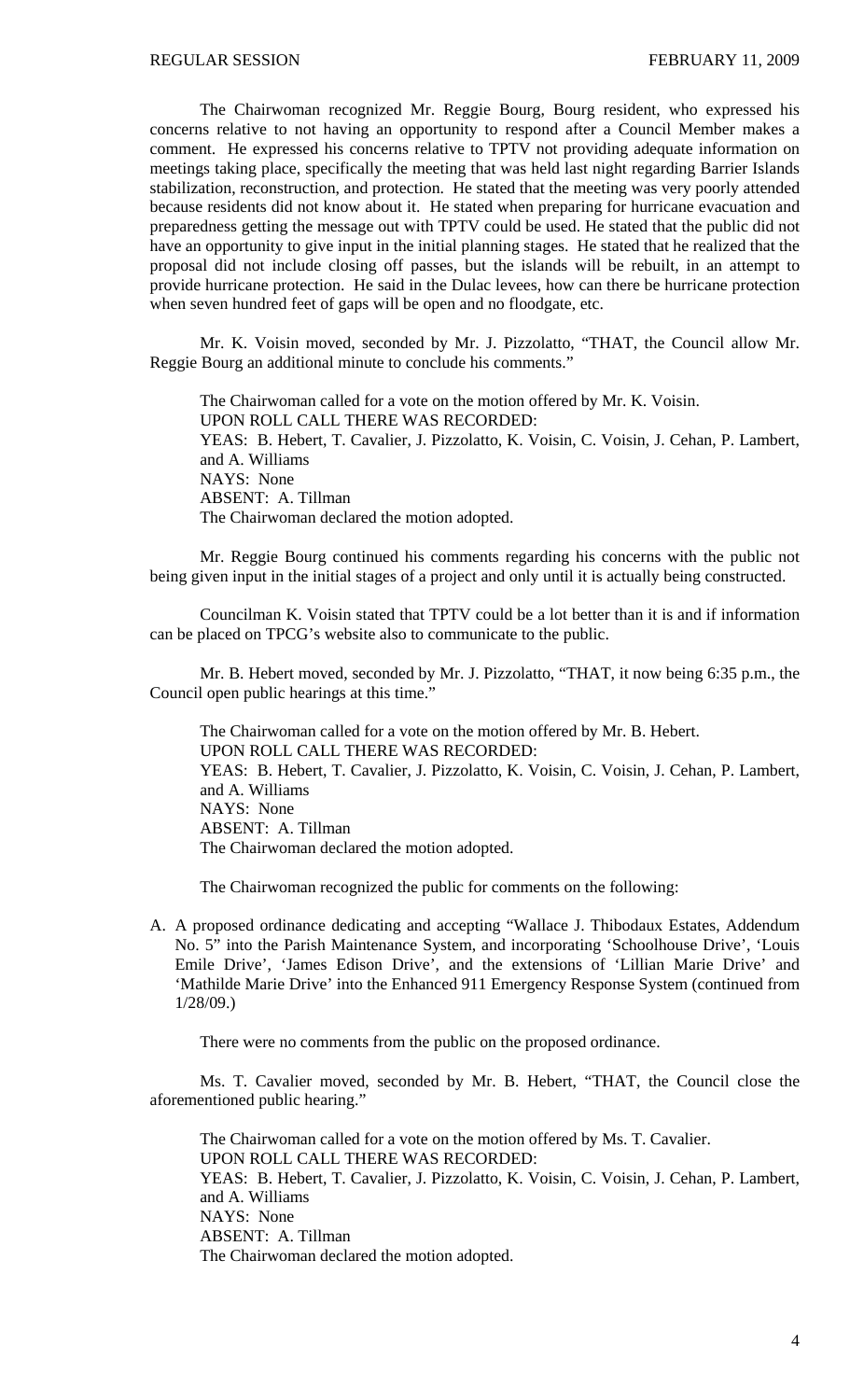OFFERED BY: Ms. T. Cavalier. SECONDED BY: Mr. C. Voisin.

ORDINANCE NO. 7599

AN ORDINANCE DEDICATING AND ACCEPTING THE MAINTENANCE/OPERATION OF THE STREET(S), DRAINAGE SERVITUDES, AND RIGHTS-OF-WAY FOR "WALLACE J. THIBODAUX ESTATES, ADDENDUM NO. 3" AND TO INCORPORATE "SCHOOLHOUSE DRIVE," "LOUIS EMILE DRIVE," "JAMES EDISON DRIVE," AND THE EXTENSION OF "LILLIAN MARIE DRIVE" AND "MATHILDE MARIE DRIVE" INTO THE ENHANCED 911 EMERGENCY RESPONSE SYSTEM FOR THE PURPOSE OF PROVIDING A BETTER MEANS OF LOCATING ADDRESSES; AND TO SET FORTH AN EFFECTIVE DATE FOR THE INCORPORATION OF STREET NAME(S), TO INFORM THE PROPER AGENCIES OF THE STREET NAME(S), AND TO AUTHORIZE THE INSTALLATION OF THE APPROPRIATE STREET SIGN(S), AND TO ADDRESS OTHER MATTERS RELATIVE THERETO.

# SECTION I

BE IT ORDAINED that the Terrebonne Parish Council, on behalf of Terrebonne Parish Consolidated Government, dedicates and accepts the maintenance/operation of the street(s), drainage servitudes, and rights-of-way as depicted on a plat, prepared on October 28, 2008 by Milford & Associates, Inc. titled "Wallace J. Thibodaux Estates, Addendum No. 3," a copy of which is attached hereto and made a part hereof;

BE IT FURTHER ORDAINED effective on the  $18<sup>th</sup>$  day of February, 2009, that "Schoolhouse Drive," "Louis Emile Drive," "James Edison Drive," and the extension of "Lillian Marie Drive" and "Mathilde Marie Drive" be incorporated into the Enhanced 911 Emergency Response System;

BE IT FURTHER ORDAINED that a copy of this ordinance be submitted to the Terrebonne Parish Communications Board, local U.S. Postal Services, fire districts, Acadian Ambulance, Terrebonne Parish Sheriff's Office, and any other appropriate agency; and

BE IT FURTHER ORDAINED that the Parish Forces be directed to install the proper street sign on the appropriate street, and that any other actions relative thereto be addressed.

# SECTION II

If any word, clause, phrase, section or other portion of this ordinance shall be declared null, void, invalid, illegal, or unconstitutional, the remaining words, clauses, phrases, sections or other portions of this ordinance shall remain in full force and effect, the provisions of this section hereby being declared to be severable.

This ordinance, having been introduced and laid on the table for at least two weeks, was voted upon as follows:

THERE WAS RECORDED:

YEAS: B. Hebert, T. Cavalier, J. Pizzolatto, K. Voisin, C. Voisin, J. Cehan, P. Lambert and A. Williams.

NAYS: None.

ABSTAINING: None.

ABSENT: A. Tillman.

The Chairwoman declared the ordinance adopted on this, the  $11<sup>th</sup>$  day of February, 2009.

\* \* \* \* \* \* \* \* \*

The Chairwoman recognized the public for comments on the following:

B. A proposed ordinance to authorize the acquisition of sites and/or servitudes by any legal means for the Bayou Terrebonne Drainage Improvements Project

There were no comments from the public on the proposed ordinance.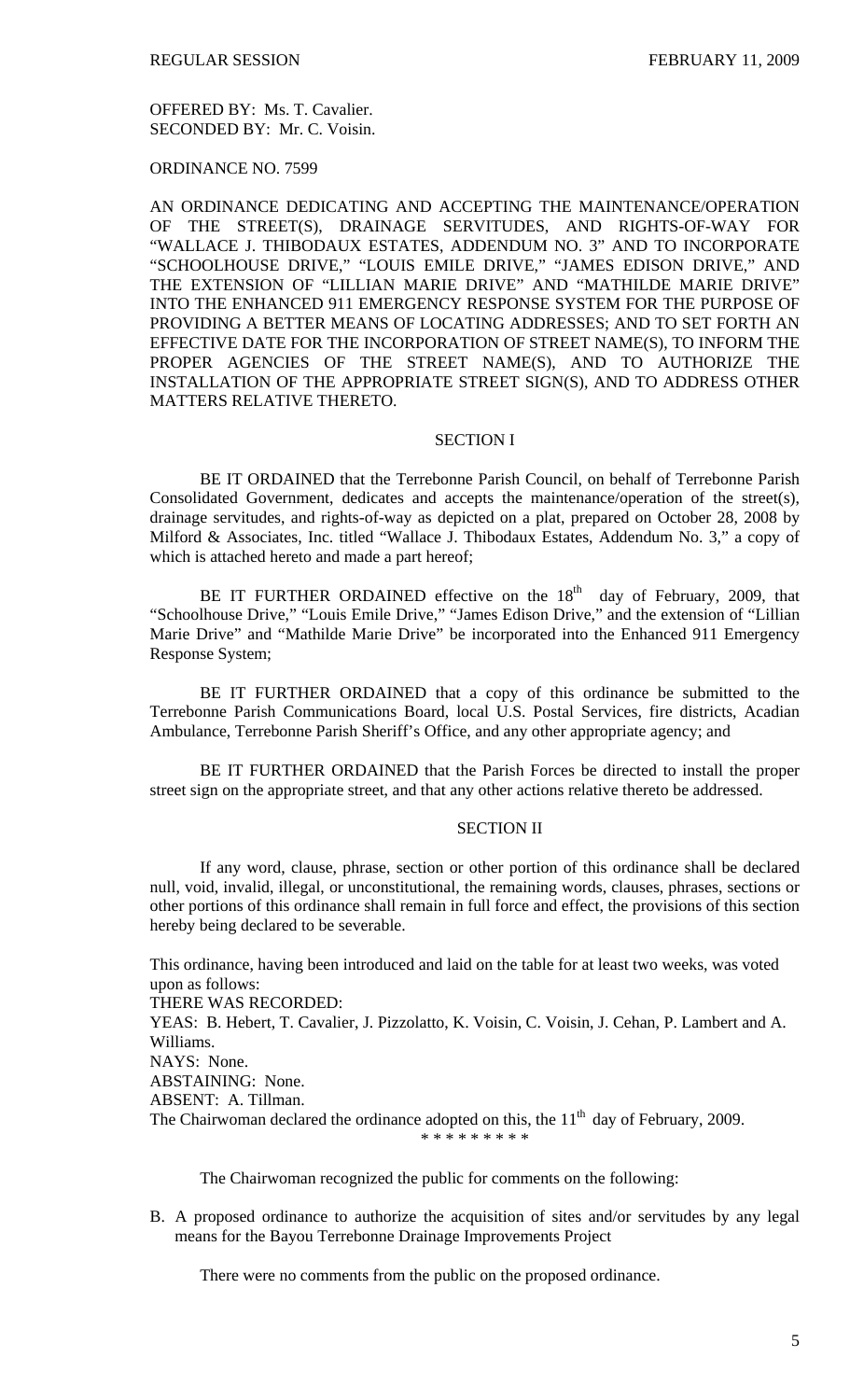Mr. K. Voisin moved, seconded by Mr. C. Voisin, "THAT, the Council close the aforementioned public hearing."

 The Chairwoman called for a vote on the motion offered by Mr. K. Voisin. UPON ROLL CALL THERE WAS RECORDED: YEAS: B. Hebert, T. Cavalier, J. Pizzolatto, K. Voisin, C. Voisin, J. Cehan, P. Lambert, and A. Williams NAYS: None ABSENT: A. Tillman The Chairwoman declared the motion adopted.

OFFERED BY: Mr. K. Voisin. SECONDED BY: Mr. C. Voisin.

ORDINANCE NO. 7600

AN ORDINANCE TO AUTHORIZE THE ACQUISITION OF SITES AND/OR SERVITUDES REQUIRED FOR THE HOLLYWOOD ROAD RECONSTRUCTION PROJECT, STATE PROJECT NO.742-55-002; FAP STP-3008(005)M; AUTHORIZE THE PARISH PRESIDENT TO EXECUTE ANY AND ALL DOCUMENTS NECESSARY TO ACQUIRE SITES AND/OR SERVITUDES FOR THE SAID PURPOSES; TO AUTHORIZE THE PARISH LEGAL STAFF TO COMMENCE EXPROPRIATION PROCEEDINGS IN THE EVENT THE SITES AND/OR SERVITUDES CANNOT BE OBTAINED CONVENTIONALLY; AND TO PROVIDE FOR OTHER MATTERS RELATIVE THERETO.

# SECTION I

BE IT ORDAINED by the Terrebonne Parish Council, in due, regular and legal sessions convened, that the Parish Administration is hereby authorized to acquire any and all servitudes that are required to facilitate construction and maintenance of the Hollywood Road Reconstruction Project, State Project No. 742-55-0002; FAP STP-3008(005)M; that the Parish President, Michel Claudet, is hereby authorized and empowered for and on behalf of the Terrebonne Parish Consolidated Government to execute documents necessary to acquire the sites and/or servitudes for the above stated purpose for consideration he deems just and reasonable, not to exceed the A fair market value, and that the Parish Legal Department is hereby authorized, at the direction of the Parish Administration, to institute expropriation and/or any other legal proceedings necessary to acquire the necessary sites and/or servitudes for the above mentioned purposes.

# SECTION II

If any word, clause, phrase, section or other portion of this ordinance shall be declared null, void, invalid, illegal, or unconstitutional, the remaining words, clauses, phrases, sections and other portions of this ordinance shall remain in full force and effect, the provisions of this ordinance hereby being declared to be severable.

# SECTION III

This ordinance shall become effective upon approval by the Parish President or as otherwise provided in Section 2-13(b) of the Home Rule Charter for a Consolidated Government for Terrebonne Parish, whichever occurs sooner.

This ordinance, having been introduced and laid on the table for at least two weeks, was voted upon as follows: THERE WAS RECORDED: YEAS: B. Hebert, T. Cavalier, J. Pizzolatto, K. Voisin, C. Voisin, J. Cehan, P. Lambert and A. Williams. NAYS: None. ABSTAINING: None.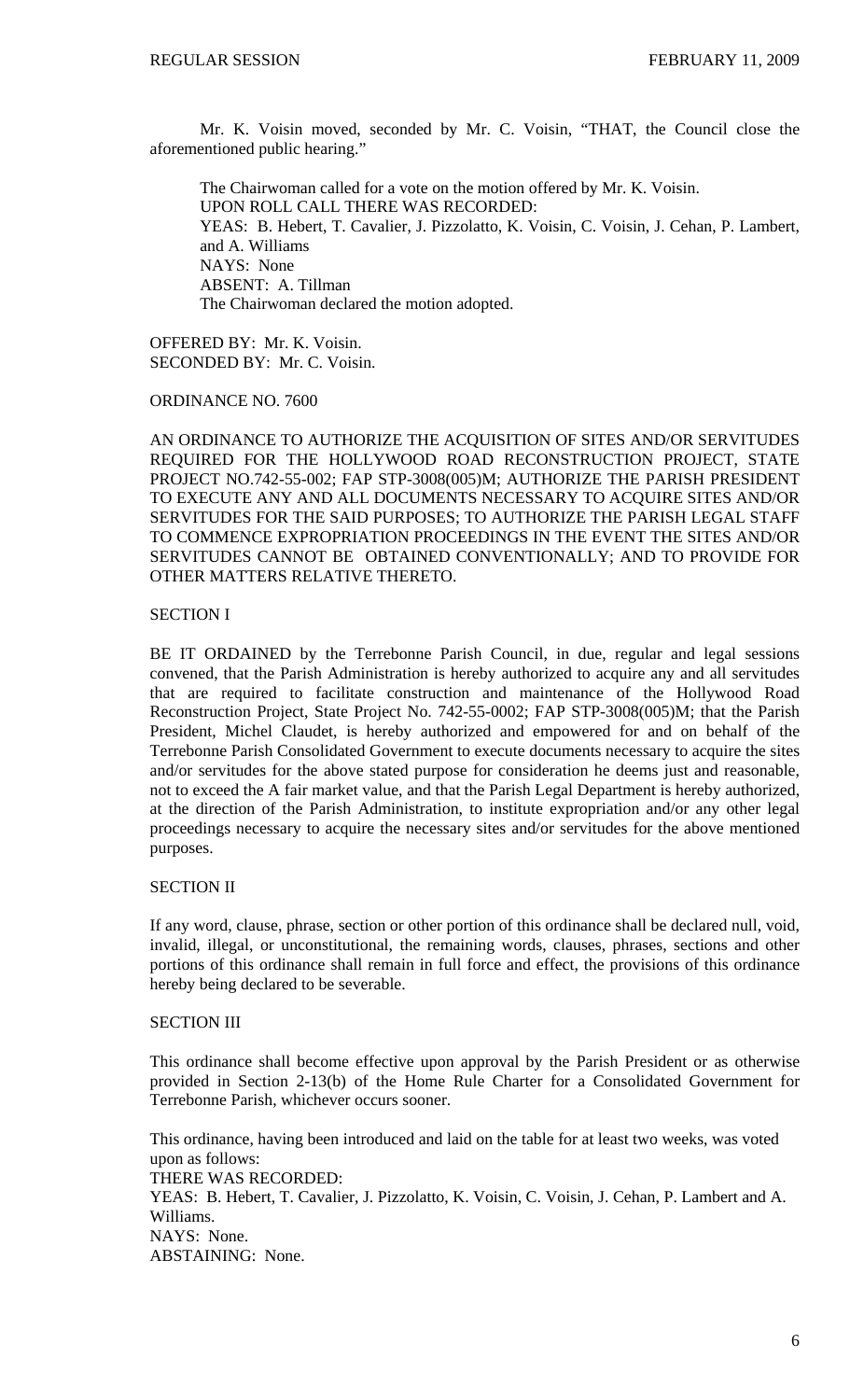ABSENT: A. Tillman.

The Chairwoman declared the ordinance adopted on this, the  $11<sup>th</sup>$  day of February, 2009.

\* \* \* \* \* \* \* \* \*

The Chairwoman recognized the public for comments on the following:

C. A proposed ordinance to authorize the acquisition of sites and/or servitudes by any legal means for the Bayou Terrebonne Drainage Improvements Project

There were no comments from the public on the proposed ordinance.

 Ms. T. Cavalier moved, seconded by Mr. J. Cehan, "THAT, the Council close the aforementioned public hearing."

 The Chairwoman called for a vote on the motion offered by Ms. T. Cavalier. UPON ROLL CALL THERE WAS RECORDED: YEAS: B. Hebert, T. Cavalier, J. Pizzolatto, K. Voisin, C. Voisin, J. Cehan, P. Lambert, and A. Williams NAYS: None ABSENT: A. Tillman The Chairwoman declared the motion adopted.

OFFERED BY: Ms. T. Cavalier. SECONDED BY: Mr. K. Voisin.

ORDINANCE NO. 7601

AN ORDINANCE TO AUTHORIZE THE ACQUISITION OF SITES AND/OR SERVITUDES REQUIRED FOR THE BAYOU TERREBONNE DRAINAGE IMPROVEMENT PROJECT, PARISH PROJECT NO.04-DRA-24; AUTHORIZE THE PARISH PRESIDENT TO EXECUTE ANY AND ALL DOCUMENTS NECESSARY TO ACQUIRE SITES AND/OR SERVITUDES FOR THE SAID PURPOSES; TO AUTHORIZE THE PARISH LEGAL STAFF TO COMMENCE EXPROPRIATION PROCEEDINGS IN THE EVENT THE SITES AND/OR SERVITUDES CANNOT BE OBTAINED CONVENTIONALLY; AND TO PROVIDE FOR OTHER MATTERS RELATIVE THERETO.

# SECTION I

BE IT ORDAINED by the Terrebonne Parish Council, in due, regular and legal sessions convened, that the Parish Administration is hereby authorized to acquire any and all servitudes that are required to facilitate construction and maintenance of the Bayou Terrebonne Drainage Improvement Project, Parish Project No. 04-DRA-24; that the Parish President, Michel Claudet, is hereby authorized and empowered for and on behalf of the Terrebonne Parish Consolidated Government to execute documents necessary to acquire the sites and/or servitudes for the above stated purpose for consideration he deems just and reasonable, not to exceed the A fair market value, and that the Parish Legal Department is hereby authorized, at the direction of the Parish Administration, to institute expropriation and/or any other legal proceedings necessary to acquire the necessary sites and/or servitudes for the above mentioned purposes.

## SECTION II

If any word, clause, phrase, section or other portion of this ordinance shall be declared null, void, invalid, illegal, or unconstitutional, the remaining words, clauses, phrases, sections and other portions of this ordinance shall remain in full force and effect, the provisions of this ordinance hereby being declared to be severable.

# SECTION III

This ordinance shall become effective upon approval by the Parish President or as otherwise provided in Section 2-13(b) of the Home Rule Charter for a Consolidated Government for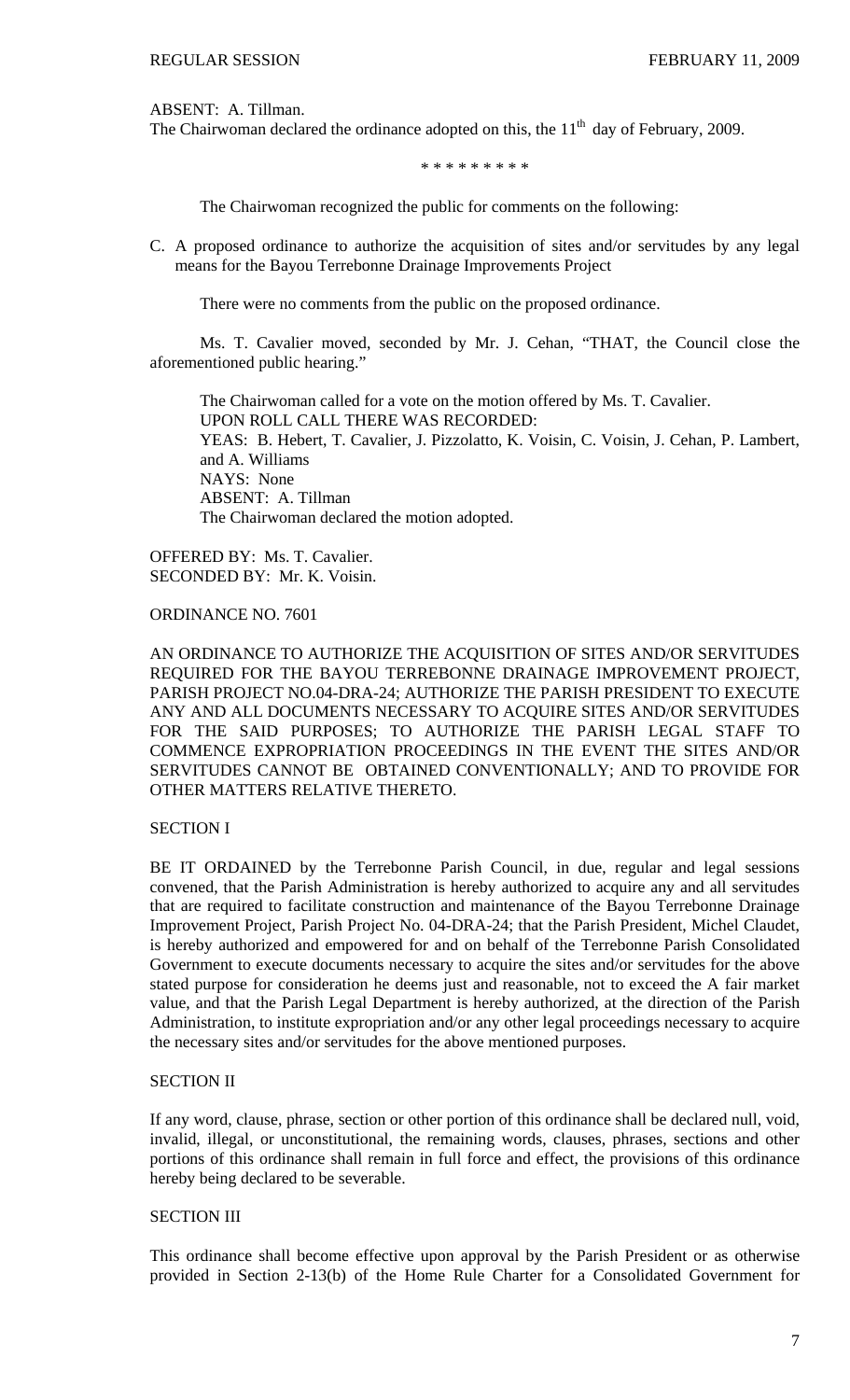Terrebonne Parish, whichever occurs sooner.

This ordinance, having been introduced and laid on the table for at least two weeks, was voted upon as follows: THERE WAS RECORDED: YEAS: B. Hebert, T. Cavalier, J. Pizzolatto, K. Voisin, C. Voisin, J. Cehan, P. Lambert and A. Williams. NAYS: None. ABSTAINING: None. ABSENT: A. Tillman. The Chairwoman declared the ordinance adopted on this, the  $11<sup>th</sup>$  day of February, 2009.

\* \* \* \* \* \* \* \* \*

The Chairwoman recognized the public for comments on the following:

D. A proposed ordinance to authorize the acquisition of sites and/or servitudes by any legal means for the Ashland North Sewer Lift Station and Force Main Project

There were no comments from the public on the proposed ordinance.

 Mr. C. Voisin moved, seconded by Mr. J. Cehan, "THAT, the Council close the aforementioned public hearing."

 The Chairwoman called for a vote on the motion offered by Mr. C. Voisin. UPON ROLL CALL THERE WAS RECORDED: YEAS: B. Hebert, T. Cavalier, J. Pizzolatto, K. Voisin, C. Voisin, J. Cehan, P. Lambert, and A. Williams NAYS: None ABSENT: A. Tillman The Chairwoman declared the motion adopted.

OFFERED BY: Mr. C. Voisin. SECONDED BY: Mr. J. Cehan.

ORDINANCE NO. 7602

AN ORDINANCE TO AUTHORIZE THE ACQUISITION OF SITES AND/OR SERVITUDES REQUIRED FOR THE ASHLAND NORTH SEWER LIFT STATION AND FORCE MAIN PROJECT, PARISH PROJECT NO.06-SEW-14; AUTHORIZE THE PARISH PRESIDENT TO EXECUTE ANY AND ALL DOCUMENTS NECESSARY TO ACQUIRE SITES AND/OR SERVITUDES FOR THE SAID PURPOSES; TO AUTHORIZE THE PARISH LEGAL STAFF TO COMMENCE EXPROPRIATION PROCEEDINGS IN THE EVENT THE SITES AND/OR SERVITUDES CANNOT BE OBTAINED CONVENTIONALLY; AND TO PROVIDE FOR OTHER MATTERS RELATIVE THERETO.

# SECTION I

BE IT ORDAINED by the Terrebonne Parish Council, in due, regular and legal sessions convened, that the Parish Administration is hereby authorized to acquire any and all servitudes that are required to facilitate construction and maintenance of the Ashland North Sewer Lift Station and Force Main Project, Parish Project No. 06-SEW-14; that the Parish President, Michel Claudet, is hereby authorized and empowered for and on behalf of the Terrebonne Parish Consolidated Government to execute documents necessary to acquire the sites and/or servitudes for the above stated purpose for consideration he deems just and reasonable, not to exceed the A fair market value, and that the Parish Legal Department is hereby authorized, at the direction of the Parish Administration, to institute expropriation and/or any other legal proceedings necessary to acquire the necessary sites and/or servitudes for the above mentioned purposes.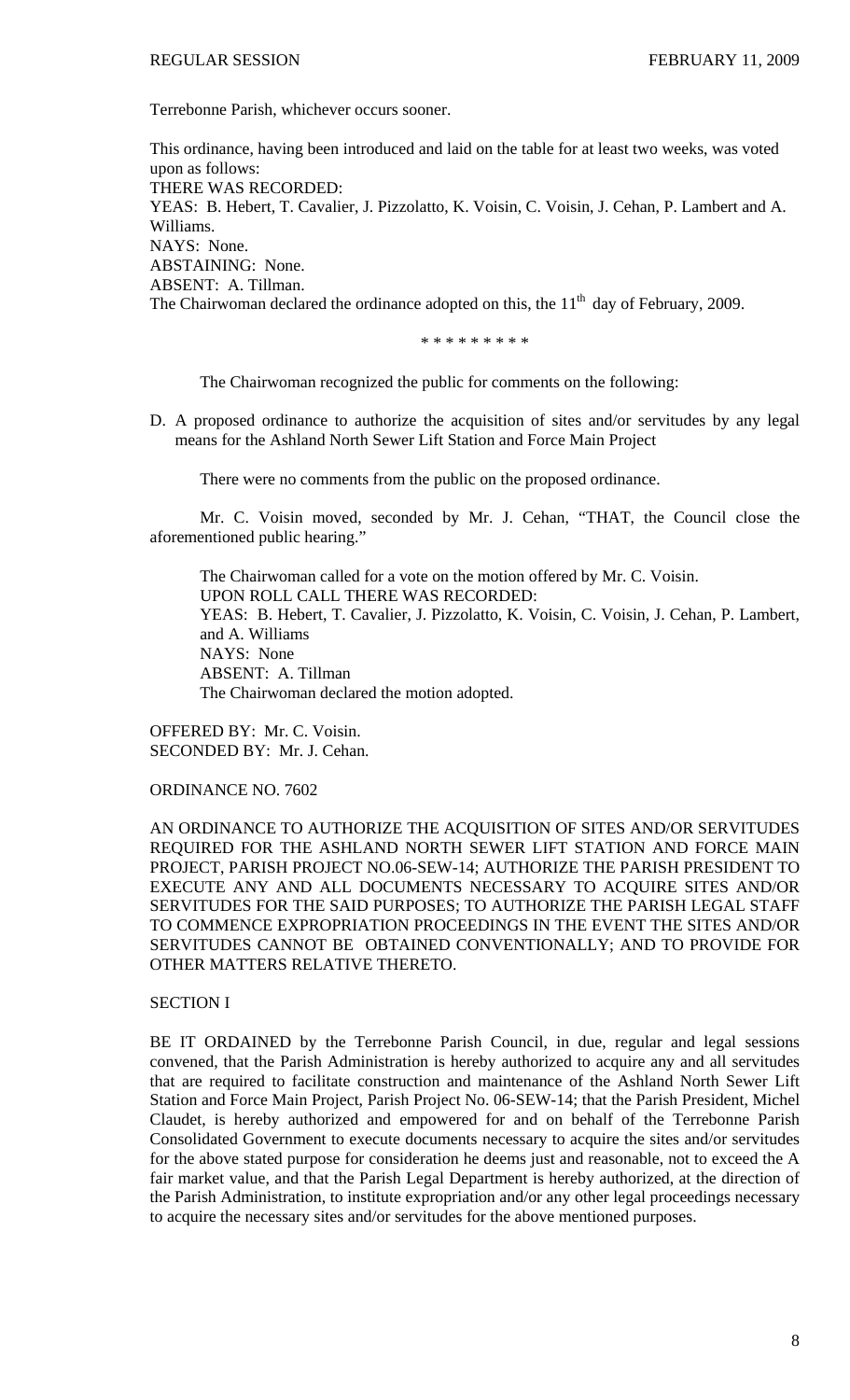# SECTION II

If any word, clause, phrase, section or other portion of this ordinance shall be declared null, void, invalid, illegal, or unconstitutional, the remaining words, clauses, phrases, sections and other portions of this ordinance shall remain in full force and effect, the provisions of this ordinance hereby being declared to be severable.

# SECTION III

This ordinance shall become effective upon approval by the Parish President or as otherwise provided in Section 2-13(b) of the Home Rule Charter for a Consolidated Government for Terrebonne Parish, whichever occurs sooner.

This ordinance, having been introduced and laid on the table for at least two weeks, was voted upon as follows: THERE WAS RECORDED: YEAS: B. Hebert, T. Cavalier, J. Pizzolatto, K. Voisin, C. Voisin, J. Cehan, P. Lambert and A. Williams. NAYS: None. ABSTAINING: None. ABSENT: A. Tillman. The Chairwoman declared the ordinance adopted on this, the  $11<sup>th</sup>$  day of February, 2009.

\* \* \* \* \* \* \* \* \*

The Chairwoman recognized the public for comments on the following:

E. A proposed ordinance to authorize the acquisition of sites and/or servitudes by any legal means for the Highway 311/Enterprise Drive Bridge Project

There were no comments from the public on the proposed ordinance.

 Mr. K. Voisin moved, seconded by Mr. B. Hebert, "THAT, the Council close the aforementioned public hearing."

 The Chairwoman called for a vote on the motion offered by Mr. K. Voisin. UPON ROLL CALL THERE WAS RECORDED: YEAS: B. Hebert, T. Cavalier, J. Pizzolatto, K. Voisin, J. Cehan, P. Lambert, and A. Williams NAYS: None ABSENT: C. Voisin and A. Tillman The Chairwoman declared the motion adopted.

OFFERED BY: Mr. K. Voisin. SECONDED BY: Mr. B. Hebert.

ORDINANCE NO. 7603

AN ORDINANCE TO AUTHORIZE THE ACQUISITION OF SITES AND/OR SERVITUDES REQUIRED FOR THE HIGHWAY 311/ENTERPRISE DRIVE BRIDGE PROJECT, PARISH PROJECT NO.08-BRG-17; AUTHORIZE THE PARISH PRESIDENT TO EXECUTE ANY AND ALL DOCUMENTS NECESSARY TO ACQUIRE SITES AND/OR SERVITUDES FOR THE SAID PURPOSES; TO AUTHORIZE THE PARISH LEGAL STAFF TO COMMENCE EXPROPRIATION PROCEEDINGS IN THE EVENT THE SITES AND/OR SERVITUDES CANNOT BE OBTAINED CONVENTIONALLY; AND TO PROVIDE FOR OTHER MATTERS RELATIVE THERETO.

### SECTION I

BE IT ORDAINED by the Terrebonne Parish Council, in due, regular and legal sessions convened, that the Parish Administration is hereby authorized to acquire any and all servitudes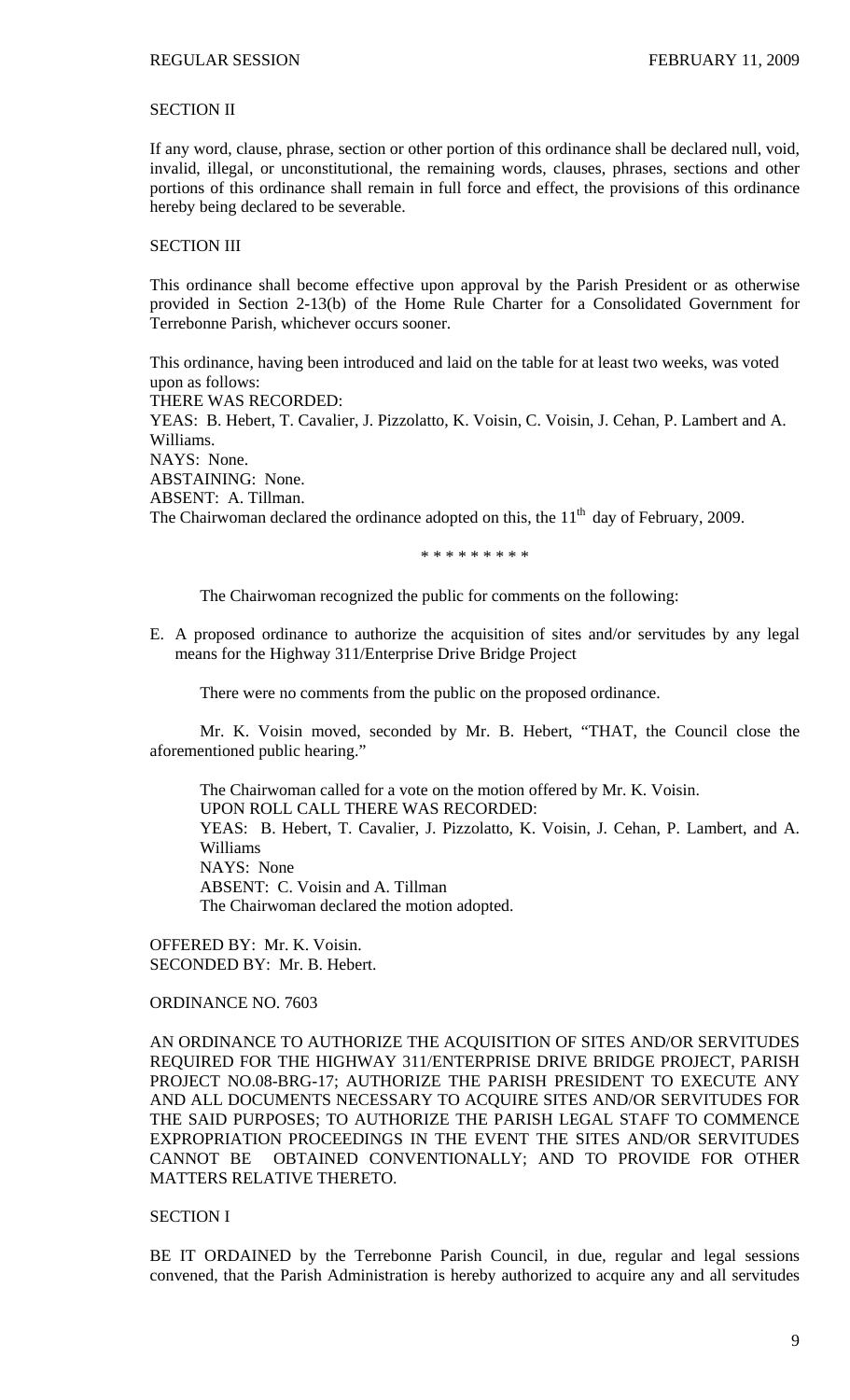that are required to facilitate construction and maintenance of the Highway 311/Enterprise Drive Bridge Project, Parish Project No. 08-BRG-17; that the Parish President, Michel Claudet, is hereby authorized and empowered for and on behalf of the Terrebonne Parish Consolidated Government to execute documents necessary to acquire the sites and/or servitudes for the above stated purpose for consideration he deems just and reasonable, not to exceed the A fair market value, and that the Parish Legal Department is hereby authorized, at the direction of the Parish Administration, to institute expropriation and/or any other legal proceedings necessary to acquire the necessary sites and/or servitudes for the above mentioned purposes.

### SECTION II

If any word, clause, phrase, section or other portion of this ordinance shall be declared null, void, invalid, illegal, or unconstitutional, the remaining words, clauses, phrases, sections and other portions of this ordinance shall remain in full force and effect, the provisions of this ordinance hereby being declared to be severable.

# SECTION III

This ordinance shall become effective upon approval by the Parish President or as otherwise provided in Section 2-13(b) of the Home Rule Charter for a Consolidated Government for Terrebonne Parish, whichever occurs sooner.

This ordinance, having been introduced and laid on the table for at least two weeks, was voted upon as follows:

THERE WAS RECORDED:

YEAS: B. Hebert, T. Cavalier, J. Pizzolatto, K. Voisin, J. Cehan, P. Lambert and A. Williams. NAYS: None.

ABSTAINING: None.

ABSENT: C. Voisin and A. Tillman.

The Chairwoman declared the ordinance adopted on this, the  $11<sup>th</sup>$  day of February, 2009.

\* \* \* \* \* \* \* \* \*

The Chairwoman recognized the public for comments on the following:

F. A proposed ordinance to authorize the acquisition of sites and/or servitudes by any legal means for the Chabert Medical Center/Industrial Boulevard Levee Project.

There were no comments from the public on the proposed ordinance.

 Mr. B. Hebert moved, seconded by Mr. J. Cehan, "THAT, the Council close the aforementioned public hearing."

 The Chairwoman called for a vote on the motion offered by Mr. B. Hebert. UPON ROLL CALL THERE WAS RECORDED: YEAS: B. Hebert, T. Cavalier, J. Pizzolatto, K. Voisin, J. Cehan, P. Lambert, and A. Williams NAYS: None ABSENT: C. Voisin and A. Tillman The Chairwoman declared the motion adopted.

OFFERED BY: Mr. B. Hebert. SECONDED BY: Mr. J. Cehan and Mr. K. Voisin.

ORDINANCE NO. 7604

AN ORDINANCE TO AUTHORIZE THE ACQUISITION OF SITES AND/OR SERVITUDES REQUIRED FOR THE CHABERT MEDICAL CENTER/INDUSTRIAL BLVD. LEVEE PROJECT, PARISH PROJECT NO. 08-LEV-45; AUTHORIZE THE PARISH PRESIDENT TO EXECUTE ANY AND ALL DOCUMENTS NECESSARY TO ACQUIRE SITES AND/OR SERVITUDES FOR THE SAID PURPOSES; TO AUTHORIZE THE PARISH LEGAL STAFF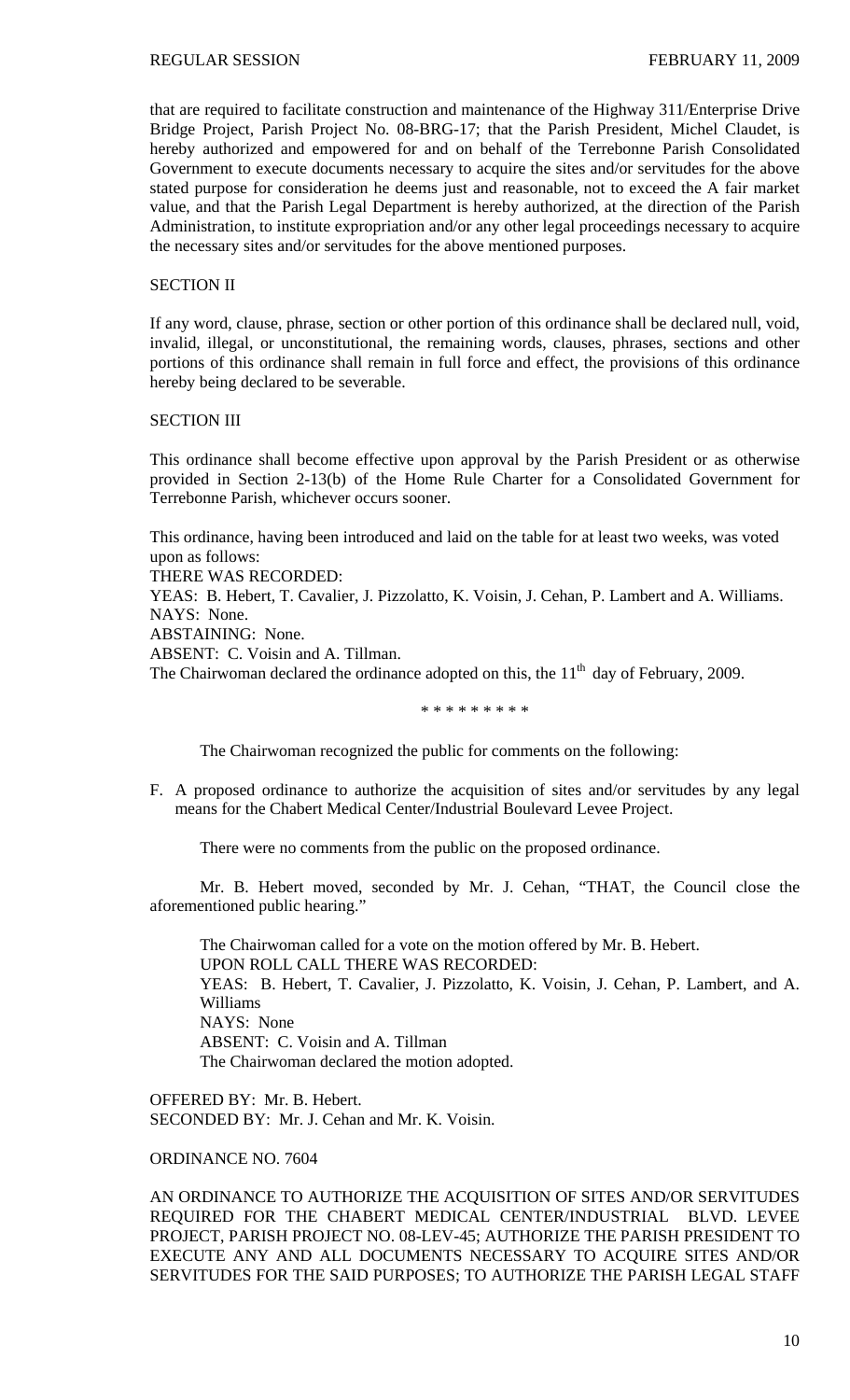# TO COMMENCE EXPROPRIATION PROCEEDINGS IN THE EVENT THE SITES AND/OR SERVITUDES CANNOT BE OBTAINED CONVENTIONALLY; AND TO PROVIDE FOR OTHER MATTERS RELATIVE THERETO.

# SECTION I

BE IT ORDAINED by the Terrebonne Parish Council, in due, regular and legal sessions convened, that the Parish Administration is hereby authorized to acquire any and all servitudes that are required to facilitate construction and maintenance of the Chabert medical Center/Industrial Blvd. Levee Project, Parish Project No. 08-LEV-45; that the Parish President, Michel Claudet, is hereby authorized and empowered for and on behalf of the Terrebonne Parish Consolidated Government to execute documents necessary to acquire the sites and/or servitudes for the above stated purpose for consideration he deems just and reasonable, not to exceed the A fair market value, and that the Parish Legal Department is hereby authorized, at the direction of the Parish Administration, to institute expropriation and/or any other legal proceedings necessary to acquire the necessary sites and/or servitudes for the above mentioned purposes.

## SECTION II

If any word, clause, phrase, section or other portion of this ordinance shall be declared null, void, invalid, illegal, or unconstitutional, the remaining words, clauses, phrases, sections and other portions of this ordinance shall remain in full force and effect, the provisions of this ordinance hereby being declared to be severable.

## SECTION III

This ordinance shall become effective upon approval by the Parish President or as otherwise provided in Section 2-13(b) of the Home Rule Charter for a Consolidated Government for Terrebonne Parish, whichever occurs sooner.

This ordinance, having been introduced and laid on the table for at least two weeks, was voted upon as follows:

THERE WAS RECORDED:

YEAS: B. Hebert, T. Cavalier, J. Pizzolatto, K. Voisin, J. Cehan, P. Lambert and A. Williams. NAYS: None.

ABSTAINING: None.

ABSENT: C. Voisin and A. Tillman.

The Chairwoman declared the ordinance adopted on this, the  $11<sup>th</sup>$  day of February, 2009.

\* \* \* \* \* \* \* \* \*

The Chairwoman recognized the public for comments on the following:

G. A proposed ordinance to amend the 2009 Adopted Budget for the funding from the State of La. Division of Administration Office of Community Development – Disaster Recovery Unit for the Operation Boat Launch Project

There were no comments from the public on the proposed ordinance.

 The Chairwoman recognized Mr. Al Levron, Capital Projects Administrator, who explained that in 2007, the Parish applied for a grant to the La. Recovery Authority for boat launch improvements for the Fisheries Infrastructure Project. This project was funded in the amount of \$750,000. which includes further improvements to the South Houma Boat Launch, Texas Gulf Road, as well as the Ashland Boat Launch. He stated the proposed ordinance puts the money into the budget in order to proceed.

 Mr. C. Voisin moved, seconded by Mr. B. Hebert, "THAT, the Council close the aforementioned public hearing."

 The Chairwoman called for a vote on the motion offered by Mr. C. Voisin. UPON ROLL CALL THERE WAS RECORDED: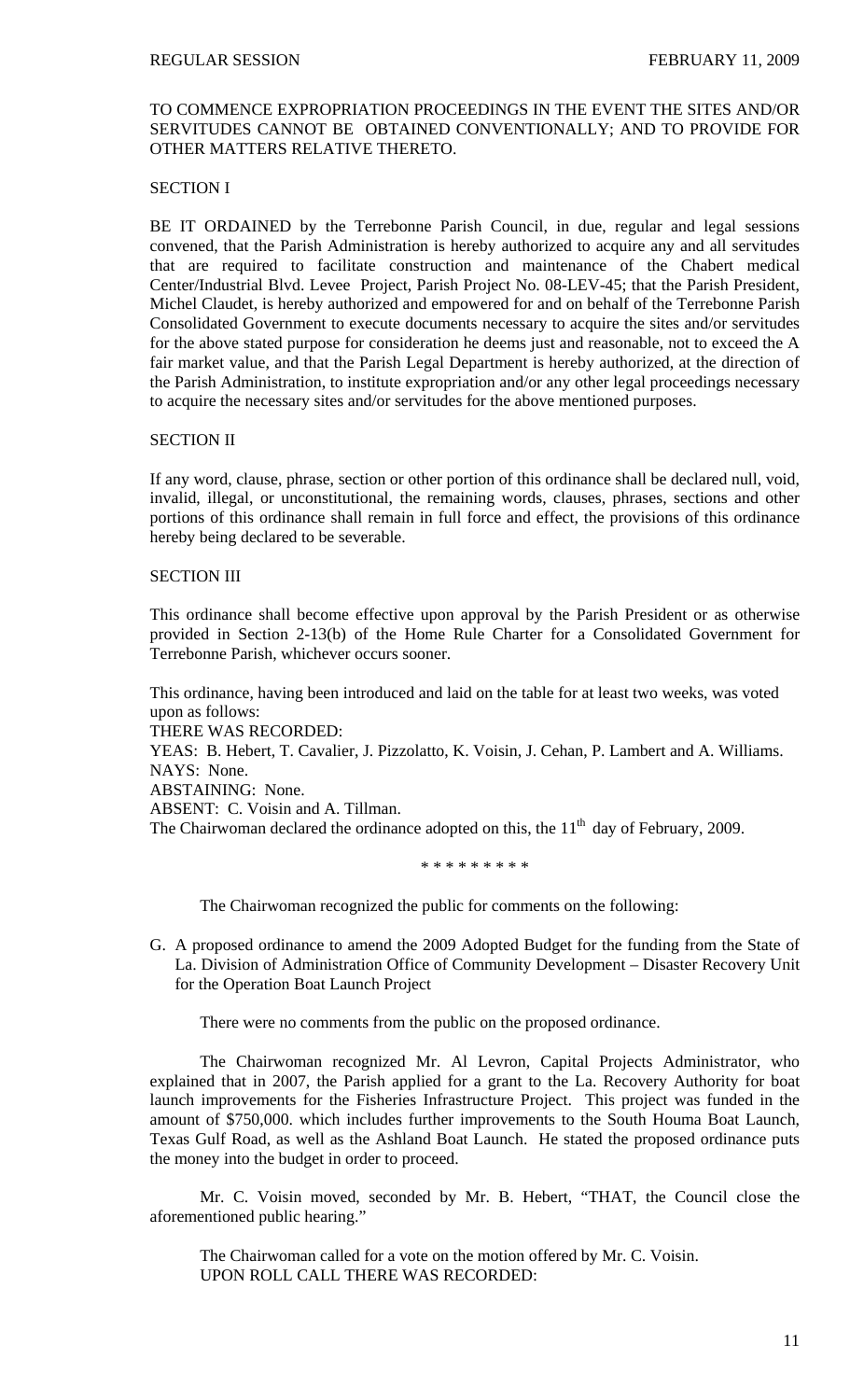YEAS: B. Hebert, T. Cavalier, J. Pizzolatto, K. Voisin, C. Voisin, J. Cehan, P. Lambert, and A. Williams NAYS: None ABSENT: A. Tillman The Chairwoman declared the motion adopted.

OFFERED BY: Mr. C. Voisin. SECONDED BY: Mr. P. Lambert.

ORDINANCE NO. 7605

AN ORDINANCE TO AMEND THE 2009 ADOPTED BUDGET FOR THE FUNDING FROM THE STATE OF LOUISIANA DIVISION OF ADMINISTRATION OFFICE OF COMMUNITY DEVELOPMENT (OCD) – DISASTER RECOVERY UNIT FOR OPERATION BOAT LAUNCHES PROJECT.

# SECTION I

WHEREAS, in the aftermath of Hurricanes Katrina and Rita, the State's Community Development Block Grant program has a disaster recovery allocation within the Infrastructure Program for the purpose of providing funding for the implementation of local long-term recovery plans in the most heavily impacted areas of the state, and

WHEREAS, OCD, as the administrator of the Disaster Recovery Program, is awarding Disaster Recovery funds to the Parish in the amount of \$730,000, and

WHEREAS, this grant award is for the purpose of funding the implementation of the selected fisheries infrastructure recovery projects.

NOW, THEREFORE BE IT ORDAINED, by the Terrebonne Parish Council, on behalf of the Terrebonne Parish Consolidated Government, that the 2009 Adopted Budget of the Terrebonne Parish Consolidated Government be amended to provide funding for the Operations Boat Launch Projects. (Attachment A)

This ordinance, having been introduced and laid on the table for at least two weeks, was voted upon as follows:

THERE WAS RECORDED:

YEAS: B. Hebert, T. Cavalier, J. Pizzolatto, K. Voisin, C. Voisin, J. Cehan, P. Lambert and A. Williams.

NAYS: None.

ABSTAINING: None.

ABSENT: A. Tillman.

The Chairwoman declared the ordinance adopted on this, the  $11<sup>th</sup>$  day of February, 2009.

\* \* \* \* \* \* \* \* \*

ATTACHMENT A - OPERATIONS BOAT LAUNCH

|                                       | 2009    |           |           |
|---------------------------------------|---------|-----------|-----------|
|                                       | Adopted | Change    | Amended   |
| <b>Operations Boat Launch</b>         |         | 730,000   | 730,000   |
| <b>Operations Boat Launch Revenue</b> | ۰       | (730,000) | (730,000) |

\*\*\*\*\*\*\*\*\*\*

The Chairwoman recognized the public for comments on the following:

H. A proposed ordinance to amend the 2009 Adopted Budget for the funding from the U.S. Department of Housing and Urban Development for a Disaster Housing Assistance Program due to Hurricane Ike, and to amend the 2009 budgeted positions to implement this program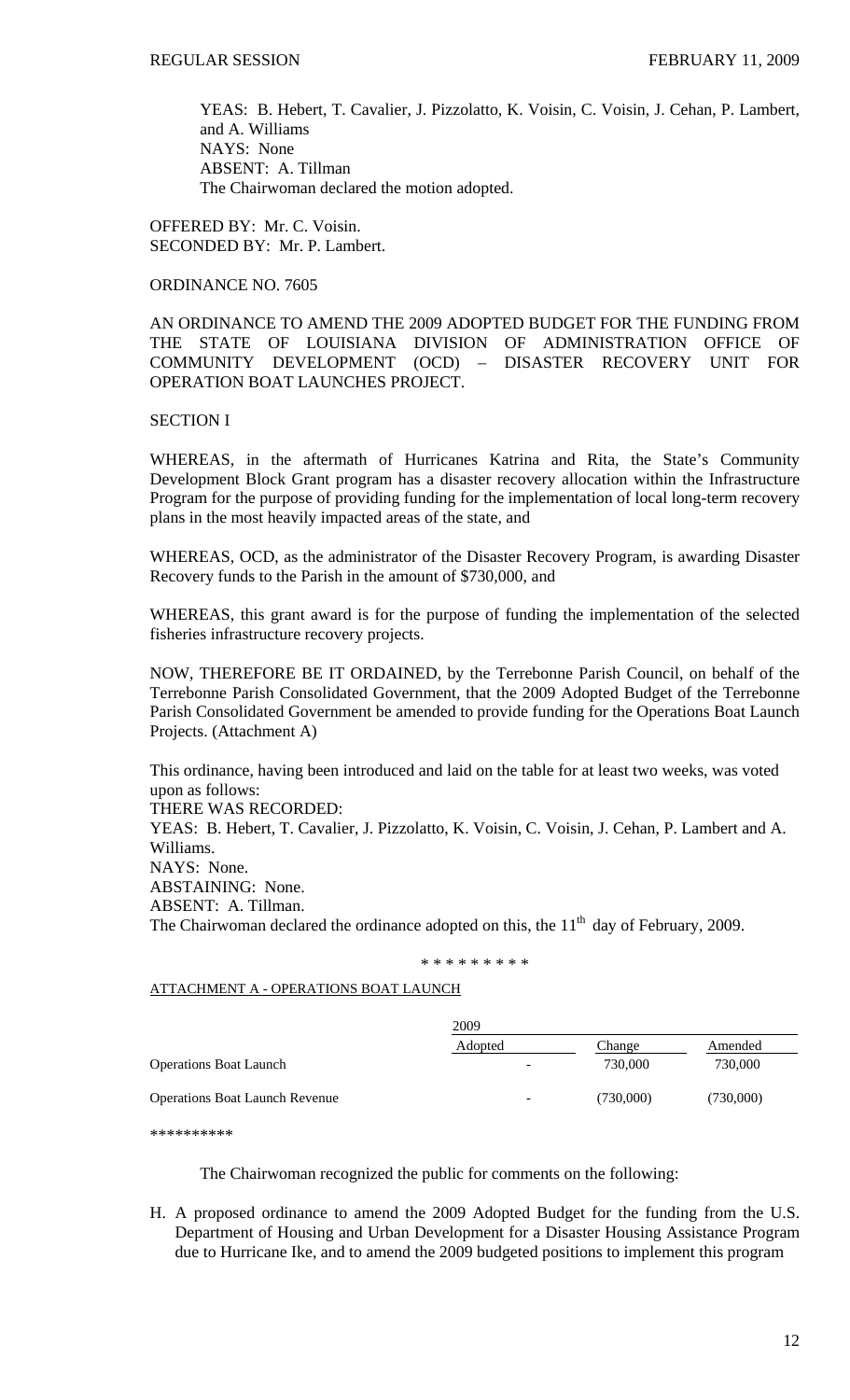The Chairwoman recognized Mr. Herdis Neil, Montegut resident, who suggested that if Community Development Block Grant funds could be used for Urban Development and Housing, the Council should consider it.

 Parish President M. Claudet stated that the proposed ordinance is for a completely different program than the Community Development Block Grants, which will be discussed at tomorrow's meeting.

There were no further comments from the public on the proposed ordinance.

 Mr. C. Voisin moved, seconded by Mr. J. Cehan and Mr. B. Hebert, "THAT, the Council close the aforementioned public hearing."

 The Chairwoman called for a vote on the motion offered by Mr. C. Voisin. UPON ROLL CALL THERE WAS RECORDED: YEAS: B. Hebert, T. Cavalier, J. Pizzolatto, K. Voisin, C. Voisin, J. Cehan, P. Lambert, and A. Williams NAYS: None ABSENT: A. Tillman The Chairwoman declared the motion adopted.

OFFERED BY: Mr. C. Voisin. SECONDED BY: Mr. P. Lambert.

# ORDINANCE NO. 7606

AN ORDINANCE TO AMEND THE 2009 ADOPTED BUDGET FOR THE FUNDING FROM U. S. DEPARTMENT OF HOUSING AND URBAN DEVELOPMENT (HUD) FOR DISASTER HOUSING ASSISTANCE PROGRAM DUE TO IKE (DHAP-IKE) AND TO AMEND THE 2009 BUDGETED POSITIONS TO IMPLEMENT THIS PROGRAM.

# SECTION I

WHEREAS, Resolution Number 08-441 authorized the Parish President to sign and submit the Disaster Housing Assistance Program-Ike (DHAP-Ike) grant agreement, and

WHEREAS, Federal Emergency Management Agency (FEMA) has announced that DHAP-Ike Program will provide housing assistance and case management for homeowners and renters who were displaced by the 2008 hurricanes, and

WHEREAS, HUD will provide temporary housing assistance until March 2010, and

WHEREAS, only those families who meet FEMA's eligibility requirements for housing assistance under the Individuals and Households Program will be referred to HUD, and

WHEREAS, at this time with the preliminary numbers acquired, the grant is for \$2,441,644.

NOW, THEREFORE BE IT ORDAINED, by the Terrebonne Parish Council, on behalf of the Terrebonne Parish Consolidated Government, that the 2009 Adopted Budget of the Terrebonne Parish Consolidated Government be amended to provide funding for the DHAP-Ike Program. (See Attachment A)

# SECTION II

WHEREAS, to assist in the implementation of the DHAP-Ike Program, the Housing and Human Services Director has evaluated the staffing needs for this program and has determined the necessity of adding three Clerk IV's with Administration's concurrence, and

WHEREAS, the cost of this direct labor including fringes is estimated to be \$117,179 for eleven months, and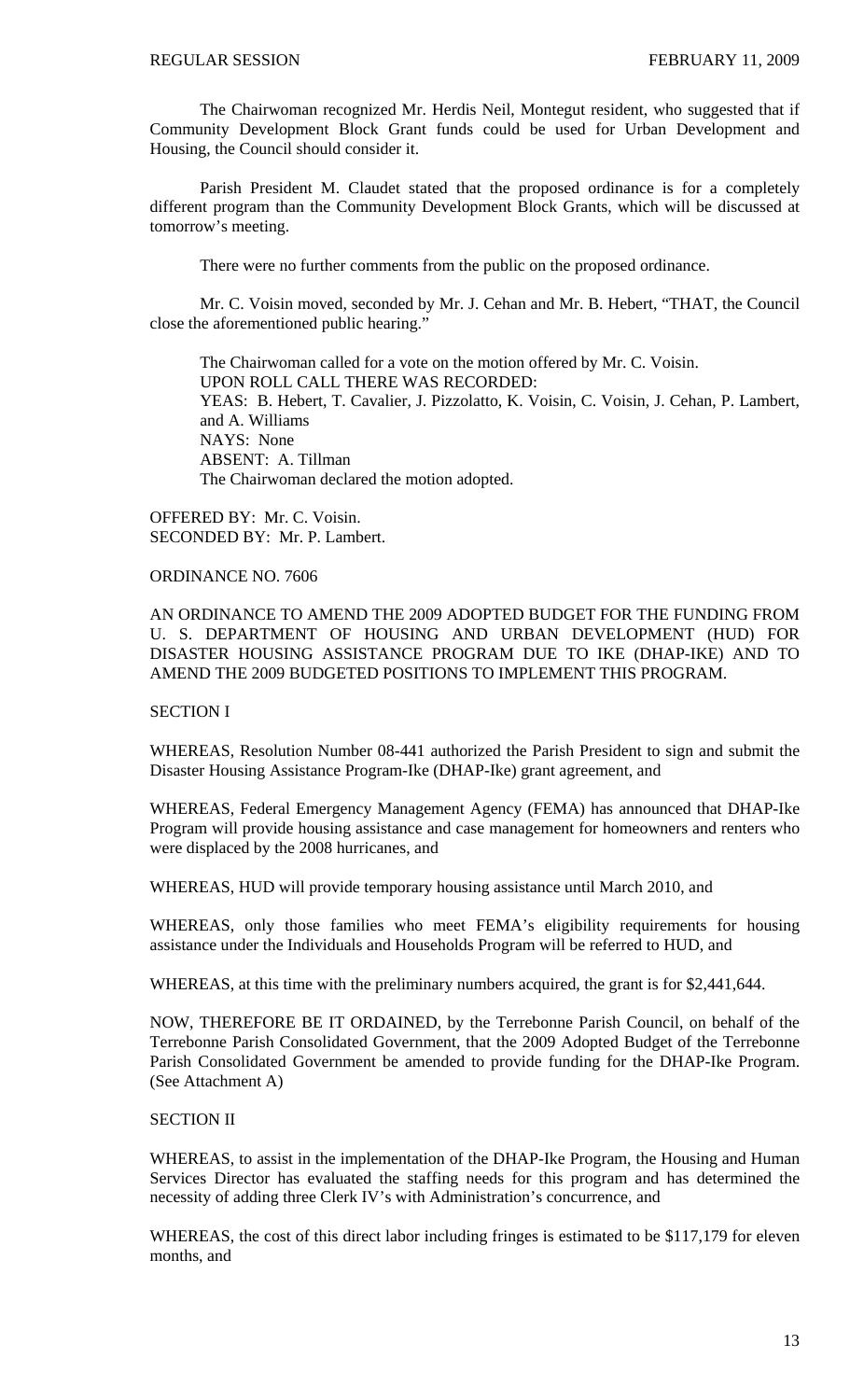NOW, THEREFORE BE IT FURTHER ORDAINED, by the Terrebonne Parish Council, on behalf of the Terrebonne Parish Consolidated Government, that the 2009 Budgeted Positions of the Terrebonne Parish Consolidated Government be amended to provide staffing needs to implement the DHAP-Ike Program. (See Attachment B)

This ordinance, having been introduced and laid on the table for at least two weeks, was voted upon as follows: THERE WAS RECORDED: YEAS: B. Hebert, T. Cavalier, J. Pizzolatto, K. Voisin, C. Voisin, J. Cehan, P. Lambert and A. Williams. NAYS: None. ABSTAINING: None. ABSENT: A. Tillman. The Chairwoman declared the ordinance adopted on this, the  $11<sup>th</sup>$  day of February, 2009.

# \* \* \* \* \* \* \* \* \*

# **AMENDMENT A - DHAP - IKE PROGRAM**

|                                    | 2009    |             |             |
|------------------------------------|---------|-------------|-------------|
|                                    | Adopted | Change      | Amended     |
| Salaries and Wages                 |         | 74,256      | 74,256      |
| <b>Allocated Salaries</b>          |         | 33,921      | 33,921      |
| <b>Allocated Fringes</b>           |         | 17,249      | 17,249      |
| <b>FICA</b>                        |         | 4,604       | 4,604       |
| Medicare                           |         | 1,077       | 1,077       |
| Pension                            |         | 4,455       | 4,455       |
| Group Insurance                    |         | 41,490      | 41,490      |
| <b>Unemployment Comp</b>           |         | 1,693       | 1,693       |
| Workman's Comp                     |         | 256         | 256         |
| <b>Employment Physicals</b>        |         | 2,000       | 2,000       |
| <b>Office Supplies</b>             |         | 5,000       | 5,000       |
| <b>Housing Assistance Payments</b> |         | 1,626,325   | 1,626,325   |
| <b>Security Deposits</b>           |         | 162,633     | 162,633     |
| <b>Utility Deposits</b>            |         | 75,000      | 75,000      |
| Travel - Mileage                   |         | 2,000       | 2,000       |
| Office Equipment                   |         | 3,600       | 3,600       |
| <b>FEMA - DHAP</b>                 |         | (2,441,644) | (2,441,644) |
| Fund Balance (Increase)            |         | 386,085     | 386,085     |

# **AMENDMENT B - DHAP - IKE PROGRAM BUDGETED POSITIONS 232-614 DHAP-IKE PROGRAM**

| <b>JOB TITLE</b>   | <b>Clerk IV</b>            |
|--------------------|----------------------------|
| <b>ADOPTED</b>     |                            |
| <b>CHANGE</b>      |                            |
| <b>AMENDED</b>     |                            |
| LEVEL              | 57                         |
| <b>MIN/MID/MAX</b> | \$20,494/\$26,704/\$32,897 |

\*\*\*\*\*\*\*\*\*\*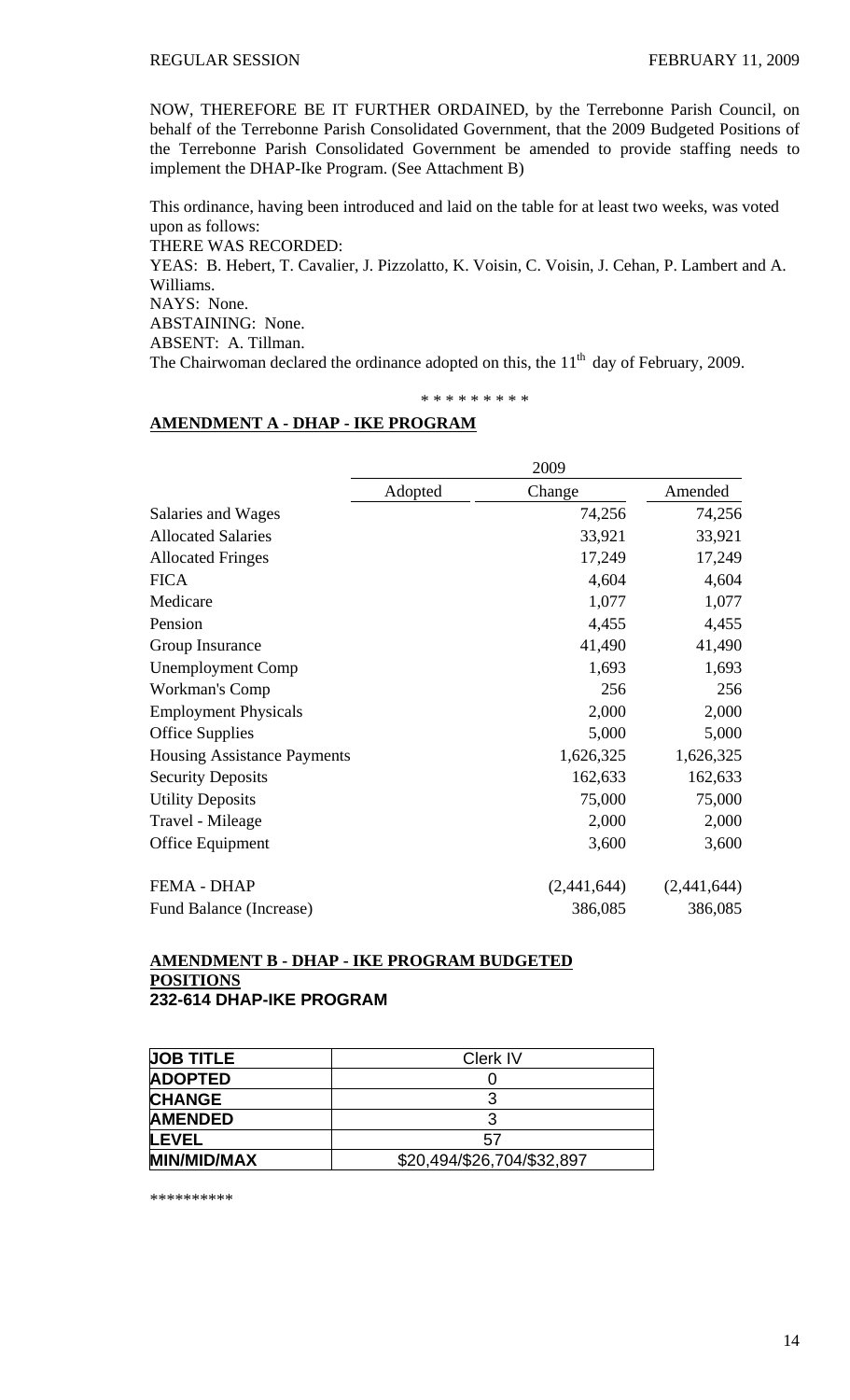The Chairwoman recognized the public for comments on the following:

I. A proposed ordinance to rezone from R-1 (Single-Family Residential District) to C-3 (Neighborhood Commercial District), 14.5 acres of land belonging to E.E. Wright

 The Chairwoman recognized Mr. Eddie Pullaro, attorney representing the client who recently purchased two of three properties on tonight's agenda requesting rezoning (Items 6:30 I, J, & K), who requested that these two requests (Items 6:30 J & K) be withdrawn from consideration.

 The Chairwoman recognized Mr. Herdis Neil, Montegut resident, who suggested that the Houma Zoning Commission's recommendation be followed regarding rezoning requests.

There were no further comments from the public on the proposed ordinance.

 Mr. K. Voisin moved, seconded by Mr. C. Voisin, "THAT, the Council close the aforementioned public hearing."

 The Chairwoman called for a vote on the motion offered by Mr. K. Voisin. UPON ROLL CALL THERE WAS RECORDED: YEAS: B. Hebert, T. Cavalier, J. Pizzolatto, K. Voisin, C. Voisin, J. Cehan, P. Lambert, and A. Williams NAYS: None ABSENT: A. Tillman The Chairwoman declared the motion adopted.

OFFERED BY: Mr. K. Voisin. SECONDED BY: Mr. C. Voisin.

ORDINANCE NO. 7607

AN ORDINANCE TO AMEND THE ZONING MAP OF THE PARISH OF TERREBONNE SO AS TO REZONE FROM R-1 (SINGLE-FAMILY RESIDENTIAL DISTRICT) TO C-3 (NEIGHBORHOOD COMMERCIAL DISTRICT), 14.5 ACRES OF LAND BELONGING TO E.E. WRIGHT, SECTION 104, T17S-R17E, TERREBONNE PARISH, LOUISIANA; MARFO, INC., APPLICANT.

WHEREAS, the Terrebonne Parish Council, on behalf of the Terrebonne Parish Consolidated Government, hereby declares that it has adopted a resolution giving notice of intent to adopt the following ordinance hereto; and

WHEREAS, the Terrebonne Parish Council, on behalf of the Terrebonne Parish Consolidated Government, has conducted a public hearing on Wednesday, February 11, 2009; and

WHEREAS, after considering all comments received, if any, the following action is hereby taken.

NOW, THEREFORE, BE IT ORDAINED by the Terrebonne Parish Council, on behalf of the Terrebonne Parish Consolidated Government, that the Zoning Map of the Parish of Terrebonne be hereby amended so as to rezone from R-1 (Single-Family Residential District) to C-3 (Neighborhood Commercial District), 14.5 acres of land belonging to E.E. Wright, Section 104, T17S-R17E, Terrebonne Parish, Louisiana; Marfo, Inc., Applicant.

This ordinance, having been introduced and laid on the table for at least two weeks, was voted upon as follows:

THERE WAS RECORDED:

YEAS: B. Hebert, T. Cavalier, J. Pizzolatto, K. Voisin, C. Voisin, J. Cehan, P. Lambert and A. Williams.

NAYS: None.

ABSTAINING: None.

ABSENT: A. Tillman.

The Chairwoman declared the ordinance adopted on this, the  $11<sup>th</sup>$  day of February, 2009.

\* \* \* \* \* \* \* \* \*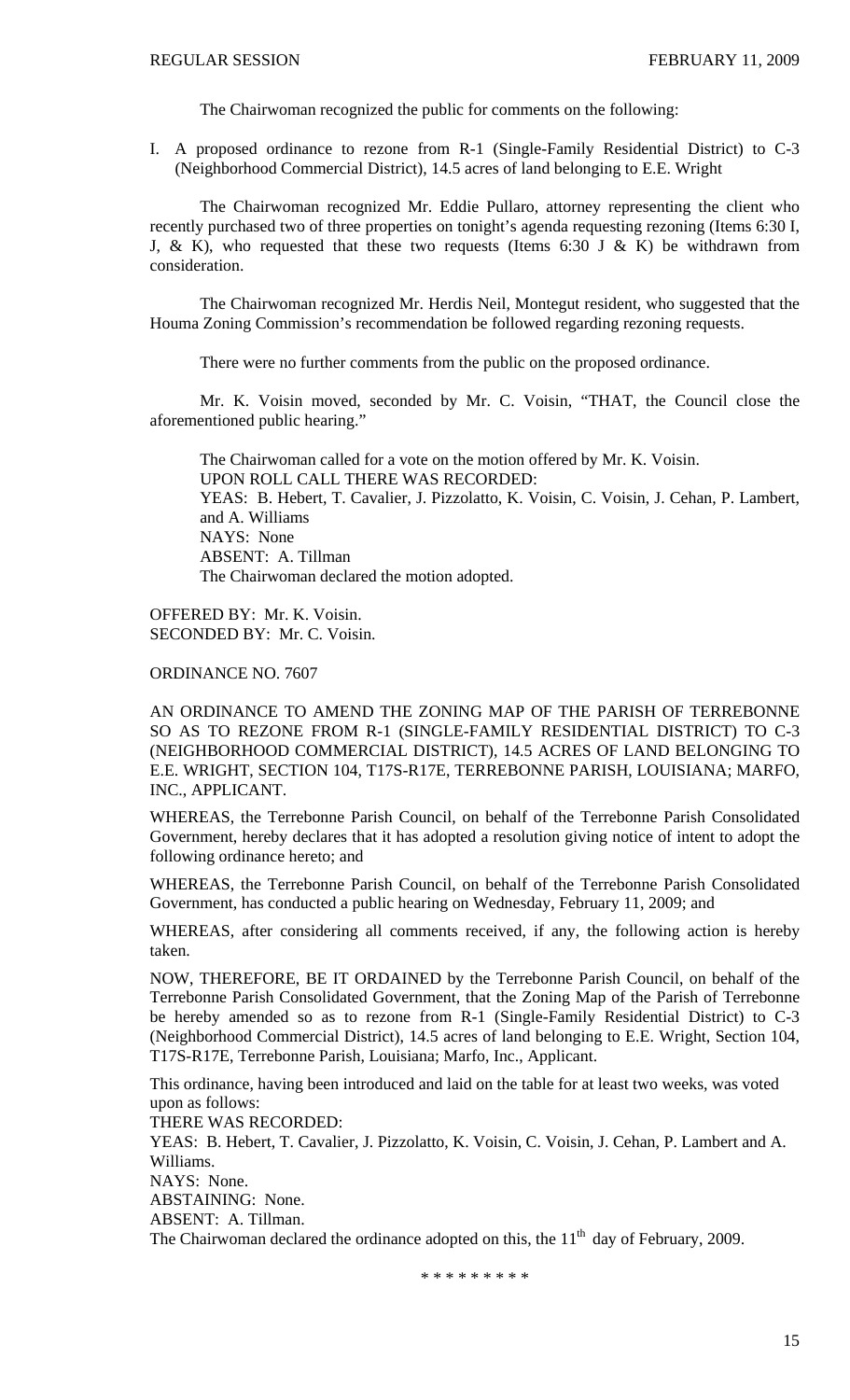Councilman K. Voisin explained that there are three pieces of land on the agenda requesting rezoning and 6:30 I has not changed, the rezoning request still stands, the Zoning Commission recommends rezoning, and the neighbors are not opposed.

 Councilman C. Voisin stated that this particular area borders District 7 and the proposed rezoning of item 6:30 I will allow the Parish to get the opportunity to obtain free dirt to put a levee up that is much needed in that area along the Intracoastal Canal.

 Chairwoman A. Williams read aloud a letter from attorney Eddie N. Pullaro to Council Clerk Paul Labat, dated February 11, 2009, regarding E.E. Wright, Edward E. Wright, Rezone, which stated the following:

"With reference to the above captioned matter and our conversation this date, please withdraw from the Public Hearings scheduled at 6:30 p.m. this date Items J and K for rezoning. My client, South Hollywood Properties #1, LLC just recently purchased the tracts from Martin Folse d/b/a Marfo, Inc. and as the owner of these properties has elected to request that the Parish Council withdraw the rezoning for consideration until such time that a more definitive plan of development can be considered by all parties.

This request does not apply to Item I which is other property of Martin Folse d/b/a Marfo, Inc."

The Chairwoman recognized the public for comments on the following:

J. A proposed ordinance to rezone from I-2 (Heavy Industrial District) and R-1 (Single-Family Residential District) to R-1 (Single-Family Residential District), 43.749 acres of Tract "B" of property belonging to Edward E. Wright

 The Chairwoman recognized Mr. Eddie Pullaro, attorney, who requested that the previously read letter be made part of the hearing. He explained that his client purchased properties from Marfo, LLC and after reviewing the development, there is a residential area that abuts Barrios Subdivision and there is also a strong large industrial area adjacent to the property. He said the initial plan was for all residential in that area, which is now determined would be very difficult to ask someone to build a home next to a major industrial complex. He stated that further planning needs to be done on the property before coming back with a plan for approval to better suit the needs of the area and requested that 6:30 J  $&$  K be withdrawn.

 The Chairwoman recognized Mr. Berwick Duval, attorney representing adjacent industrial property and business owner, who stated that his client supports withdrawing the proposed rezoning on items 6:30 J and K. He stated that his client did not receive any notice of the Planning Commission action and would request notice in the future for any proposed zoning changes of this property.

There were no further comments from the public on the proposed ordinance.

 Mr. K. Voisin moved, seconded by Mr. C. Voisin, "THAT, the Council continue the public hearing for sixty days on the proposed ordinance to rezone from I-2 (Heavy Industrial District) and R-1 (Single-Family Residential District) to R-1 (Single-Family Residential District), 43.749 acres of Tract "B" of property belonging to Edward E. Wright." \*(MOTION WITHDRAWN AFTER BRIEF DISCUSSION.)

 Upon questioning by Councilman J. Pizzolatto, Interim Parish Manager P. Gordon stated that if a different application were submitted to the Planning Commission they would have to submit with another fee. He suggested that the Council make a motion to take no action on the matter.

\*Mr. K. Voisin withdrew the motion and Mr. C. Voisin withdrew the second.

 Mr. K. Voisin moved, seconded by Mr. C. Voisin, "THAT, the Council close the aforementioned public hearing."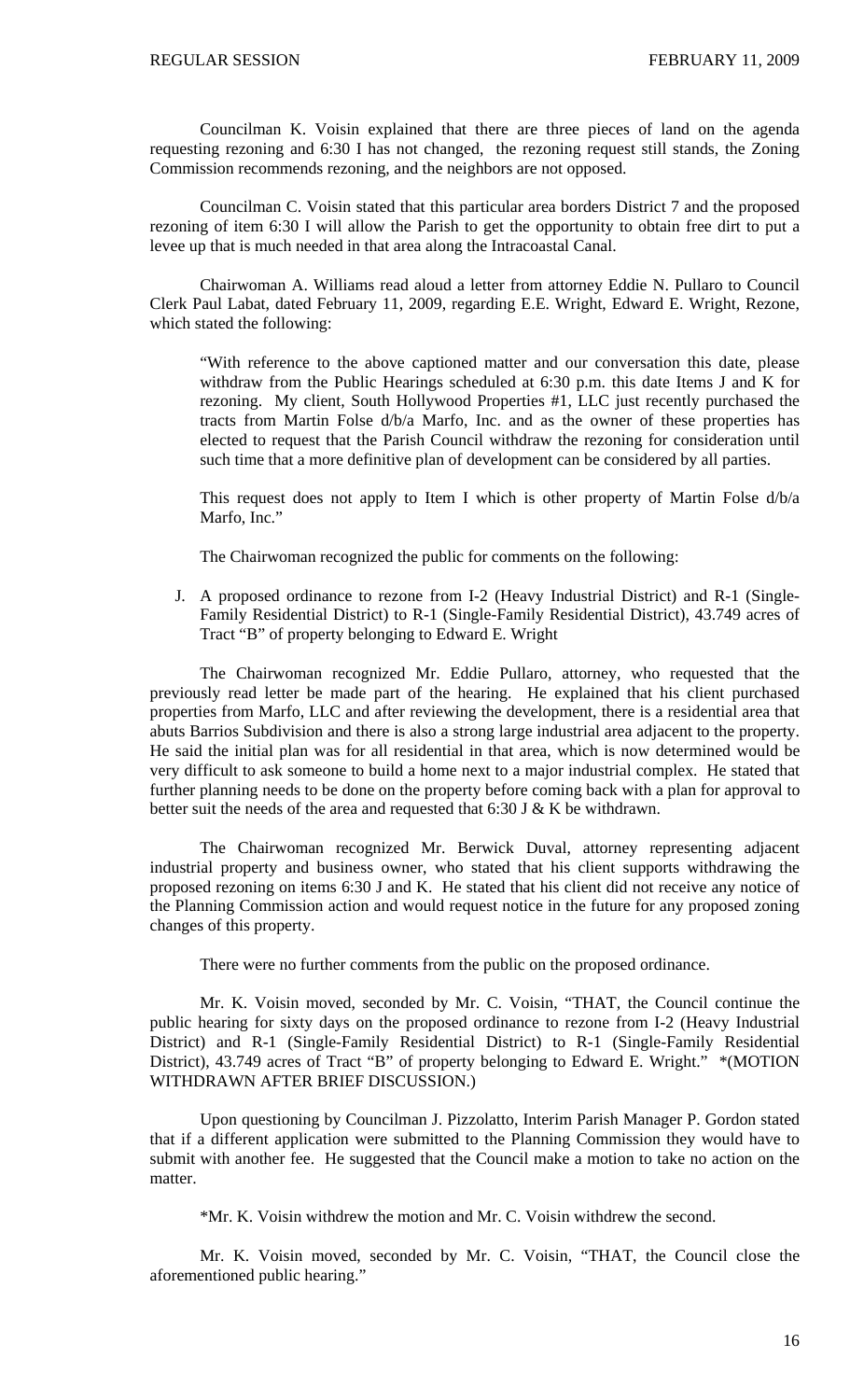The Chairwoman called for a vote on the motion offered by Mr. K. Voisin. UPON ROLL CALL THERE WAS RECORDED: YEAS: B. Hebert, T. Cavalier, J. Pizzolatto, K. Voisin, C. Voisin, J. Cehan, P. Lambert, and A. Williams NAYS: None ABSENT: A. Tillman The Chairwoman declared the motion adopted.

 Mr. K. Voisin moved, seconded by Mr. C. Voisin, "THAT, the Council take no action on the proposed ordinance rezoning from I-2 (Heavy Industrial District) and R-1 (Single-Family Residential District) to R-1 (Single-Family Residential District), 43.749 acres of Tract "B" of property belonging to Edward E. Wright."

The Chairwoman recognized the public for comments on the following:

K. A proposed ordinance to rezone from I-2 (Heavy Industrial District) and R-1 (Single-Family Residential District) to R-1 (Single-Family Residential District), 5.500 acres of Tract "B" of property belonging to Edward E. Wright

 Mr. Pullaro and Mr. Duval asked that their previous comments apply to Item 6:30 K as well.

There were no other comments from the public on the proposed ordinance.

 Mr. K. Voisin moved, seconded by Mr. C. Voisin, "THAT, the Council close the aforementioned public hearing."

The Chairwoman called for a vote on the motion offered by Mr. K. Voisin. UPON ROLL CALL THERE WAS RECORDED: YEAS: B. Hebert, T. Cavalier, J. Pizzolatto, K. Voisin, C. Voisin, J. Cehan, P. Lambert, and A. Williams NAYS: None ABSENT: A. Tillman The Chairwoman declared the motion adopted.

Mr. K. Voisin moved, seconded by Mr. C. Voisin, "THAT, the Council take no action on the proposed ordinance rezoning from I-2 (Heavy Industrial District) and R-1 (Single-Family Residential District) to R-1 (Single-Family Residential District), 5.500 acres of Tract "B" of property belonging to Edward E. Wright."

 The Chairwoman called for a vote on the motion offered by Mr. K. Voisin. UPON ROLL CALL THERE WAS RECORDED: YEAS: B. Hebert, T. Cavalier, J. Pizzolatto, K. Voisin, C. Voisin, J. Cehan, P. Lambert, and A. Williams NAYS: None ABSENT: A. Tillman The Chairwoman declared the motion adopted.

Mr. B. Hebert moved, seconded by Mr. J. Pizzolatto, "THAT, the Council continue with the regular order of business."

 The Chairwoman called for a vote on the motion offered by Mr. B. Hebert. UPON ROLL CALL THERE WAS RECORDED: YEAS: B. Hebert, T. Cavalier, J. Pizzolatto, K. Voisin, C. Voisin, J. Cehan, P. Lambert, and A. Williams NAYS: None ABSENT: A. Tillman The Chairwoman declared the motion adopted.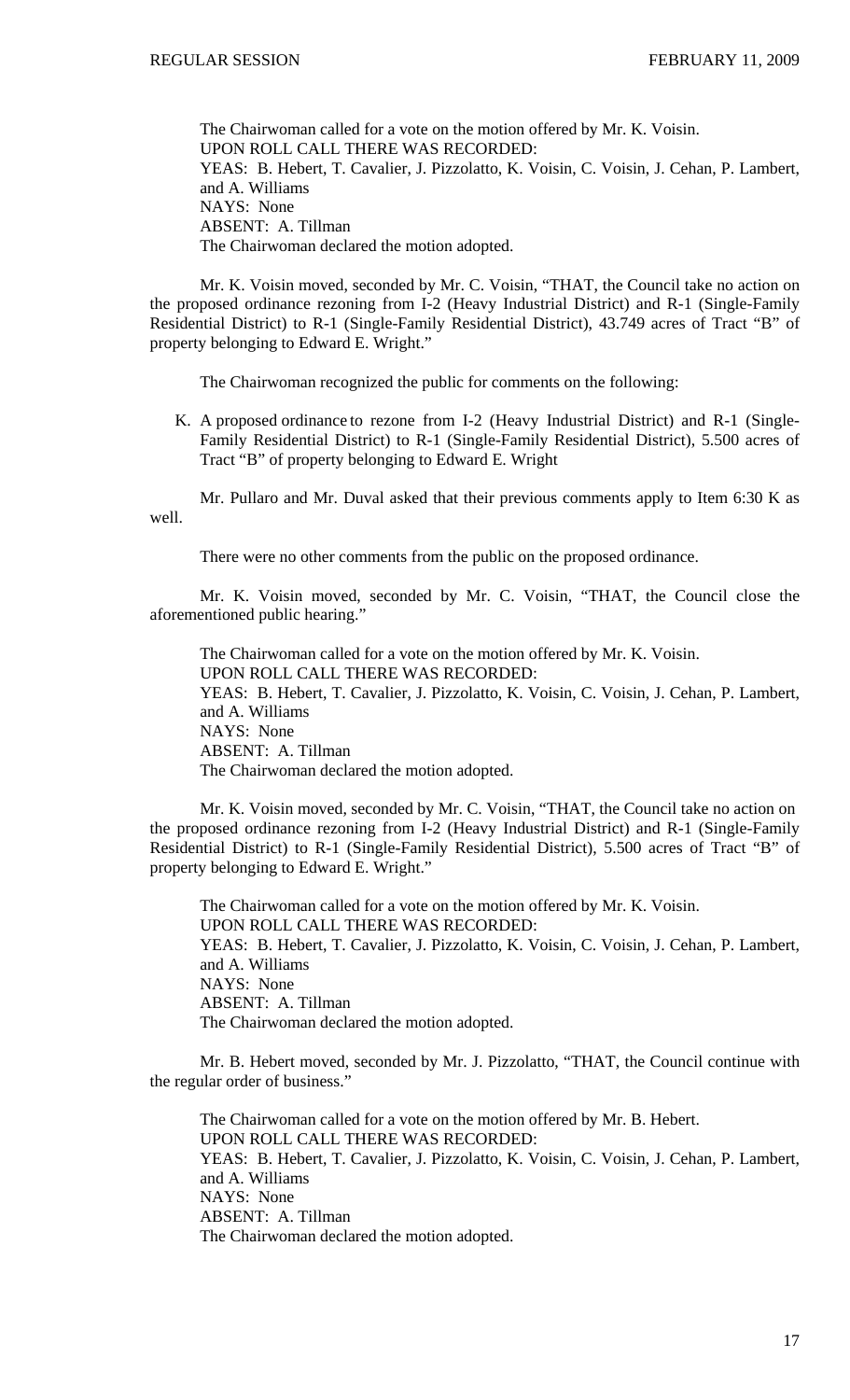The Chairwoman called for a report on the Budget & Finance Committee meeting held on 2/9/09, whereupon the Committee Chairman, noting that ratification of the minutes calls public hearings on 2/25/09, rendered the following:

# **BUDGET & FINANCE COMMITTEE**

# **FEBRUARY 9, 2009**

 The Chairman, Billy Hebert, called the Budget & Finance Committee meeting to order at 5:34 p.m. in the Terrebonne Parish Council Meeting Room with the Invocation led by A. Tillman and the Pledge of Allegiance led by J. Pizzolatto. Upon roll call, Committee Members recorded as present were: T. Cavalier, J. Cehan, B. Hebert, P. Lambert, J. Pizzolatto, A. Tillman, C. Voisin, K. Voisin, and A. Williams. A quorum was declared present.

 Mr. C. Voisin moved, seconded by Mr. J. Cehan, "THAT, the Budget & Finance committee introduce an ordinance to amend the 2009 Budgeted Positions to add an Administrative Technician I and delete a Laborer III in the Public Works Department, Road and Bridge Division; and call a public hearing on said matter on February 25, 2009 at 6:30 p.m."

 Public Works Director Lt. Col. (Ret.) Greg Bush explained that the addition of one Administrative Technician I position would provide staffing in the front office when other personnel are attending to other business outside of the department. He further explained that the Laborer III position has been vacant for two years and is not needed at this time.

 The Chairman called for the vote on the motion offered by Mr. C. Voisin. UPON ROLL CALL THERE WAS RECORDED: YEAS: T. Cavalier, J. Cehan, B. Hebert, P. Lambert, J. Pizzolatto, A. Tillman, C. Voisin, K. Voisin, and A. Williams. NAYS: None. ABSENT: None. The Chairman declared the motion adopted.

OFFERED BY: Mr. C. Voisin. SECONDED BY: Ms. A. Williams.

RESOLUTION NO. 09-068

A resolution authorizing the Parish President to negotiate and execute a cooperative endeavor agreement with the Parish Sheriff's Office for the 2009 Public Safety Program, and

WHEREAS, Parish Officials with the Consolidated Government and Sheriff's Office are continuing their joint efforts which began in 2008 on the education and promotion of public safety, and

WHEREAS, the Parish budgeted up to \$100,000 in the 2009 Budget for the expansion of Public Safety Programs, and

WHEREAS, the Parish has estimated costs for the joint law enforcement promotion of public safety to be \$56,100, plus \$5,000 for the purchase of equipment.

NOW, THEREFORE BE IT RESOLVED, by the Terrebonne Parish Council (Budget and Finance Committee), on behalf of the Terrebonne Parish Consolidated Government, authorizes the Parish President to negotiate and execute a cooperative endeavor agreement with the Terrebonne Parish Sheriff's Office and to address other matters relative thereto.

THERE WAS RECORDED: YEAS: T. Cavalier, B. Hebert, P. Lambert, J. Pizzolatto, A. Tillman, C. Voisin, K. Voisin and A. Williams. NAYS: None. ABSTAINING: None. ABSENT: J. Cehan.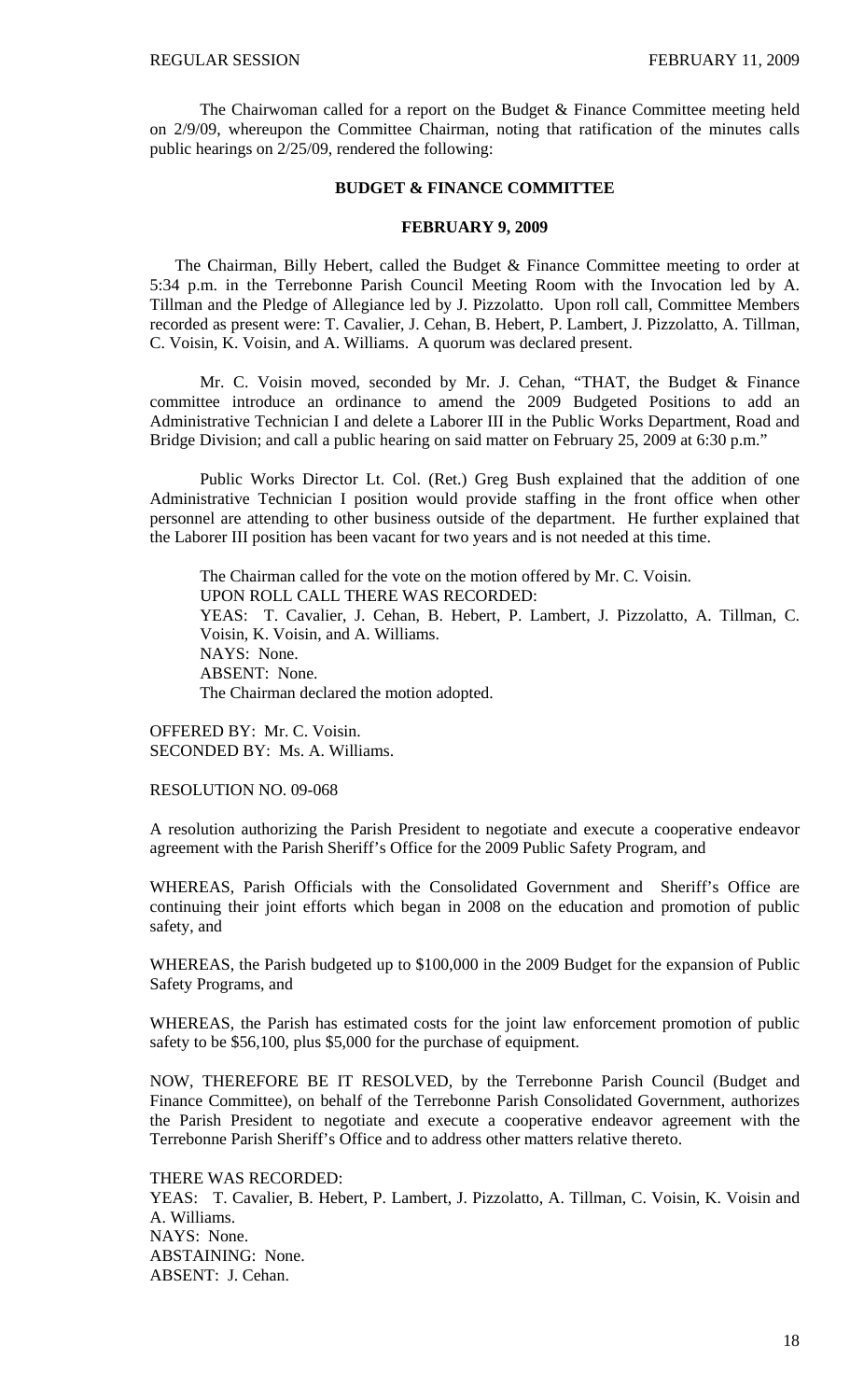The Chairman declared the resolution adopted on this, the  $9<sup>th</sup>$  day of February, 2009. \* \* \* \* \* \* \* \* \*

 Public Works Director Lt. Col. (Ret.) Greg Bush stated that he was unsure as to the contractual time period for services with AMR's Lawn Service and that he does not believe that the contract provides for herbicidal spraying at Parish Lift Stations and Treatment Plant Facilities.

 Purchasing Manager Angela Guidry interjected that since 2006, AMR's Lawn Service has been providing grass cutting services at 55 sites within the Parish for the Pollution Control Division; that additional sites have been added to the contract; that AMR's Lawn Service is certified to use herbicides as outlined within the guidelines of the LA Department of Agriculture; and noted that the herbicides can not be sprayed near bayous and waterways.

OFFERED BY: Mr. J. Pizzolatto. SECONDED BY: Mr. C. Voisin.

# RESOLUTION NO. 09-069

WHEREAS, quotes were obtained by Terrebonne Parish Consolidated Government for the purpose of Annual Contract for Grass Cutting of Sewer Lift Stations and Treatment Plant Facilities, and

WHEREAS, after careful review by Gregory Bush, Public Works Director, Mike Ordogne, Pollution Control Administrator, it has been determined that the price of Thirty-six Thousand Dollars (\$36,000.00) be accepted and that award be made to AMR's Lawn Service for Grass Cutting of Sewer Lift Station and Treatment Plant Facilities should be accepted as per the attached documents, and

WHEREAS, the Parish Finance Department, has verified that funds are budgeted and available in the 2009 Account Numbers 310-431-8325-01, 310-432-8325-01, for the above referenced services, and

WHEREAS, the Parish Administration has recommended the acceptance of the price of Thirtysix Thousand Dollars (\$36,000.00) for the aforementioned services not to exceed the budgeted amounts as per the attached documents.

NOW, THEREFORE BE IT RESOLVED by the Terrebonne Parish Council (Budget and Finance Committee), on behalf of the Terrebonne Parish Consolidated Government, that the recommendation of the Parish Administration be approved and that the Parish President and all other appropriate parties be, and they are hereby, authorized to execute any and all contract documents associated therewith.

THERE WAS RECORDED: YEAS: T. Cavalier, J. Cehan, B. Hebert, P. Lambert, J. Pizzolatto, A. Tillman, C. Voisin, K. Voisin and A. Williams. NAYS: None. ABSTAINING: None. ABSENT: None. The Chairman declared the resolution adopted on this, the  $9<sup>th</sup>$  day of February, 2009. \* \* \* \* \* \* \* \* \*

OFFERED BY: Mr. C. Voisin. SECONDED BY: Mr. P. Lambert.

RESOLUTION NO. 09-070

A resolution awarding the Annual Service Contract for Grass Cutting of Vegetation and Offensive Accumulations Along Abandoned Properties (Bid Number 08-1/9-57) to AMR's Lawn and Landscape, LLC, in the amount of EIGHTEEN THOUSAND, NINE HUNDRED DOLLARS, (\$18,900.00) for the purpose of securing an annual service contract for a period of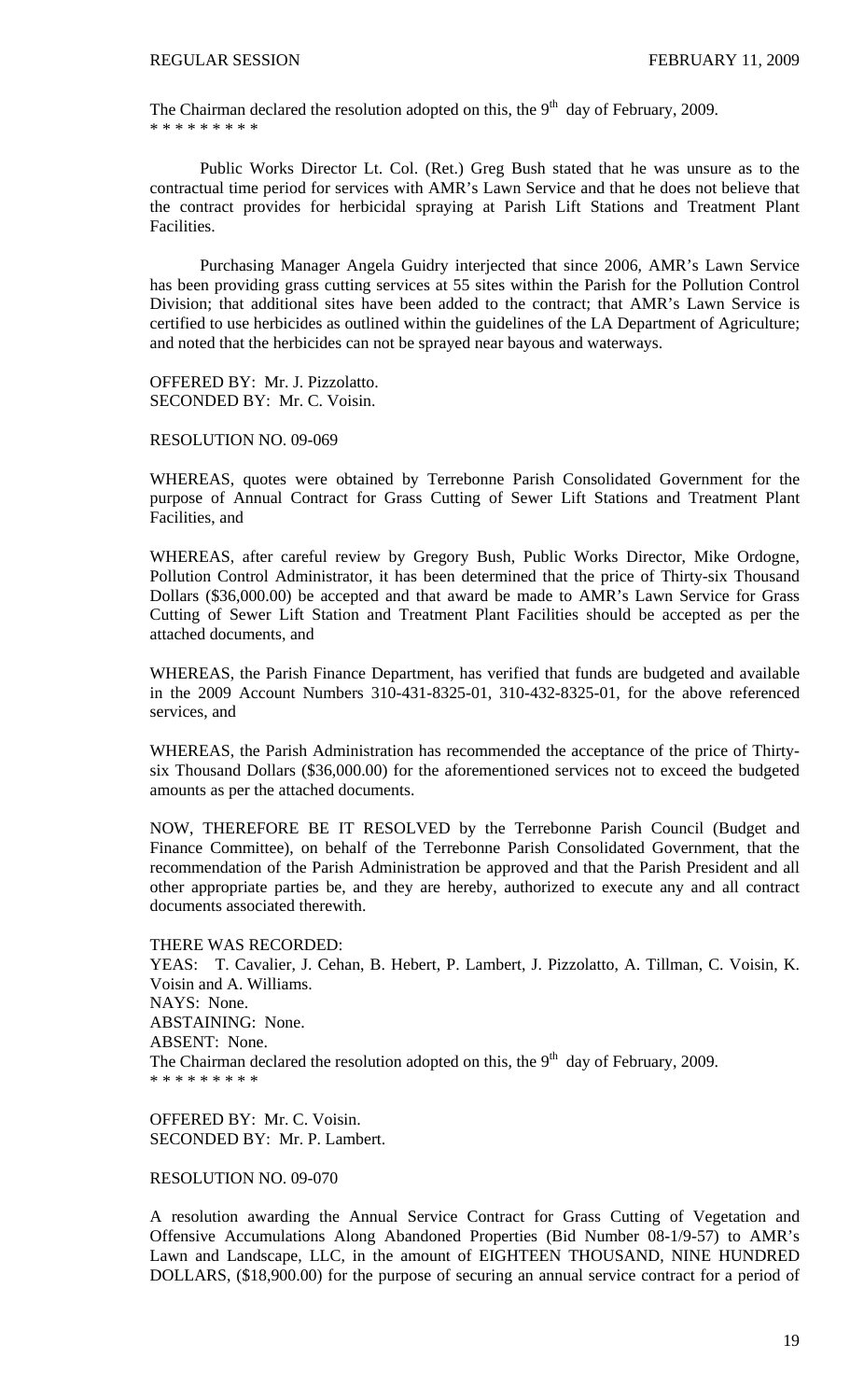one (1) year with the option of being renewed for two (2) additional one (1) year periods, upon mutual agreement of both parties, under the same terms and conditions and at the same prices quoted, and

WHEREAS, on January 8, 2009 sealed bids were received by the Terrebonne Parish Consolidated Government, for the grass cutting and offensive accumulations along abandoned properties, and

WHEREAS, upon careful review by Patrick Gordon, Planning and Zoning Director, and Angela Guidry, Purchasing Manager it has been determined that the bid of AMR's Lawn & Landscape, LLC is the lowest and responsive quotation in the amount of EIGHTEEN THOUSAND, NINE HUNDRED DOLLARS, (\$18,900.00), and

WHEREAS, the Department of Finance has certified compliance of this bid with procedural requirements of the bid documents and the availability of funding, and

WHEREAS, the Parish Administration has recommended the acceptance of the bid price received for the aforementioned service contract for grass cutting and offensive accumulations along abandoned properties as per attached documents.

NOW, THEREFORE BE IT RESOLVED that the Terrebonne Parish Council (Budget and Finance Committee), on behalf of the Terrebonne Parish Consolidated Government, authorizes the Parish President to execute any and all necessary documents to enter into an agreement with AMR's Lawn and Landscape, LLC for a period of one (1) year with the option of being renewed for two (2) additional one (1) year periods, upon mutual agreement of both parties, under the same terms and conditions and at the same prices quoted, and to address other matters relative thereto.

# THERE WAS RECORDED:

YEAS: T. Cavalier, J. Cehan, B. Hebert, P. Lambert, J. Pizzolatto, A. Tillman, C. Voisin, K. Voisin and A. Williams. NAYS: None. ABSTAINING: None. ABSENT: None. The Chairman declared the resolution adopted on this, the  $9<sup>th</sup>$  day of February, 2009. \* \* \* \* \* \* \* \* \*

 Mr. A. Tillman moved, seconded by Mr. P. Lambert, "THAT, the Budget & Finance Committee introduce an ordinance to amend the 2009 Adopted Budget to recognize the deobligation of a grant with the Governor's Office of Homeland Security and Emergency Preparedness (GOHSEP) as well as to recognize a grant from the Office of Public Health and call a public hearing on said matter on February 25, 2009 at 6:30 p.m."

 The Chairman called for the vote on the motion offered by Mr. A. Tillman. UPON ROLL CALL THERE WAS RECORDED: YEAS: T. Cavalier, J. Cehan, B. Hebert, P. Lambert, J. Pizzolatto, A. Tillman, C. Voisin, K. Voisin, and A. Williams. NAYS: None. ABSENT: None. The Chairman declared the motion adopted.

 Mr. J. Pizzolatto moved, seconded by Ms. A. Williams, "THAT, the Budget & Finance Committee retain the matter relative to amending the 2009 Adopted Budget to provide for additional funding for the implementation of the Waters Compensation Plan in committee for two weeks."

 The Chairman called for the vote on the motion offered by Mr. J. Pizzolatto. UPON ROLL CALL THERE WAS RECORDED: YEAS: T. Cavalier, J. Cehan, B. Hebert, P. Lambert, J. Pizzolatto, A. Tillman, C. Voisin, K. Voisin, and A. Williams. NAYS: None.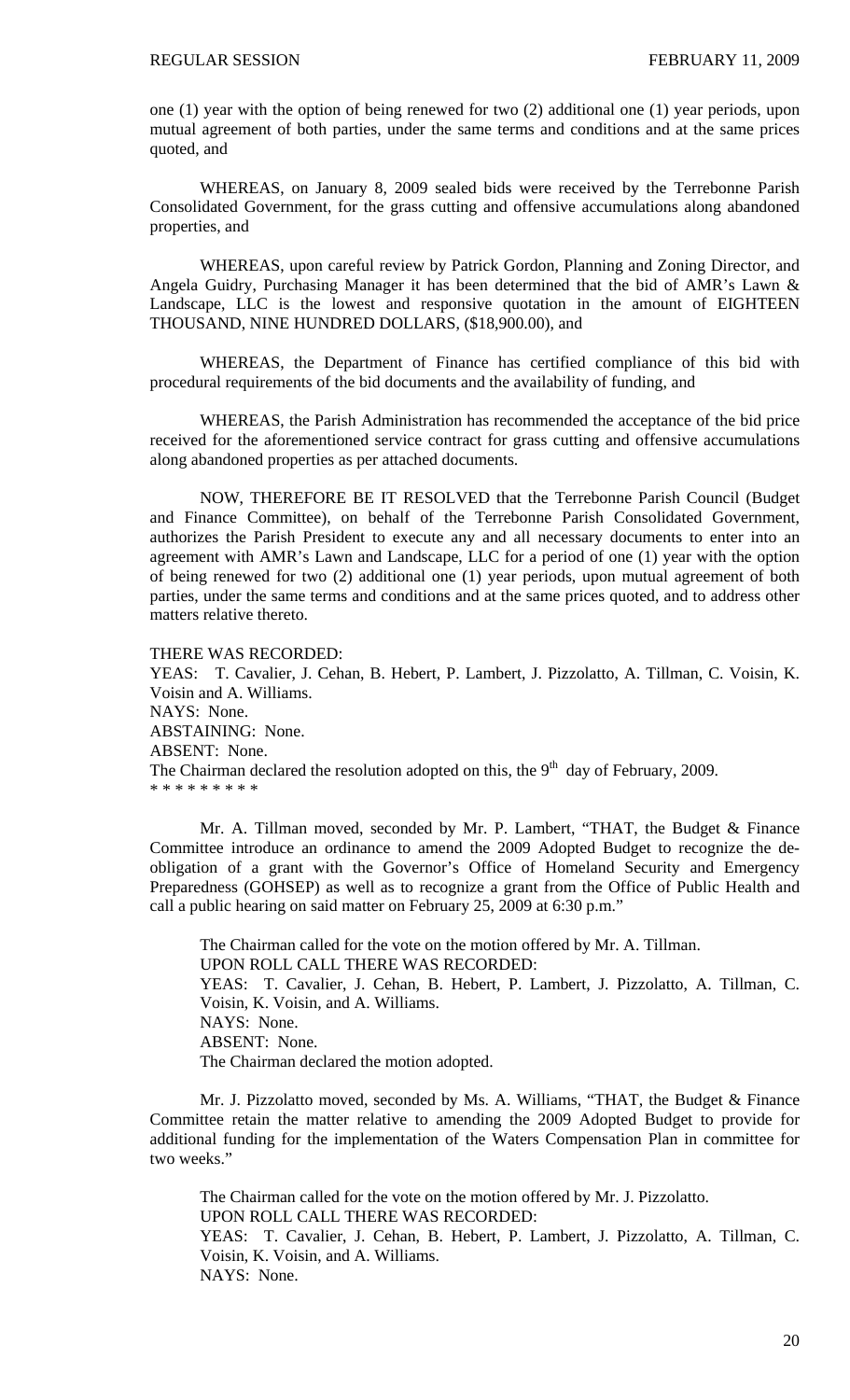ABSENT: None.

The Chairman declared the motion adopted.

 Mr. J. Cehan moved, seconded by Mr. K. Voisin, "THAT, there being no further business to come before the Budget & Finance Committee, the meeting be adjourned."

 The Chairman called for the vote on the motion offered by Mr. J. Cehan. UPON ROLL CALL THERE WAS RECORDED: YEAS: T. Cavalier, J. Cehan, B. Hebert, P. Lambert, J. Pizzolatto, A. Tillman, C. Voisin, K. Voisin, and A. Williams. NAYS: None. ABSENT: None. The Chairman declared the motion adopted and the meeting was adjourned at 5:40 p.m.

Billy Hebert, Chairman

Suzette Thomas, Minute Clerk

 Mr. B. Hebert moved, seconded by Mr. J. Cehan, "THAT, the Council accept and ratify the minutes of the Budget & Finance Committee meeting held on 2/9/09."

 The Chairwoman called for a vote on the motion offered by Mr. B. Hebert. UPON ROLL CALL THERE WAS RECORDED: YEAS: B. Hebert, T. Cavalier, K. Voisin, C. Voisin, J. Cehan, P. Lambert, and A. Williams NAYS: None ABSENT: J. Pizzolatto and A. Tillman The Chairwoman declared the motion adopted.

 The Chairwoman called for a report on the Policy, Procedure, & Legal Committee meeting held on 2/9/09, whereupon the Committee Chairman rendered the following:

# **POLICY, PROCEDURE, & LEGAL COMMITTEE**

# **FEBRUARY 9, 2009**

 The Chairman, Clayton J. Voisin, called the Policy, Procedure, & Legal Committee meeting to order at 5:47 p. m. in the Terrebonne Parish Council Meeting Room with the Invocation led by J. Pizzolatto and the Pledge of Allegiance led by B. Hebert. Upon roll call, Committee Members recorded as present were: T. Cavalier, B. Hebert, P. Lambert, J. Pizzolatto, A. Tillman, C. Voisin, K. Voisin, and A. Williams. Committee Member J. Cehan entered the proceedings at 5:49 p.m. A quorum was declared present.

 Mr. A. Tillman moved, seconded unanimously, "THAT, the Policy, Procedure, & Legal Committee concur with the recommendation of Administration to co-sponsor the Annual 5K Run For Excellence to be held on May 9, 2009."

 The Chairman called for the vote on the motion offered by Mr. A. Tillman. UPON ROLL CALL THERE WAS RECORDED: YEAS: T. Cavalier, B. Hebert, P. Lambert, J. Pizzolatto, A. Tillman, C. Voisin, K. Voisin, and A. Williams. NAYS: None. ABSENT: J. Cehan. The Chairman declared the motion adopted.

 Mr. A. Tillman moved, seconded by Mr. J. Pizzolatto and Ms. A. Williams, "THAT, the Policy, Procedure, & Legal Committee approve and authorize the Parish President to execute the annual fire dispatch service agreement between the Terrebonne Parish Communications District and the Houma Fire Department for the fire department's cost of fire dispatching services."

The Chairman called for the vote on the motion offered by Mr. A. Tillman.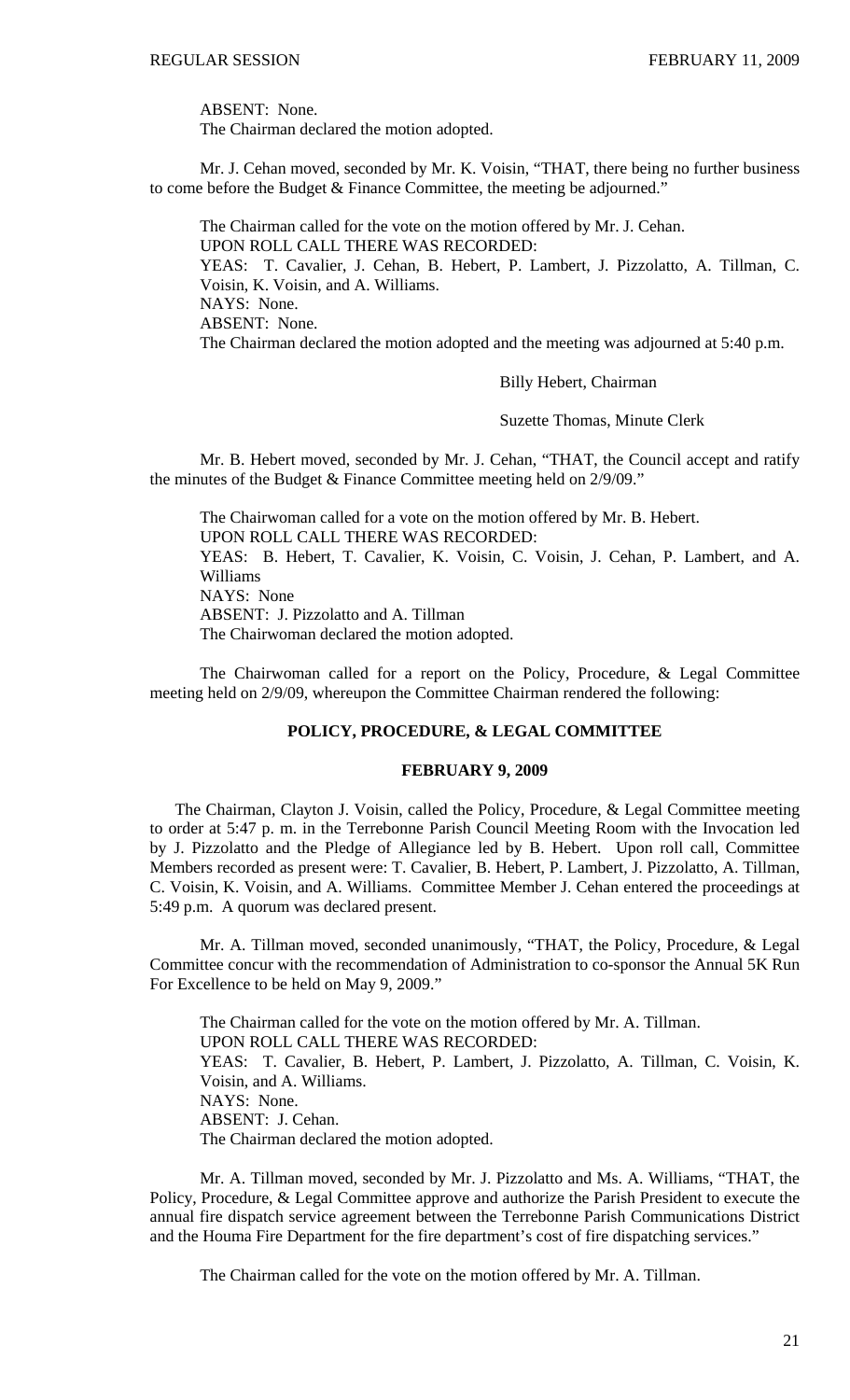UPON ROLL CALL THERE WAS RECORDED: YEAS: T. Cavalier, J. Cehan, B. Hebert, P. Lambert, J. Pizzolatto, A. Tillman, C. Voisin, K. Voisin, and A. Williams. NAYS: None. ABSENT: None. The Chairman declared the motion adopted.

Committee Member J. Cehan entered the proceedings at 5:49 p.m.

 Ms. A. Williams moved, seconded by Mr. B. Hebert, "THAT, the Policy, Procedure, & Legal Committee retain the matter relative to a request by representatives of Physician's Medical Center to participate in the Parish Government's 'in network' health care system in committee."

 The Chairman called for the vote on the motion offered by Ms. A. Williams. UPON ROLL CALL THERE WAS RECORDED: YEAS: T. Cavalier, J. Cehan, B. Hebert, P. Lambert, J. Pizzolatto, A. Tillman, C. Voisin, K. Voisin, and A. Williams. NAYS: None. ABSENT: None. The Chairman declared the motion adopted.

 Mr. J. Pizzolatto moved, seconded by Mr. B. Hebert, "THAT, the Policy, Procedure, & Legal Committee retain, for two weeks, the matter relative to adopting a new Parish Compensation and Classification Plan, as per the independent study prepared by the Waters Consulting Group."

 The Chairman called for the vote on the motion offered by Mr. J. Pizzolatto. UPON ROLL CALL THERE WAS RECORDED: YEAS: T. Cavalier, J. Cehan, B. Hebert, P. Lambert, J. Pizzolatto, A. Tillman, C. Voisin, K. Voisin, and A. Williams. NAYS: None. ABSENT: None. The Chairman declared the motion adopted.

OFFERED BY: Mr. K. Voisin. SECONDED BY: Mr. J. Cehan.

# RESOLUTION NO. 09-071

# A RESOLUTION AUTHORIZING THE AMENDMENT OF CONTRACT TERMS FOR THE HOUMA TERREBONNE CIVIC CENTER AND AUTHORIZING THE PARISH PRESIDENT TO EXECUTE THE NECESSARY DOCUMENTS REGARDING THE RENTAL OF THE CIVIC CENTER BY CONQUEST SPORTS

WHEREAS, in an effort to promote the Civic Center and its use for recreational events, Conquest Sports has negotiated with the Houma Terrebonne Civic Center to rent the facility for its indoor sporting events on multiple occasions; and

WHEREAS, the use of the Civic Center by Conquest Sports on multiple occasions will provide both a recreational and economic development opportunity for Terrebonne Parish; and

WHEREAS, included in the negotiations and in consideration of multiple booking dates for Conquest Sports indoor football league the Parish has recommended certain amendments to the contract terms for the Civic Center as contained in Exhibit A; and

WHEREAS, Section 2-406 of the Parish Code provides that the Parish Council shall have sole power and discretion to waive any and all rental fees or other types of fees established in conjunction with the Houma Terrebonne Civic Center; and

 WHEREAS, other than the rental of the Civic Center facility, the Terrebonne Parish Consolidated Government has no association with or interest in Conquest Sports; and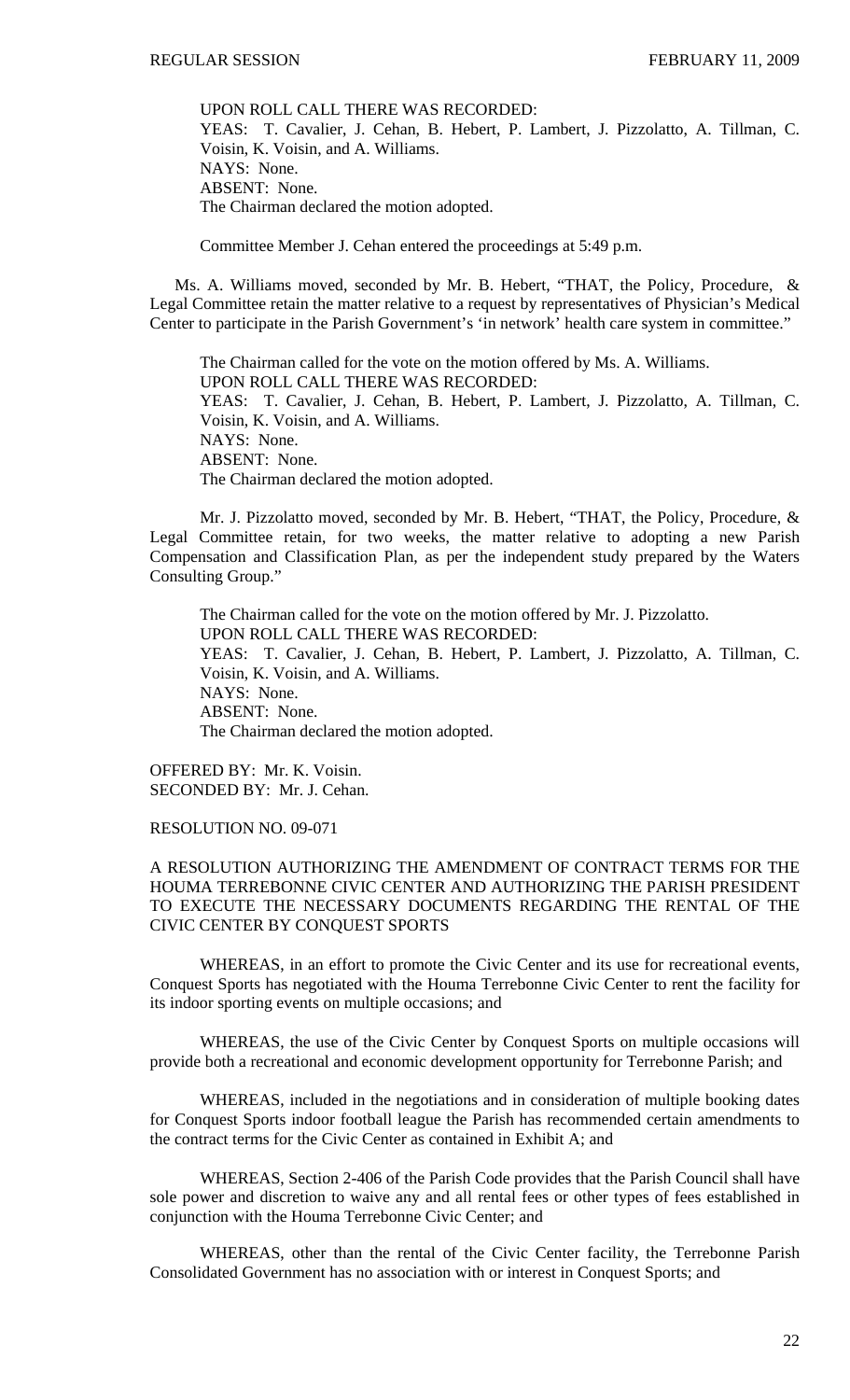NOW THEREFORE BE IT RESOLVED by the Terrebonne Parish Council (Policy, Procedure and Legal Committee), on behalf of Terrebonne Parish Consolidated Government does hereby authorize the amendment of contract terms for the Houma Terrebonne Civic Center for a series of six indoor football games as contained in Exhibit A; and

BE IT FURTHER RESOLVED with Terrebonne Parish President Michel H. Claudet is hereby authorized to execute an agreement between the Terrebonne Parish Consolidated Government and the Representatives of Conquest Sports for the amended Civic Center contract substantially in accordance with the terms set out in Exhibit A.

### THERE WAS RECORDED:

YEAS: T. Cavalier, J. Cehan, B. Hebert, P. Lambert, J. Pizzolatto, C. Voisin, K. Voisin and A. Williams. NAYS: None. ABSTAINING: A. Tillman. ABSENT: None. The Chairman declared the resolution adopted on this, the  $9<sup>th</sup>$  day of February, 2009.

\* \* \* \* \* \* \* \* \*

### **EXHIBIT A**

### **HOUMA-TERREBONNE CIVIC CENTER AUTHORIZED USER CONTRACT AGREEMENT**

This Agreement made **JANUARY 23, 2009,** between Terrebonne Parish Consolidated Government, owner and operator of the Houma-Terrebonne Civic Center

346 Civic Center Boulevard, Houma, LA 70360, sometimes hereinafter referred to as "Houma-Terrebonne Civic Center" and

| User:              | <b>CONOUEST SPORTS</b>                   |
|--------------------|------------------------------------------|
| User Contact Name: | <b>MR. FRANKLIN THOMAS</b>               |
| User Address:      | 1612 ELLINGSWORTH DR., SLIDELL, LA 70461 |

User Telephone Number: **(504) 261-4044**

WHEREAS, Terrebonne Parish Consolidated Government operates the Houma-Terrebonne Civic Center through the Civic Center Director in the City of Houma, Louisiana, Parish of Terrebonne.

WHEREAS, Authorized User desires to use space in said Houma-Terrebonne Civic Center.

NOW THEREFORE, and in consideration of the following Promises, Covenants, and Conditions, the parties hereto agree as follows: **1. FACILITIES USE:** 

A. Terrebonne Parish Consolidated Government does hereby grant to Authorized

USER, permission to use the specified area(s) listed below at the Houma- Terrebonne Civic Center for the following use and no other purpose.

### **Specific Area(s) HALL A & B**

**Function Name CONQUEST SPORTS INDOOR FOOTBAL** 

B. This license agreement is granted for a period of **(6 DAYS -APRIL 26, JUNE 6, JUNE 22, JUNE 27, JULY 3, JULY 11, 2009,** (herein after "License Agreement Period").

#### **2. CONTRACT:**

In order for this contract to be fully completed and binding, a signed copy must be returned to the Houma-Terrebonne Civic Center Director on or before **JANUARY 23, 2009**. Director must sign license agreement. USER must pay all deposits required.

### **3. PAYMENT/DEPOSITS**

A. USER shall, having been granted the non-assignable right to use the following premises as listed below and in consideration for the use of the specific area described herein, USER agrees to pay Houma-Terrebonne Civic Center, the sum of **\$\_4200.00 ( PER DATE) ,** plus all charges for services or equipment either requested by USER or required by the Houma-Terrebonne Civic Center for USER'S function.

|    | <b>EVENT TIME</b>                     | TBD                |                           |                                                                                                                                 |
|----|---------------------------------------|--------------------|---------------------------|---------------------------------------------------------------------------------------------------------------------------------|
|    | <b>ROOM</b>                           |                    |                           | HALL $A & B$                                                                                                                    |
|    | <b>RENTAL FEE</b>                     |                    | 25,200 (4200.00 PER DATE) |                                                                                                                                 |
|    |                                       |                    |                           |                                                                                                                                 |
|    | <b>SUBTOTAL</b>                       | 25,200             |                           |                                                                                                                                 |
|    | <b>MOVE IN FEE</b>                    |                    |                           |                                                                                                                                 |
|    | <b>SET-UP FEE</b>                     |                    |                           |                                                                                                                                 |
|    | <b>TOTAL</b>                          | 25,200             |                           |                                                                                                                                 |
|    | <b>PARKING LOT FEE, if applicable</b> |                    |                           |                                                                                                                                 |
|    | <b>GRAND TOTAL</b>                    | \$25,200           |                           |                                                                                                                                 |
| В. |                                       |                    |                           | USER shall, on or before the following dates, deposit with the Houma-Terrebonne Civic Center the required amounts as specified: |
|    | <b>DEPOSIT AMOUNT:</b>                | $1^{ST}$<br>\$4200 |                           | <b>DUE JANUARY 23, 2009 2<sup>nd</sup> \$4200 DUE FEBRUARY 23,2009</b>                                                          |
|    |                                       |                    |                           |                                                                                                                                 |
|    |                                       |                    |                           | 3rd \$4200 DUE MARCH 23, 2009                                                                                                   |
|    |                                       | \$\$2,100.00       |                           | <b>DUE: 7 CALENDAR DAYS PRIOR TO EACH GAME.</b>                                                                                 |
|    |                                       |                    |                           |                                                                                                                                 |

### **\*\* PRICE LIST ATTACHED FOR ANY OTHER ADDITIONAL SERVICES/EQUIPMENT WHICH MAY BE REQUESTED/ REQUIRED.**

All payments are to be made payable to Houma-Terrebonne Civic Center, 346 Civic Center Blvd., Houma, LA 70360.

In the event the function is canceled, all rental deposits will not be refunded and shall be deemed the minimum rent. All addendum costs for labor, services supplied, and equipment actually used must be paid for by USER from the deposit or directly if deposit has not been paid at the time of the cancellation.

D. Failure to make advance deposits on time shall constitute immediate breach of this agreement by USER. It is agreed that in that event, Houma-Terrebonne Civic Center will retain the deposit in the rental theretofore collected and USER agrees that liquidated damages in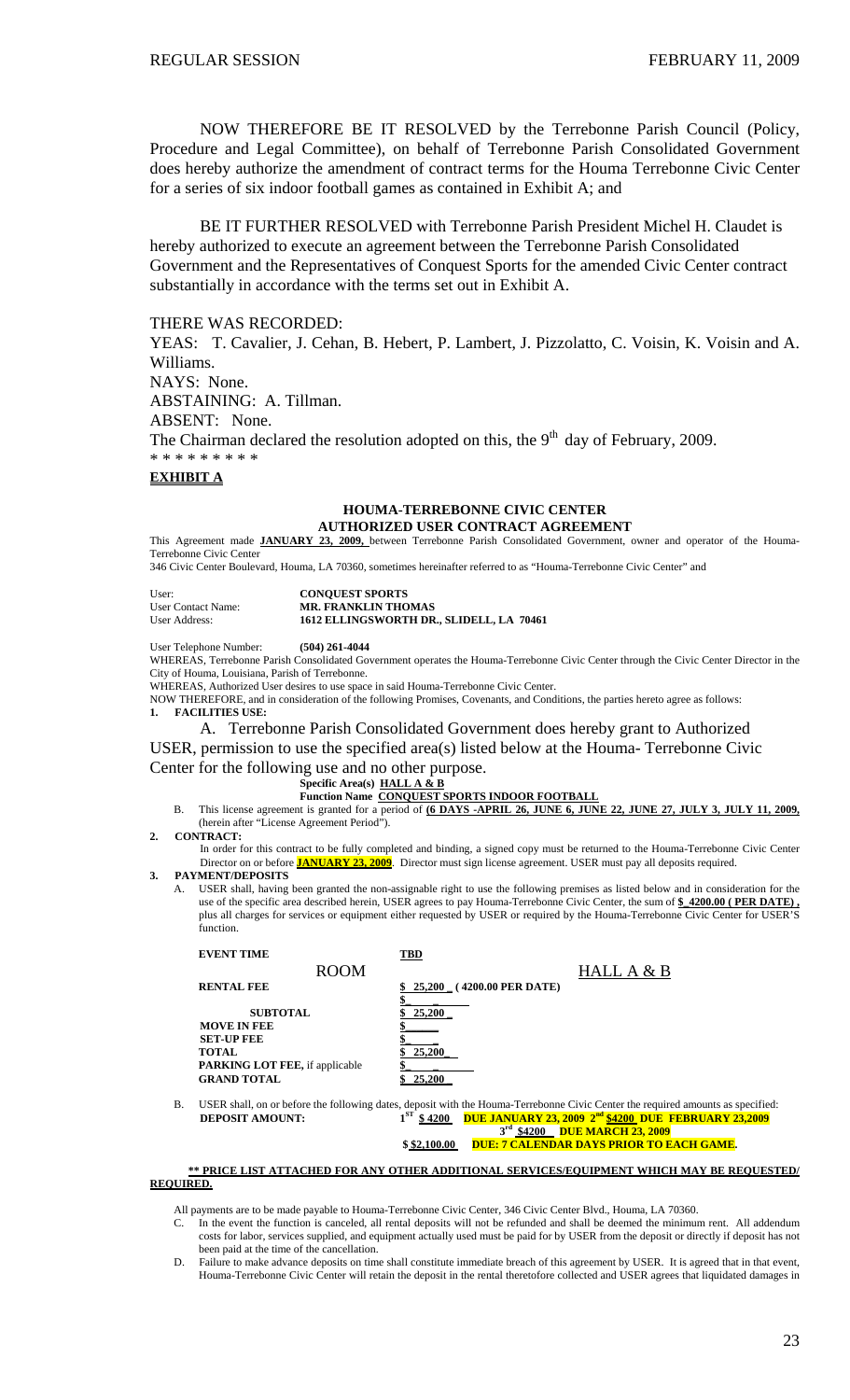that amount are reasonable. All deposits will be credited against costs when event is invoiced. Incidental costs and balance of rental fee, if any, is due upon receipt of invoice.

- **4. CATERING, CONCESSIONS AND PARKING EXCLUSIVITY**
	- A. The Houma-Terrebonne Civic Center's official in-house concessionaire and caterer is exclusively the only firm allowed to serve food and beverage of any kind or quantity on Center property that is packaged to be consumed on the premises. Consumables that are to be given to attendees free of charge must be arranged for with the in-house concessionaire. On those items that Houma-Terrebonne Civic Center specifically grants concessions rights, the USER will pay Houma-Terrebonne Civic Center a 35% (thirty-five percent) commission on total sales, net of applicable state sales tax which will be held by Houma-Terrebonne Civic Center. USER may not contract out with an outside source for furnishing the same without written consent of Houma-Terrebonne Civic Center Director.
	- B. Houma-Terrebonne Civic Center reserves all rights not specifically granted to USER under the terms hereof, including but not limited to, all parking rights and privileges, the sale of all concessions items, programs, novelties, including but not limited to the sale of alcoholic beverages, and all rights to set up and operate any and all concessions. The USER shall not sell, bring to Premises, or provide any food, refreshments, beverages, tobacco products, flowers, candies, printed matter of any kind, photographs or any other materials without the prior written consent of the Houma-Terrebonne Civic Center Director. USER further agrees to submit to Houma-Terrebonne Civic Center Director a complete list of exhibitors, if applicable, along with a description of the products or services that will be sold or distributed by such exhibitors. The purpose of this list is to protect against USER's infringement of Houma-Terrebonne Civic Center's exclusive rights hereunder.
- **5. INSURANCE:**
	- A. USER shall provide an original certificate of insurance evidencing comprehensive liability and property damage with coverage of at least one million dollars (\$1,000,000) combined single limit. The coverage must be on a per occurrence basis and must be issued by a company licensed to provide such coverage in the State of Louisiana, naming, TERREBONNE PARISH CONSOLIDATED GOVERNMENT, HOUMA, LOUISIANA as additionally insured.
	- B. The certificate of insurance must be filed with the Houma-Terrebonne Civic Center office.
	- C. USER of the meeting room/s only shall provide an original certificate of insurance evidencing comprehensive liability and property damage with coverage of at least five hundred thousand dollars, (\$500,000) combined single limit. The coverage must be on a per occurrence basis and must be issued by a company licensed to provide such coverage in the State of Louisiana, naming, TERREBONNE PARISH CONSOLIDATED GOVERNMENT, HOUMA, LOUISIANA as additionally insured.

#### **6. INDEMNIFICATION:**

- A. USER shall conduct its activities upon the premises so as not to endanger any person lawfully thereon. USER agrees to defend, indemnify, save and hold harmless the Terrebonne Parish Consolidated Government, including all departments, agencies, boards and commissions, their officers, agents, servants and employees, including volunteers, from and against any and all claims, demands, expenses and liability arising out of injury or death to any person or the damage, loss or destruction of any property which may occur or in any way grow out of any act or omission of USER, its agents, servants, and employees. This indemnification shall apply to any strict liability of the Terrebonne Parish Consolidated Government, all departments, agencies, boards, commissions, their agents, representatives, and/or employees. USER agrees to investigate, handle, respond to, provide defense for and defend any such claim, demand or cause of action at its sole expense related thereto, even if the claim, demand or cause of action is groundless, false, or fraudulent.
- B. The USER hereby assumes full responsibility for the acts and conduct of all persons admitted to the premises by consent of USER, and USER agrees to pay damages for any damage to the facility or premises resulting from USER's use or occupancy thereof, or from persons participating with or attending the function contemplated by this agreement.

#### **7. COOPERATION WITH ALL OTHER USERS:**

USER acknowledges that the Houma-Terrebonne Civic Center will make available, for use by others, such portions, areas and facilities of the Houma-Terrebonne Civic Center that are not subject to this agreement. The USER agrees to cooperate in good faith with the Houma-Terrebonne Civic Center and those persons using other portions and areas of the Houma-Terrebonne Civic Center.

### **8. RENTAL OPERATIONS MANUAL:**

- A. All of the terms and provisions contained in the "Rental Operations Manual" and Applicable Addendums as specified below for the Houma-Terrebonne Civic Center are applicable to this Authorized User Agreement and are made a part hereof as though printed in their entirety.
- B. USER has received a copy of the following documents and agrees to abide by said "Rental Operations Manual" and said Addendum contents and any modifications of said Document upon written receipt of written notification of such modifications. Pertaining to and included as a part of this contract are the following:
	- Rental Operations Manual (available upon request)
	- 2. Rental Rate Terms and Conditions (available upon request)
	- 3. Attached Proposal dated November 17, 2008
- C. The parties hereto agree that the terms and conditions of this USER Agreement set forth the entire agreement of the Parties hereto and cannot be changed or modified except by an instrument signed by the parties sought to be bound. This shall not limit the Houma-Terrebonne Civic Center from imposing any reasonable additional policies or rules and regulations, which may be necessary in the best interest for the operation of the facility.

#### **9. RETENTION OF LOST ARTICLES:**

A. The Houma-Terrebonne Civic Center shall have the sole right to collect and shall have custody of articles left, lost or checked in the Premises by persons attending any performances, exhibitions or entertainment given or held in the Premises. **10. RELEASE:**

 A. To the extent provided by law, USER, in using the Premises and other facilities of the Houma-Terrebonne Civic Center and equipment therein, whether

such equipment is specifically described or not, does so at its own risk. Terrebonne Parish Consolidated Government shall not be liable for any damages to property or damages arising from personal injuries sustained by USER or any of its agents, contractors, employees, patrons, performers, or guests, in or about the Premises, or any portion thereof, or any other portion of the Houma-Terrebonne Civic Center, including the Houma-Terrebonne Civic Center building, parking area, and walkways. USER assumes full responsibility for any property damage or injury which may occur to USER, its agents, contractors, employees, patrons, performers or guests in or about the Premises or other portions of the Houma-Terrebonne Civic Center, and USER does hereby fully and forever, on its own behalf as well as on behalf of its agents, release and discharge the Terrebonne Parish Consolidated Government including all Councils, departments, agencies, boards and commissions, their officers, agents, servants and employees, including volunteers, in both their individual and official capacities from any and all claims, demands, damages, rights of action or causes of action, present or future, whether the same be known, anticipated or unanticipated, resulting from or arising out of the Permitted Uses or other use of the Premises or any other portion of the Houma-Terrebonne Civic Center building, parking area, and walkways and any equipment thereof or contained therein, whether specifically described in this agreement or not.

#### **11. BOX OFFICE/TICKETS/CAPACITY:**

A. Houma-Terrebonne Civic Center shall have complete and sole supervision of the sale and collection of all tickets and at such places as Houma-Terrebonne

Civic Center, in its sole discretion, deems is necessary and expedient, unless otherwise provided in the following space.

\_\_\_\_\_\_\_\_**TICKETMASTER**\_\_\_\_\_\_\_\_\_\_\_

In the event provision is made in the space above for sale of any tickets by USER, the allocation of such tickets shall be made by Houma-Terrebonne Civic Center and arrangements satisfactory to Houma-Terrebonne Civic Center shall be made for the proceeds from the sale of such tickets to be turned over to the Houma-Terrebonne Civic Center together with an accurate statement of account of the sales.

B. Houma-Terrebonne Civic Center shall have complete custody and control of all moneys received from the sale of tickets, wherever sold and admission

fees wherever received. All such funds shall be rightful property of Houma-Terrebonne Civic Center, the purpose of applying same in accordance with the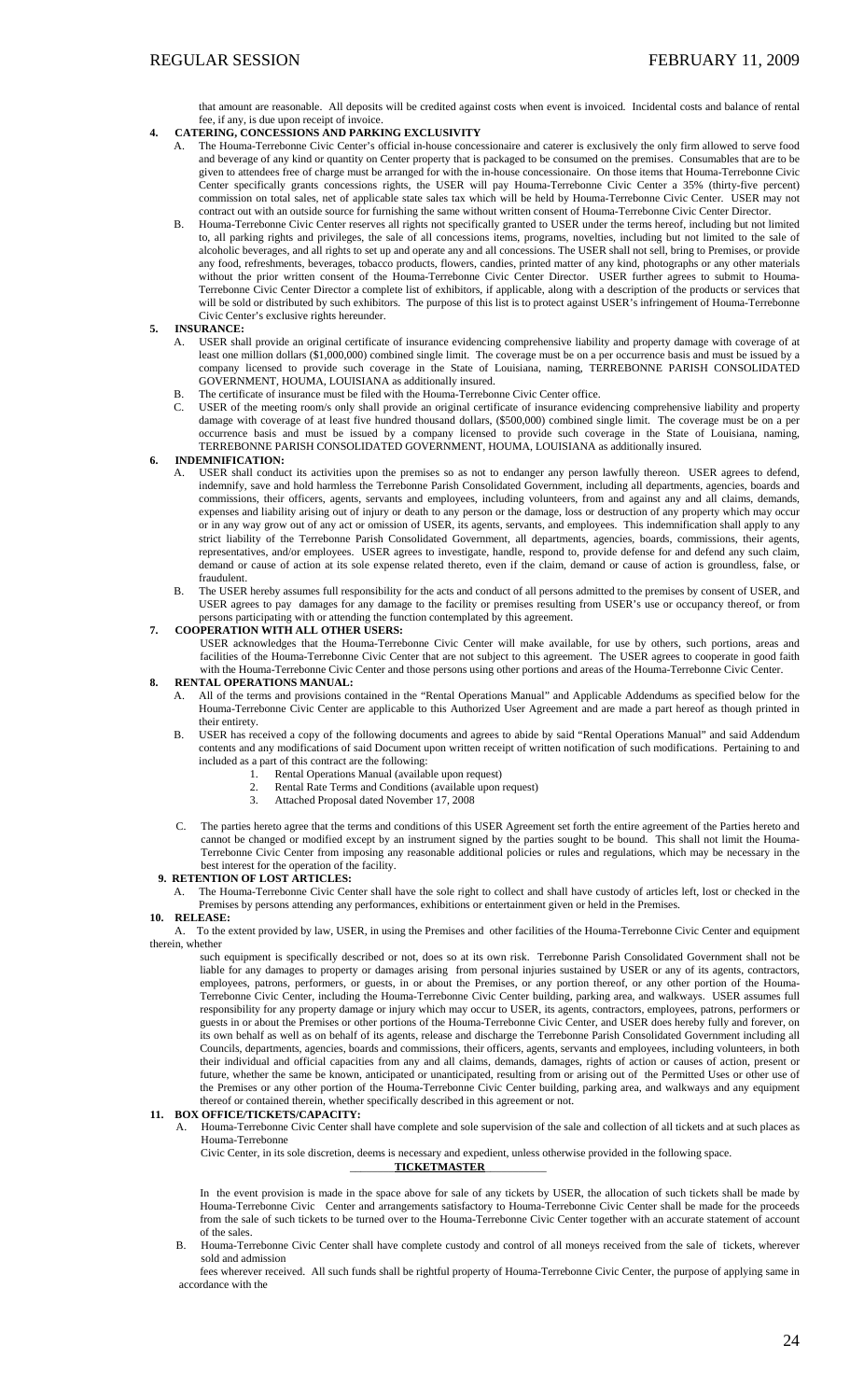terms and conditions of the agreement toward payment of any balances for rent and/or otherwise due or to become due to Houma-Terrebonne Civic Center

for any purpose whatsoever.

Houma-Terrebonne Civic Center reserves the right to collect a one (1) dollar per ticket Facility Maintenance Fee, payable by the ticket buyer through the Ticketmaster Computerized Ticketing System.

- Houma-Terrebonne Civic Center Box Office will exert every caution against bad checks from customers and will make every effort to collect such, but
- ultimate responsibility is that of the USER.
- D. The USER shall arrange for and pay for printing of tickets, the form and contents of which shall in any event be subject to written approval by
- Houma-Terrebonne Civic Center. All tickets shall be numbered consecutively.
- E. The tickets for admission shall be scaled as follows:

**\_\_\_\_\_\_\_\_\_\_\_TBD \_\_\_\_\_\_\_\_**

- F. Three percent (3%) of Gross is to be paid to Houma-Terrebonne Civic Center for Ticketmaster Box Office Service
- G. Discounted tickets must be approved in writing by Houma-Terrebonne Civic Center. Any tickets used for payment of advertising are subject to normal percentage of gross charges
- H. No tickets may be ordered for any event until a signed USER Agreement, with any required deposits, has been received by Director.
- I. The Box Office may order and will take charge of all tickets for all events under Houma-Terrebonne Civic Center control.
- J. Any change in the "scaling" of the house must be approved by Houma-Terrebonne Civic Center.
- K. No moneys will be released from the Box Office until after the conclusion and settlement of the performance.
- L. All unsold tickets remain with Houma-Terrebonne Civic Center. USER shall not permit the sale or distribution of tickets or passes in excess of the seating capacity of the premises, nor admit a larger number of persons
- than can safely or freely move about therein. **12. TAXES** 
	- A User hereby acknowledges that Houma-Terrebonne Civic Center requires full compliance of all Federal, State and Local statutes and regulations as they may pertain to any and all activities conducted within these facilities. This compliance includes sales activities and the mandated
		- collection and remittance of all appropriate State and Local Sales Taxes.

#### **13. WAGES:**

- USER agrees to pay or cause to be paid the prevailing wage to all persons employed by or for the benefit of USER. Such pay shall include any applicable
- overtime or holiday wage rate. **14. PAYMENT TO CONTRACTORS AND CONCESSIONS:**
- All charges for contractual labor, service connections, and other accounts payable to independent contracts must be paid in full
- upon presentation of invoice unless other arrangements for payment are specifically authorized by the contractor.

### **15. NON-DISCRIMINATION:**

A. The USER shall not discriminate against any person or persons in connection with admission, services, or privileges offered to or enjoyed by the general

public because of race, creed, ancestry, sexual orientation, disability, color, sex, marital status, age, religion, or national origin.

#### **16. LEGAL RECOURSE:**

A. In the event USER violates any of the terms or conditions of the Use permit, the Houma-Terrebonne Civic Center shall have, in addition to any other legal recourse, the right to terminate this Use permit and obtain posse recourse, the right to terminate this Use permit and obtain possession of the entire facility, and to remove and exclude the USER without service of notice and without any legal liability on its part.

#### **17. COMPLIANCE WITH LAW:**

- A. USER, at its sole cost and expense, shall comply and secure compliance with requirements, and shall faithfully observe and secure observance in the use of the premises of all municipal ordinances and State and Federal Statues now in force or which may hereafter be in force.
- **18. SUBLETTING AND ASSIGNMENT:**

A. USER shall not sublet the premises, nor assign, hypothecate or mortgage this Use Permit or any of his right hereunder, without the prior written consent of the Houma-Terrebonne Civic Center.

**19. LIENS AND ATTORNEY FEES:**

A. USER agrees to pay promptly the costs, expenses, and other charges incidental to the use and occupation of the facilities authorized herein and to hold Terrebonne Parish Consolidated Government harmless from, and to indemnify it against, any such expenses and charges and from all claims, demands, and liens of whatever character arising by reason of contract, expressed or implied, or negligence, or any part of any other act of omission on the part of any person other than Terrebonne Parish Consolidated Government. USER agrees that in the event the Terrebonne Parish Consolidated Government retains an attorney to pursue collection of any sums due to it by USER in connection with this Authorized User Contract Agreement and its ancillary documents, USER will be liable for all reasonable attorney's fees incurred by the Terrebonne Parish Consolidated Government, plus legal interest and court costs accruing from the date of judicial demand until paid, and any and all expenses incurred in connection therewith.

#### **20. FORCE MAJEUR:**

A. In the event the USER's obligations to the Terrebonne Parish Consolidated Government under this agreement be delayed, prevented or rendered impractical by any of the following events; fire, flood, riot, earthquake, civil commotion, strike, lockout, labor disturbances, explosions, sabotage, accident, war, other casualty, act of God, or any law, ordinance, rule or regulation which becomes effective after the date of this Agreement or any other cause beyond USER's reasonable control, the USER shall not be liable to perform. The Terrebonne Parish Consolidated Government hereby waives any claim for damages or compensation for such delay or failure to perform, other than a return to it of any moneys paid directly to the USER., but no other.

### **21. BINDING EFFECT, ASSIGNABILITY:**

A. This agreement shall be binding upon and inure to the benefit of the parties hereto and their respective heirs, legal representatives, successors and assigns. This agreement or any right hereunder may not be assigned by USER without the express written consent of Houma-Terrebonne Civic Center, which consent will not be unreasonably withheld.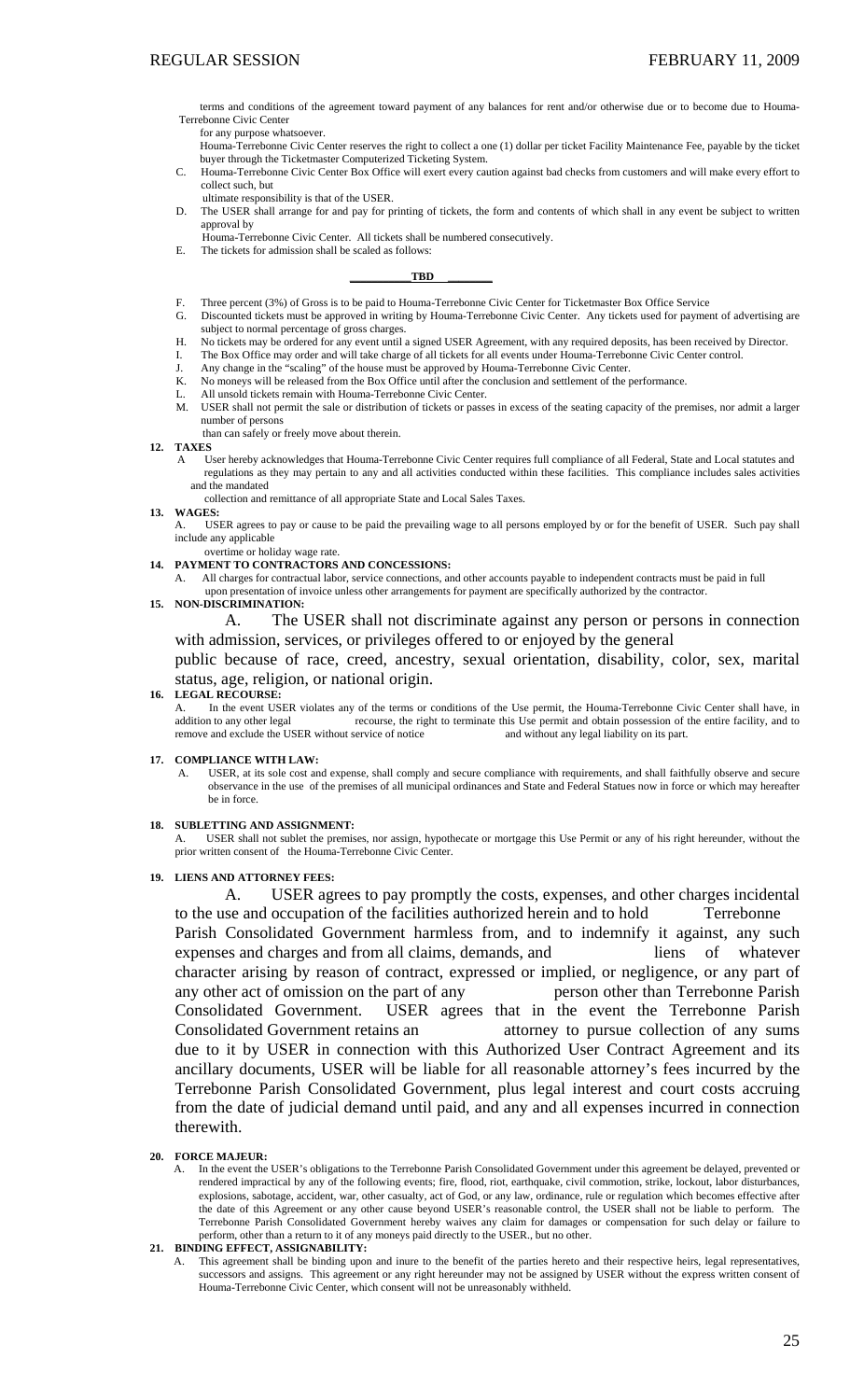#### **22. ENTIRETY OF AGREEMENT:**

A. It is understood and agreed that the Houma-Terrebonne Civic Center makes no representation or agreement, oral or otherwise outside the terms of this permit.

### **23. BMI/ASCAP:**

A. USER agrees to bear all Broadcast Music Incorporated (BMI) and American Society of Authors, Composers and Publishers (ASCAP) charges attributable to this event.

- **24. BROADCAST RIGHTS:**
- A. Houma-Terrebonne Civic Center reserves all cable, radio, and television broadcast rights with no exception unless specified in writing. **25. INTERMISSIONS:** 
	- A. USER agrees that for all programs lasting more than one (1) hour, except religious services, an intermission of not less than fifteen (15) minutes be held, subject to modification by Houma-Terrebonne Civic Center when necessary and approved in writing by Houma-Terrebonne Civic Center.
- **26. DOOR OPENINGS:**

A. Unless otherwise agreed upon by both parties, doors will open to public sixty (60) minutes prior to performances, at discretion of Houma-Terrebonne Civic Center.

- **27. HOUSE SEATS:**
- A. Houma-Terrebonne Civic Center reserves the right to have and use, without charge, a minimum of Ten (10) seats at each performance. **28. ANNOUNCEMENTS:**  A. Houma-Terrebonne Civic Center reserves the right to make announcements during intermissions or at any time deemed necessary in

- the interest of public safety. **29. TAPE RECORDINGS:**
- The recording of any performance, or any portion thereof, is strictly prohibited.

#### **30. NO SMOKING:**

USER agrees to fully cooperate in enforcing the "No Smoking laws" at all times.

### **31. MANAGEMENT:**

A. In permitting the occupancy of Authorized Areas by USER, the Houma-Terrebonne Civic Center retains and does not relinquish the right to issue and enforce such rules and regulations and directives as it may deem necessary for the safe, orderly and commercially sound operation of the facility. Houma-Terrebonne Civic Center's employees and agents may enter and have access to the areas furnished hereunder at any time, and authorized personnel may enter at reasonable times necessary to the performance of their duties. Houma-Terrebonne Civic Center reserves the right to eject any objectionable person or persons from the Premises, and upon the exercise of this authority through the Houma-Terrebonne Civic Center, its agents or security guards, the USER, on behalf of itself, its agents and employees, hereby waives any rights and all claims for damages against Houma-Terrebonne Civic Center arising from such occurrences. The USER agrees that it will not allow any person at, in or about the facilities who shall, upon reasonable nondiscriminatory grounds, be objected to by the Houma-Terrebonne Civic Center. Such person's right to use the facilities and Authorized Areas therein may be revoked by the Houma-Terrebonne Civic Center. Unless otherwise specified in writing, the Houma-Terrebonne Civic Center reserves the right to schedule other events similar to the Permitted Uses both before and after the date of this Agreement without notice to the USER.

#### **32. CANCELLATION:**

A. USER must submit written notice of cancellation to the Houma-Terrebonne Civic Center in conjunction with the cancellation of any date or dates covered by this agreement. If USER cancels event within 180 days prior to date under this agreement in Hall A and/or B and/or parking lot and within 90 days for Meeting Room Wing events under this agreement, USER shall be responsible for all loss of rental fees with ancillary income and/or fees scheduled to be received by the Houma-Terrebonne Civic Center in connection with such event.

### **IN WITNESS WHEREOF, the parties hereto have affixed their signatures as follows:**

| <b>AUTHORIZED</b><br><b>OFFICER:</b> DATE:              |                                     |
|---------------------------------------------------------|-------------------------------------|
| <b>DIRECTOR</b><br><b>HOUMA-TERREBONNE CIVIC CENTER</b> | $\blacksquare$ DATE: $\blacksquare$ |
| □ Master Card                                           | Payment to be made by credit card   |
| $\Box$ Visa<br><b>American Express</b>                  |                                     |
|                                                         |                                     |
|                                                         |                                     |
|                                                         |                                     |
| as it appears on card (Please Print)                    |                                     |

# **Signature\_\_\_\_\_\_\_\_\_\_\_\_\_\_\_\_\_\_\_\_\_\_\_\_\_\_\_\_\_\_\_\_\_\_\_\_\_\_\_\_\_\_\_\_\_\_\_\_\_\_\_\_\_\_\_\_\_\_\_**

**\*\*\*\*\*\*\*\*\*\*** 

Civic Center Director Dave Ohlmeyer stated that the aforementioned agreement with Conquest Sports Indoor Football is a deviation from the standard Civic Center rental agreement; that the Parish would not be responsible for marketing the sports franchise; that the ASCAP expense would be the burden of the promoter of the events and has no value to the Civic Center; and that the Civic Center would not share in any revenue generated by game-related novelties.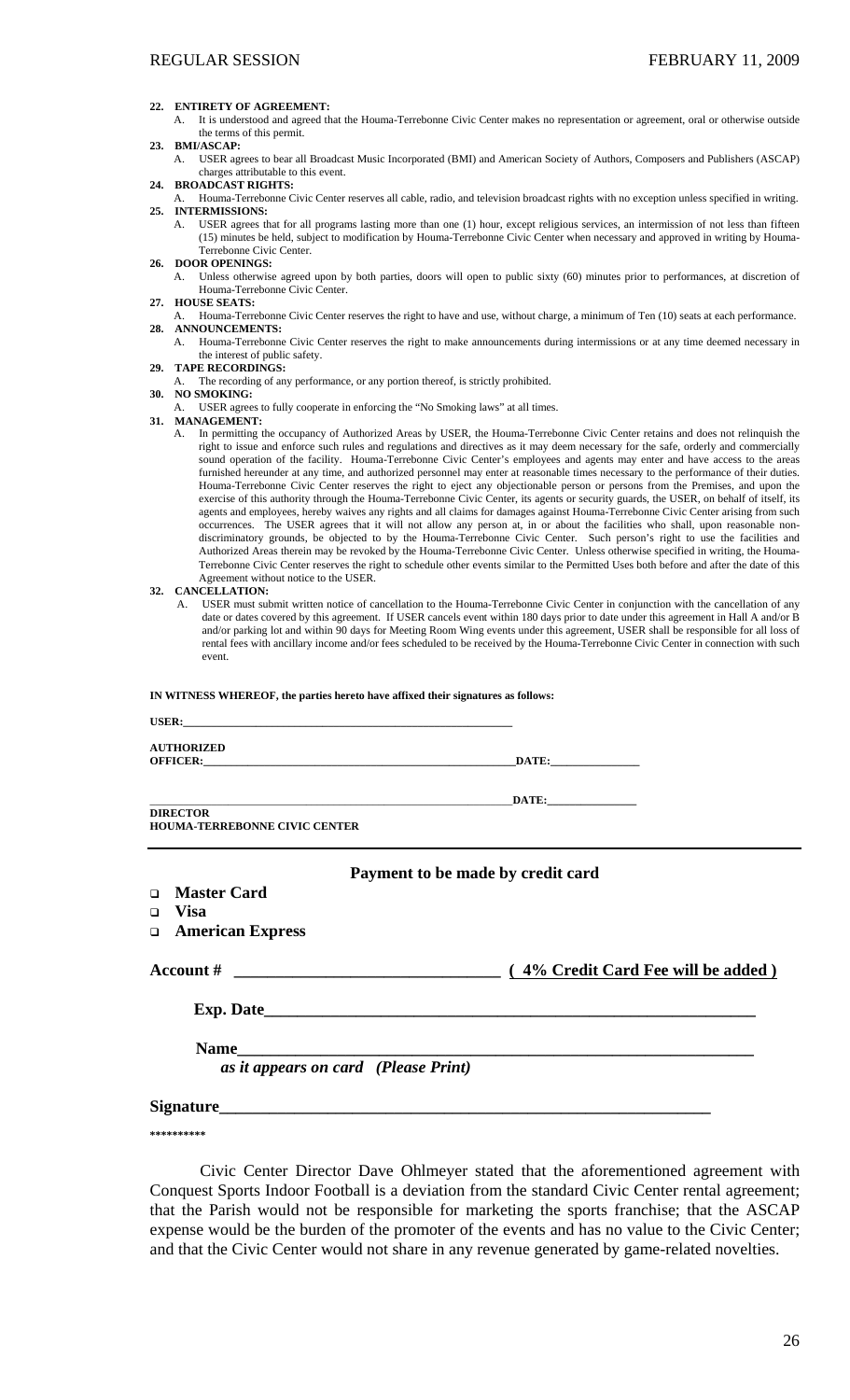Discussion among Committee Members transpired relative to the contract being too constrictive in that the franchise holder may not reach financial solvency due to the fees charged by the Civic Center being a little excessive.

Mr. Ohlmeyer stated that Mr. Thomas, Conquest's owner, has agreed to the terms of the contract; that he believes the contract to be fair; and that the contract protects the Civic Center from any liability exposure.

Human Resource and Risk Management Director J. Dana Ortego presented recommendations with respect to the Parish's 2009 Property Insurance, noting market values and an increase in the wind deductible.

Ms. A. Williams moved, seconded by Mr. A. Tillman, "THAT, the Policy, Procedure, & Legal Committee concur with the recommendation of Administration, as submitted by the Risk Management Department, to accept the 2009 Property Insurance premiums effective March 1, 2009."

Council Clerk Paul Labat requested clarification with respect to which of the three options submitted for consideration was being approved.

Mr. Ortego stated that Administration recommends Option 1A with \$50 million dollar limits.

OFFERED BY: Ms. A. Williams. SECONDED BY: Mr. A. Tillman.

RESOLUTION NO. 09-072

WHEREAS, Terrebonne Parish Consolidated government (TPCG) is authorized to provide Property Insurance Coverage through its Department of Risk Management; and

WHEREAS, Administration and the Risk Management Department reviewed and analyzed property insurance quotes and submits a recommendation for Property Insurance coverage; and

WHEREAS, it is the recommendation of Administration and the Risk Management Department that the attached schedule of Property Insurance premiums become accepted effective for March 1, 2009.

NOW THEREFORE BE IT RESOLVED, by the Terrebonne Parish Council (Policy, Procedure and Legal Committee) on behalf of the Terrebonne Parish Consolidated Government, that the recommendation of Administration and the Risk Management Department to accept Option 1A as submitted by the Parish Administration for Property Insurance premiums effective for March 1, 2009 be hereby approved.

THERE WAS RECORDED:

YEAS: T. Cavalier, J. Cehan, B. Hebert, P. Lambert, J. Pizzolatto, A. Tillman, C. Voisin, K. Voisin and A. Williams. NAYS: None. ABSTAINING: None. ABSENT: None. The Chairman declared the resolution adopted on this, the  $9<sup>th</sup>$  day of February, 2009. \* \* \* \* \* \* \* \* \*

In response to questioning, Mr. Eddie Murphy, Senior Vice President of Arthur Gallagher Insurance, stated that delaying action in order to negotiate or to determine if lower market rates become available would not reduce the insurance costs

The Chairman noted that Port Commission Administrator David Rabalais and Terrebonne Port Commission President Dan Davis were present in the audience.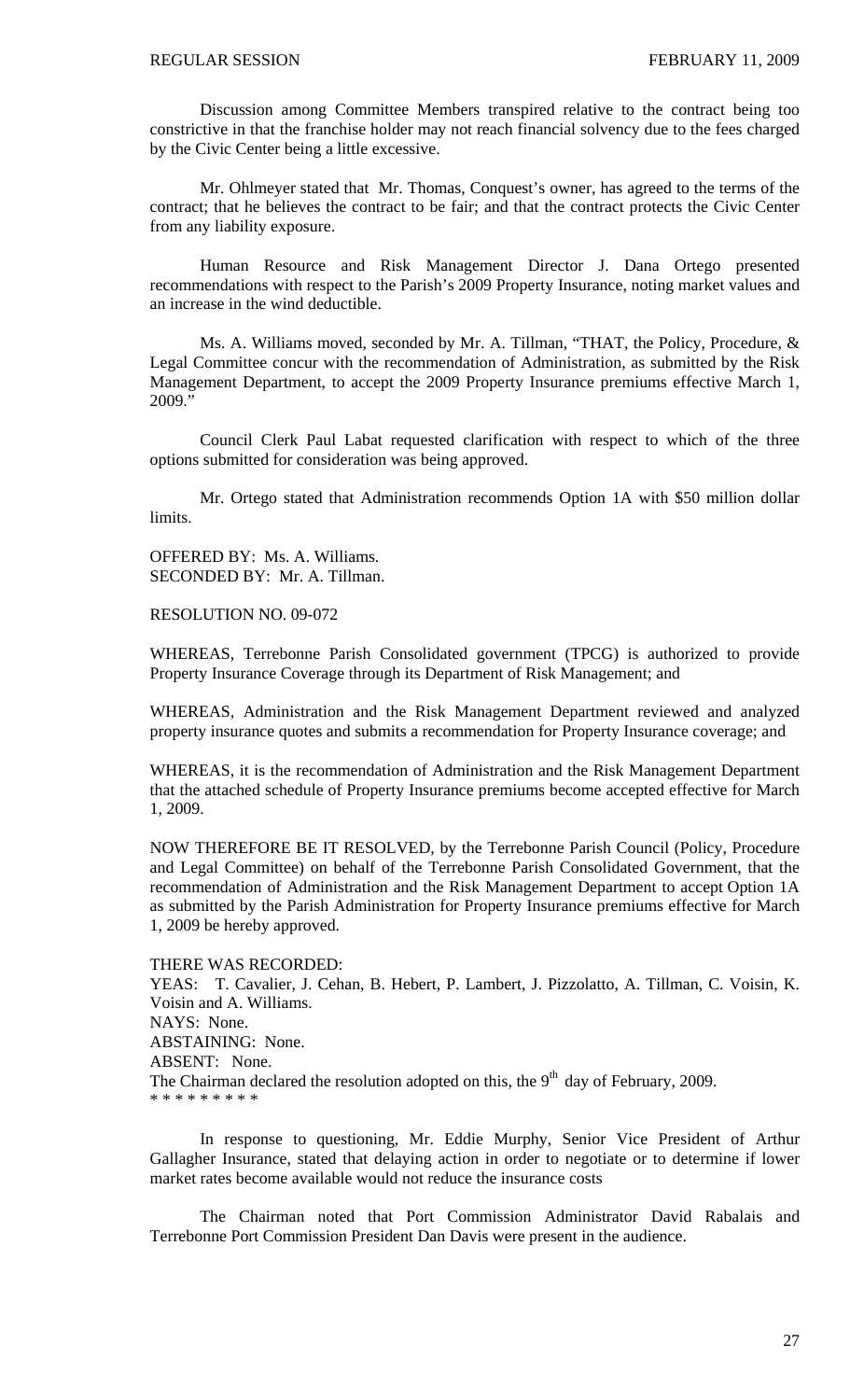Mr. B. Hebert moved, seconded by Mr. J. Cehan, "THAT, there being no further business to come before the Policy, Procedure, & Legal Committee, the meeting be adjourned."

 The Chairman called for the vote on the motion offered by Mr. B. Hebert. UPON ROLL CALL THERE WAS RECORDED: YEAS: T. Cavalier, J. Cehan, B. Hebert, P. Lambert, J. Pizzolatto, A. Tillman, C. Voisin, K. Voisin, and A. Williams. NAYS: None. ABSENT: None. The Chairman declared the motion adopted and the meeting was adjourned at 6:07 p.m.

Clayton J. Voisin, Chairman

Suzette Thomas, Minute Clerk

 Mr. C. Voisin, seconded by Mr. P. Lambert, "THAT, the Council accept and ratify the minutes of the Policy, Procedure, & Legal Committee meeting held on 2/9/09, correcting second page, second paragraph, changing "concessions" to "novelties."

 The Chairwoman called for a vote on the motion offered by Mr. C Voisin. UPON ROLL CALL THERE WAS RECORDED: YEAS: B. Hebert, T. Cavalier, J. Pizzolatto, K. Voisin, C. Voisin, J. Cehan, P. Lambert, and A. Williams NAYS: None ABSENT: A. Tillman The Chairwoman declared the motion adopted.

 The Chairwoman called for a report on the Public Services Committee meeting held on 2/9/09, whereupon the Committee Chairman, noting that ratification of the minutes calls a public hearing on 2/25/09, rendered the following:

# **PUBLIC SERVICES COMMITTEE**

# **FEBRUARY 9, 2009**

 The Chairman, Joey Cehan, called the Public Services Committee meeting to order at 6:47 p.m. in the Terrebonne Parish Council Meeting Room with the Invocation led by Minute Clerk S. Thomas and the Pledge of Allegiance led by B. Hebert. Upon roll call, Committee Members recorded as present were: T. Cavalier, J. Cehan, B. Hebert, P. Lambert, J. Pizzolatto, A. Tillman, C. Voisin, K. Voisin, and A. Williams. A quorum was declared present.

OFFERED BY: Mr. C. Voisin. SECONDED BY: Mr. K. Voisin.

# RESOLUTION NO. 09-073

A Resolution authorizing the execution of Change Order No. 2 (Balancing) for the Construction Agreement for Modeling & Improvements of the Forced Drainage Project 1-1A Drainage Improvement - Phase 8; (La 311 Box Culvert Cleanout and Trash Screen); Parish Project No. 02- DRA-28, Terrebonne Parish, Louisiana.

 WHEREAS, the Terrebonne Parish Consolidated Government entered into a contract dated June 12, 2008, with Low Land Construction Co, Inc, Recordation Number 1298684, for the Forced Drainage Project 1-1A Drainage Improvement - Phase 8; (La 311 Box Culvert Cleanout and Trash Screen); Parish Project No. 02-DRA-28, Terrebonne Parish, Louisiana, and

WHEREAS, a change order is necessary to balance the original contract quantities to final quantities required for the completion for the above referenced project, and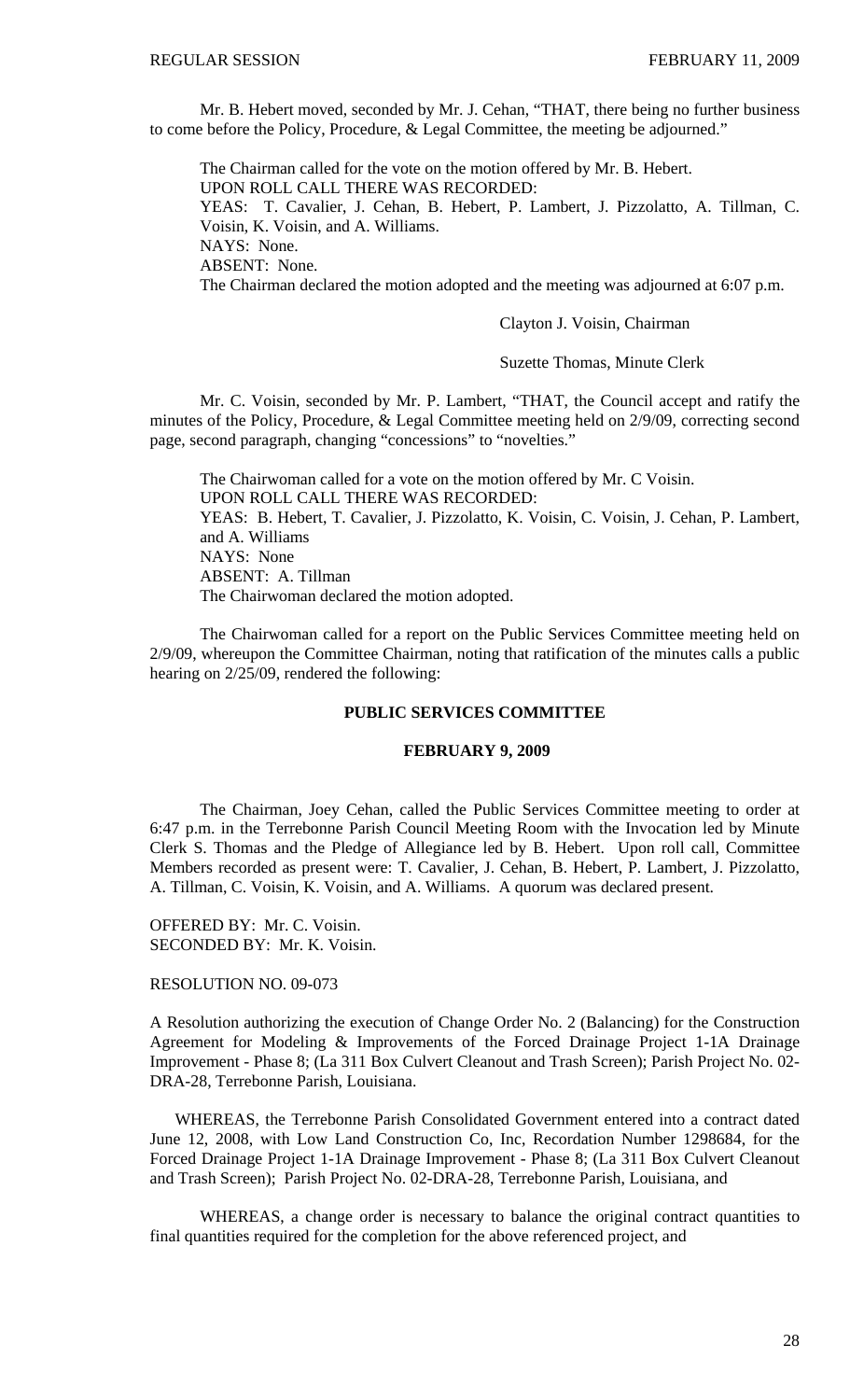WHEREAS, this Change Order is necessary in order to increase the overall contract price by \$6,084.40 and increase the contract time by an additional 30 days, and

 WHEREAS, this Change Order No. 2 (Balancing) has been recommended by the Engineer, T. Baker Smith, Inc., for this project.

 NOW, THEREFORE BE IT RESOLVED that the Terrebonne Parish Council (Public Services Committee), on behalf of the Terrebonne Parish Consolidated Government, does hereby approve and authorize the execution by Terrebonne Parish President Don Schwab of Change Order No. 2 (Balancing) to the construction agreement with Low Land Construction Co, Inc. to perform construction services for the Forced Drainage Project 1-1A Drainage Improvement - Phase 8; (La 311 Box Culvert Cleanout and Trash Screen); Parish Project No. 02-DRA-28, Terrebonne Parish, Louisiana for an increase in the amount of Six Thousand Eighty Four Dollars and Forty Cents (\$6,084.40) to the contract amount and increase the contract time by an additional 30 days, and

 BE IT FURTHER RESOLVED that a certified copy of the resolution be forwarded to the Engineer, T. Baker Smith, Inc.

THERE WAS RECORDED:

YEAS: T. Cavalier, J. Cehan, B. Hebert, P. Lambert, J. Pizzolatto, C. Voisin, K. Voisin and A. Williams. NAYS: None. ABSTAINING: None. ABSENT: A. Tillman. The Chairman declared the resolution adopted on this, the  $9<sup>th</sup>$  day of February, 2009. \* \* \* \* \* \* \* \* \*

 Public Works Director Lt. Col. (Ret.) Greg Bush stated that the initial survey of the project area did not reveal a covered culvert and noted that the additional cost is attributed to the unforeseen circumstances.

OFFERED BY: Mr. K. Voisin. SECONDED BY: Ms. A. Williams.

# RESOLUTION NO. 09-074

A resolution providing for the acceptance of work performed by Low Land Construction Company, Inc. in accordance with the Certificate of Substantial Completion for Forced Drainage Project 1-1A, Phase 8 (La 311 Box Culvert Cleanout and Trash Screen), Parish Project No. 02- DRA-28, State Project No. 576-55-0015(338), Terrebonne Parish, Louisiana

 WHEREAS, by contract dated June 12, 2008, Terrebonne Parish Consolidated Government did award a contract to Low Land Construction Company, Inc. for Parish Project No. 02-DRA-28, Forced Drainage Project 1-1A, Phase 8 (La 311 Box Culvert Cleanout and Trash Screen), Terrebonne Parish, Louisiana, as will be seen by reference to said contract which is recorded under Entry No. 1298684 of the Records of Terrebonne Parish, and

 WHEREAS, the work performed under the contract has been inspected by authorized representatives of Owner, Engineers and Contractor.

 NOW, THEREFORE BE IT RESOLVED that the Terrebonne Parish Council (Public Services Committee), on behalf of the Terrebonne Parish Consolidated Government, does hereby accept the work performed in accordance with the contract and specifications in accordance with the Certificate of Substantial Completion, effective as of the date of recording of this resolution, and does authorize and direct the Clerk of Court and Ex-Officio Recorder of Mortgages of Terrebonne Parish to note this acceptance thereof in the margin of the inscription of said contract under Entry No. 1298684 of the Records of Terrebonne Parish, Louisiana, and

 BE IT FURTHER RESOLVED that a certified copy of this resolution be recorded in the office of the Clerk of Court of Terrebonne Parish to commence a 45-day clear lien period, and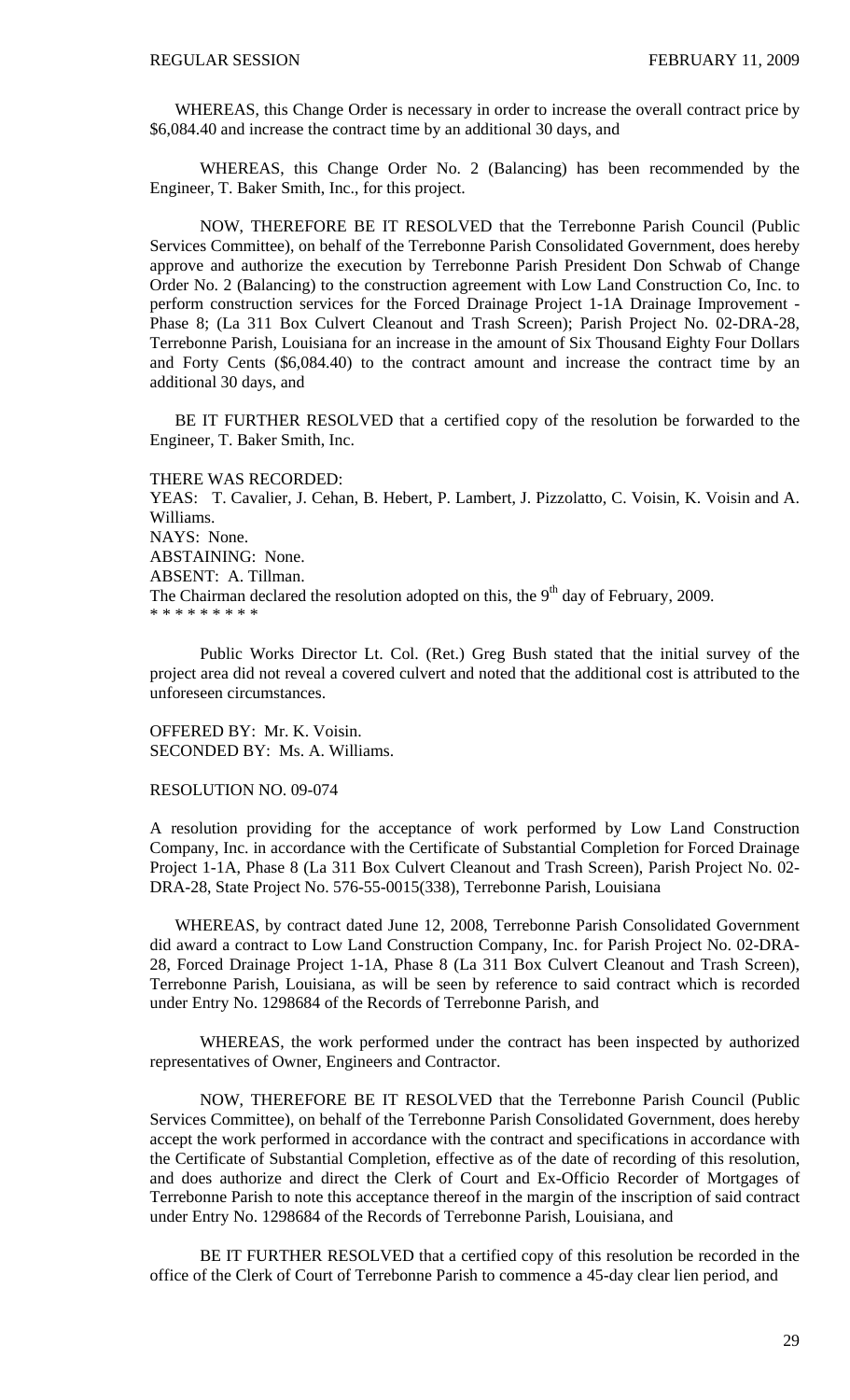BE IT FURTHER RESOLVED that the Administration is authorized to make payment of retainage upon the presentation of a Clear Lien Certificate.

THERE WAS RECORDED: YEAS: T. Cavalier, J. Cehan, B. Hebert, P. Lambert, J. Pizzolatto, C. Voisin, K. Voisin and A. Williams. NAYS: None. ABSTAINING: None. ABSENT: A. Tillman. The Chairman declared the resolution adopted on this, the  $9<sup>th</sup>$  day of February, 2009. \* \* \* \* \* \* \* \* \*

OFFERED BY: Mr. J. Pizzolatto. SECONDED BY: Mr. C. Voisin.

RESOLUTION NO. 09-075

Resolution authorizing the filing of an application with the Louisiana Department of Transportation and Development for a grant under Section 3037 of TEA-21 and/or Section 5316 of SAFETEA-LU, Job Access and Reverse Commute Competitive/(Formula) Grants.

WHEREAS, the Secretary of Transportation and Development is authorized to make grants for mass transportation projects;

WHEREAS, the contract for financial assistance will impose certain obligations upon the applicant, including the provisions by it of the local share of project costs;

WHEREAS, it is required by the Louisiana Department of Transportation and Development in accord with the provisions of Title VI of the Civil Rights Act of 1964, that in connection with the filing of an application for assistance that it will comply with Title VI of the Civil Rights Act of 1964 and the U.S. Department of Transportation requirements thereunder; and

WHEREAS, it is the goal of the Applicant that minority business enterprise be utilized to the fullest extent possible in connection with this project, and that definitive procedures shall be established and administered to ensure that minority businesses shall have the maximum feasible opportunity to compete for contracts when procuring construction contracts, supplies, equipment, or consultant and other services:

NOW, THEREFORE, BE IT RESOLVED by the Terrebonne Parish Council (Public Services Committee), on behalf of the Terrebonne Parish Consolidated Government:

- 1. That the Parish President, Michel Claudet, is authorized to execute and file an application on behalf of Terrebonne Parish Consolidated Government with the Louisiana Department of Transportation and Development, to aid in financing the operating assistance projects pursuant to the Job Access and Reverse Commute Grant Program, 49 CFR 5316.
- 2. That the Parish President is authorized to execute and file with such application an assurance or any other document required by the Louisiana Department of Transportation and Development effectuating the purposes of Title VI of the Civil Rights Act of 1964, as amended.
- 3. That the Parish President is authorized to furnish such additional information as the Louisiana Department of Transportation and Development may require in connection with the application or the project.
- 4. That the Parish President is authorized to set forth and execute affirmative minority business policies in connection with the project's procurement needs.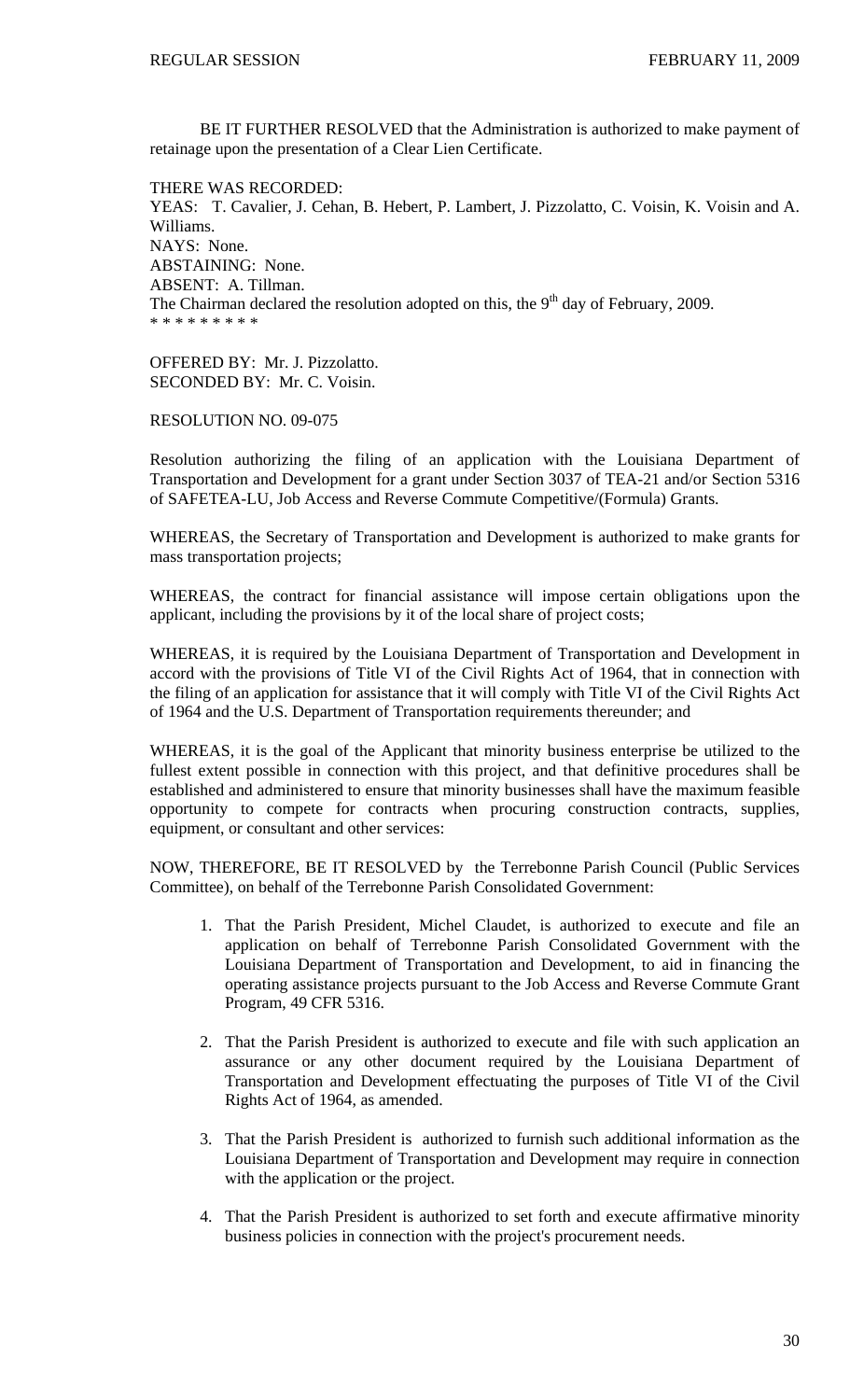- 5. That the Parish President is authorized to execute grant contract agreements on behalf of Terrebonne Parish Consolidated Government with the Louisiana Department of Transportation and Development for aid in the financing of the operating assistance projects.
- 6. This resolution is applicable for a period of one year unless revoked by the governing body and copy of such revocation shall be furnished to the DOTD.

# THERE WAS RECORDED:

YEAS: T. Cavalier, J. Cehan, B. Hebert, P. Lambert, J. Pizzolatto, C. Voisin, K. Voisin and A. Williams. NAYS: None. ABSTAINING: None. ABSENT: A. Tillman. The Chairman declared the resolution adopted on this, the  $9<sup>th</sup>$  day of February, 2009. \* \* \* \* \* \* \* \* \*

# OFFERED BY: Ms. A. Williams. SECONDED BY: Mr. B. Hebert and Mr. J. Pizzolatto.

# RESOLUTION NO. 09-076

A resolution authorizing the Parish President to file an application with the Department of Transportation, United States of America, for grants for the fiscal year 2009, named LA-90- X310-02, under the Urban Mass Transportation Act of 1964, as amended.

 WHEREAS, general transportation of persons in and around Terrebonne Parish is both necessary and convenient to the public health, welfare and safety, and

 WHEREAS, privately-owned public transportation facilities that are or may be in operation in and around Terrebonne Parish are inadequate, and it is impossible for existing operators of privately owned transportation facilities to render necessary service with adequate resulting return on investment of capital, and

 WHEREAS, the Secretary of Transportation is authorized to make grants for a mass transportation program, and

 WHEREAS, the contract for financial assistance will impose certain obligations upon Terrebonne Parish Consolidated Government, including the provision by it of the local share of the project costs, and

WHEREAS, it is required by the U.S. Department of Transportation in accordance with the provisions of Title VI of the Civil Rights Act of 1964, that in connection with the filing of an application for assistance under the Urban Mass Transportation Act of 1964, as amended, that Terrebonne Parish Consolidated Government give an assurance that it will comply with Title VI of the Civil Rights Act of 1964 and the U.S. Department of Transportation requirements thereunder, and

 WHEREAS, it is the goal of the Terrebonne Parish Consolidated Government that minority business enterprises be utilized to the fullest extent possible in connection with this project, and that definite procedures shall be established and administered to ensure that minority business enterprises shall have the maximum feasible opportunity to compete for contracts when procuring supplies, equipment contracts, or consultant and other services.

 NOW THEREFORE BE IT RESOLVED, by the Terrebonne Parish Council (Public Services Committee) on behalf of the Terrebonne Parish Consolidated Government, that:

1. The Parish President is authorized to submit and execute a grant application on behalf of the Terrebonne Parish Consolidated Government with the U.S. Department of Transportation, to aid in the financing of planning, capital, and/or operating assistance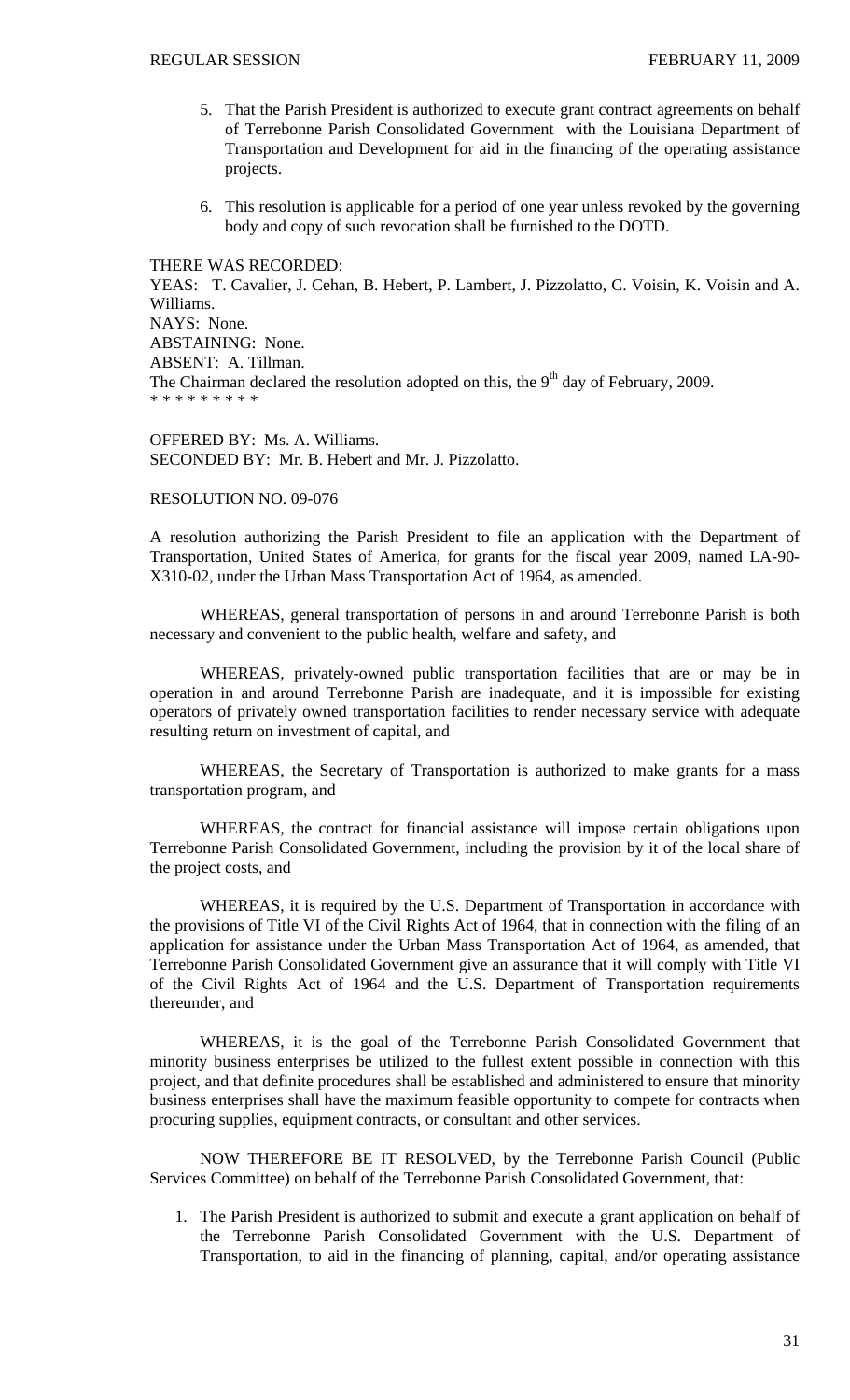projects pursuant to Section 5307 and 5309 of the Urban Mass Transportation Act of 1964, as amended.

- 2. The Parish President is authorized to execute and file with such application an assurance or any other document required by the U.S. Department of Transportation effectuating the purpose of Title VI of the Civil Rights Act of 1964.
- 3. The Department of Public Works is authorized to furnish such additional information as the U.S. Department of Transportation may require in connection with the application for this project.
- 4. The Parish President is authorized to set forth and execute affirmative minority business policies in connection with the program of project and budgets procurement needs.
- 5. The Parish President is authorized to execute grant agreements on behalf of the Terrebonne Parish Consolidated Government with the U.S. Department of Transportation for aid in financing of the planning, capital, and/or operating assistance program of projects and budgets.

BE IT FURTHER RESOLVED, that all resolutions in conflict herewith are hereby repealed.

THERE WAS RECORDED:

YEAS: T. Cavalier, J. Cehan, B. Hebert, P. Lambert, J. Pizzolatto, K. Voisin and A. Williams. NAYS: None.

ABSTAINING: None.

ABSENT: A. Tillman and C. Voisin.

The Chairman declared the resolution adopted on this, the  $9<sup>th</sup>$  day of February, 2009.

\* \* \* \* \* \* \* \* \*

 Capital Projects Manager Al Levron explained that when the Parish assumed responsibility as a non-federal levee project sponsor, the Parish became responsible for complying with and obtaining the lands, easements, rights-of-way, and deeds for the project. He continued that all landowners affected by federal projects must be offered fair market value in accordance with the Uniform Relocation Act and noted that Mr. Stanga is certified to work on federal projects and does work for the U.S. Army Corps of Engineers.

OFFERED BY: Mr. C. Voisin. SECONDED BY: Mr. K. Voisin.

RESOLUTION NO. 09-077

 NOW, THEREFORE BE IT RESOLVED by the Terrebonne Parish Council (Public Services Committee), on behalf of the Terrebonne Parish Consolidated Government, that the Parish President's appointment of Craig Stanga to provide appraisal services for the Terrebonne Non-Federal Levee project is hereby ratified; and,

 BE IT FURTHER RESOLVED that the Parish President is authorized, at his sole discretion, to negotiate and execute a professional services agreement with said firm.

THERE WAS RECORDED:

YEAS: T. Cavalier, J. Cehan, B. Hebert, P. Lambert, J. Pizzolatto, A. Tillman, C. Voisin, K. Voisin and A. Williams. NAYS: None. ABSTAINING: None. ABSENT: None. The Chairman declared the resolution adopted on this, the  $9<sup>th</sup>$  day of February, 2009. \* \* \* \* \* \* \* \* \*

OFFERED BY: Mr. P. Lambert. SECONDED BY: Mr. B. Hebert.

RESOLUTION NO. 09-078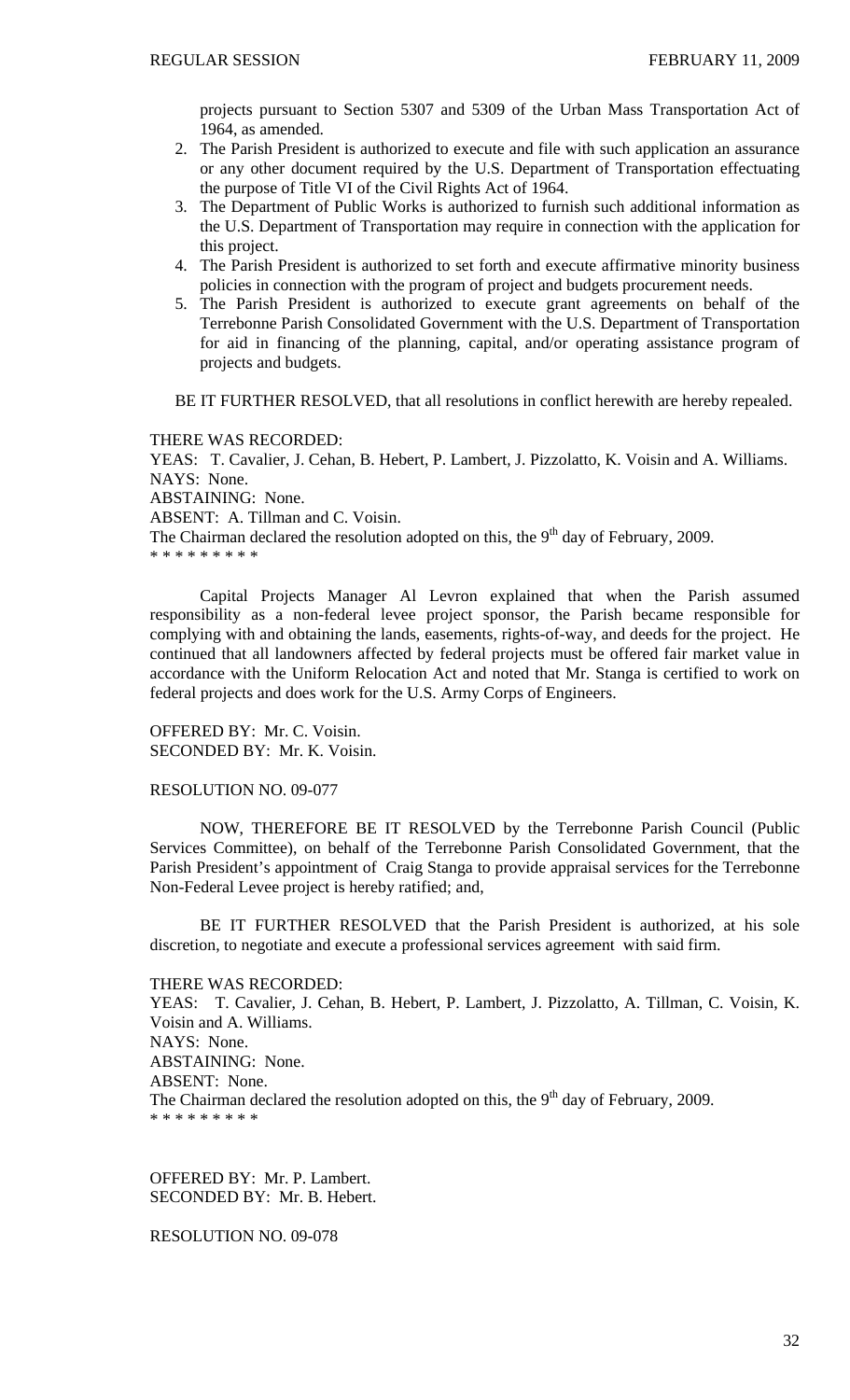WHEREAS, Article 7 Section 14C of the Constitution of the State of Louisiana provides that "for a public purpose, the state and political subdivisions…may engage in cooperative endeavors with each other…" and

WHEREAS, Louisiana Revised Statute 33:1324(3) provides that any parish or political subdivision of the state may make agreements between or among themselves to engage jointly in the acquisition or improvement of any public project or improvement, specifically including public drainage projects, provided that at least one of the participants to the agreement is authorized under a provision of law to perform such activity for completion of the undertaking; and

WHEREAS, LA R.S. 38:329 specifically authorizes the Terrebonne Levee and Conservation District (DISTRICT) to enter into agreements of this nature; and

WHEREAS, the DISTRICT and Terrebonne Parish Consolidated Government (PARISH) recognize the necessity of providing tidal flood protection and coastal restoration for the residents of Terrebonne Parish;

WHEREAS, the PARISH and the DISTRICT have overlapping constitutional and statutory authority with respect to providing said flood protection, drainage and coastal restoration; and

WHEREAS, the PARISH has proposed to take the lead on the completion of the project to repair, rehabilitate, and elevate a portion of the Ward 7 Levee , between Bayou Neuf Pump Station and the St. Louis Canal; and

NOW THEREFORE BE IT RESOLVED by the Terrebonne Parish Council (Public Services Committee), on behalf of the Terrebonne Parish Consolidated Government, authorizes the Parish President to enter into a cooperative endeavor agreement with the Terrebonne Parish Levee and Conservation District, the terms of which are substantially in accordance with the document titled "Intergovernmental Agreement between Terrebonne Parish Consolidated Government, and the Terrebonne Levee and Conservation District for the Proposed Upper Ward 7 Levee Improvements Bayou Neuf to St. Louis Canal".

THERE WAS RECORDED:

YEAS: T. Cavalier, J. Cehan, B. Hebert, P. Lambert, J. Pizzolatto, A. Tillman, C. Voisin, K. Voisin and A. Williams. NAYS: None. ABSTAINING: None. ABSENT: None. The Chairman declared the resolution adopted on this, the  $9<sup>th</sup>$  day of February, 2009. \* \* \* \* \* \* \* \* \*

 Capital Projects Manager Al Levron explained that the "Chabert Hospital Levee Project" entails the construction of a levee between LA Highway 57 and Van Avenue and would extend around Chabert Hospital across the Terrebonne Port property and along the railroad right-ofway, terminating at Van Avenue.

 Mr. C. Voisin moved, seconded by Mr. P. Lambert, "THAT, the Public Services Committee retain the matter relative to authorizing Amendment No. 1 to the Department of Natural Resource Cooperative Agreement No. 2503-09-81 in committee for two weeks."

 In response to questioning, Mr. Levron stated that the aforementioned project is funded through multiple sources; that the Parish has allocated \$1,700,000.00 in the previous budget for said project; that the State has appropriated three allocations of which the aforementioned amendment is the second allocation of \$250,000.00; and that the third State allocation is being devised which would bring the State's appropriation to approximately \$1,200,000.00.

 Parish President Michel Claudet noted that the State has been requested to release funding for the aforementioned project; that the Department of Natural Resources sent the agreement using priority mail in order to expedite the execution of the agreement; that the State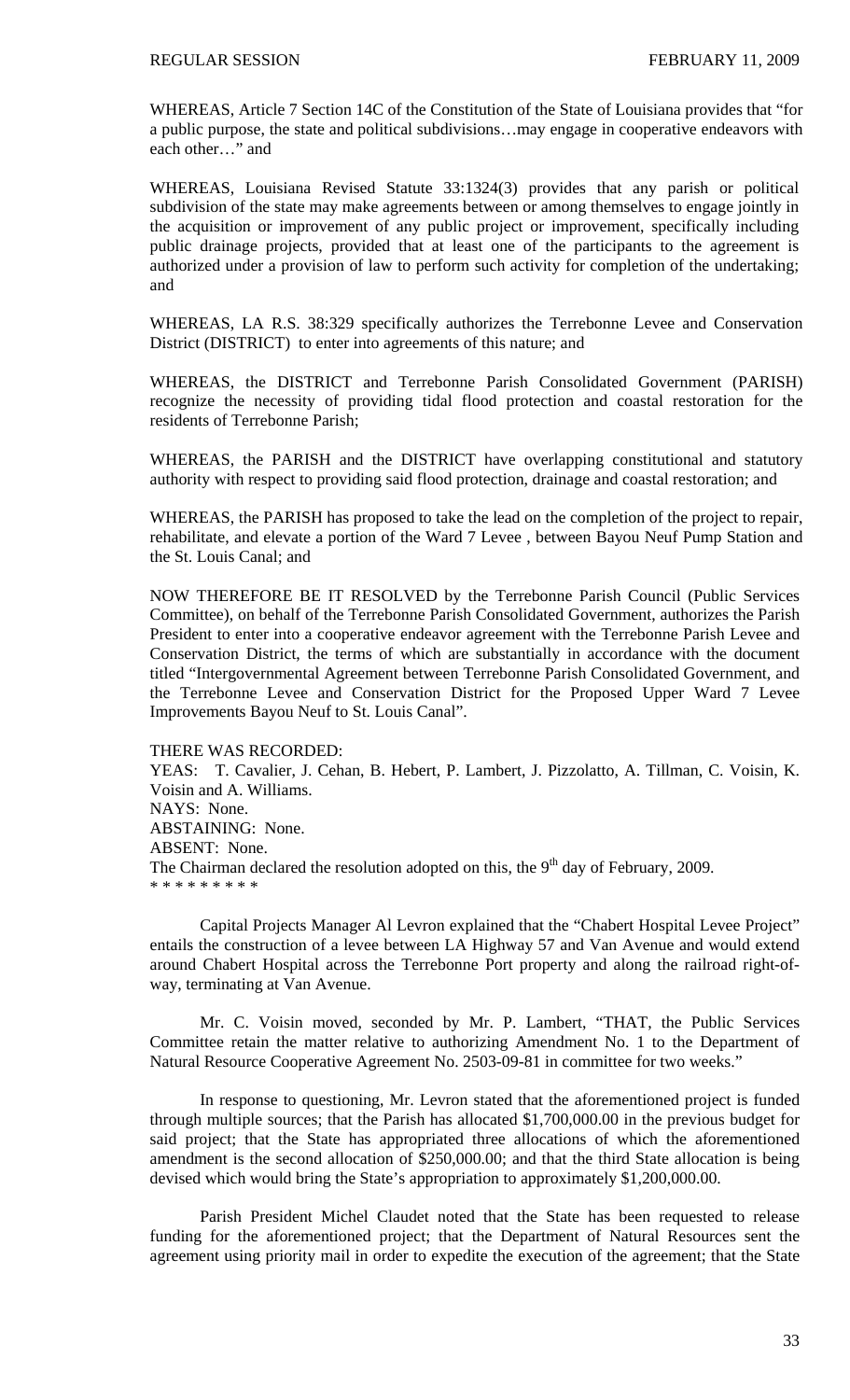Delegation has pushed for the funding; noted that delaying the authorization would move the project further into the hurricane season; and requested that the matter be approved tonight.

 Committee Member C. Voisin noted that there may be some land issues affecting residents in Districts 7 & 8 and added that he would like to meet to discuss the issues prior to adopting the resolution.

OFFERED BY: Mr. J. Pizzolatto. SECONDED BY: Mr. K. Voisin.

# RESOLUTION NO. 09-079

DNR Cooperative Agreement No. 2503-09-81, "Chabert Hospital Levee Project" Amendment No.1

BE IT RESOLVED, by the Terrebonne Parish Council (Public Services Committee), on behalf of the Terrebonne Parish Consolidated Government, that the Parish President, Michel Claudet, is hereby authorized to execute the DNR Cooperative Agreement No. 2503-09-81, Amendment No.1, between the Terrebonne Parish Consolidated Government and the Louisiana Department of Natural Resources for the "Chabert Hospital Levee Project".

# THERE WAS RECORDED:

YEAS: T. Cavalier, J. Cehan, B. Hebert, P. Lambert, J. Pizzolatto, A. Tillman, C. Voisin, K. Voisin and A. Williams. NAYS: None. ABSTAINING: None. ABSENT: None. The Chairman declared the resolution adopted on this, the  $9<sup>th</sup>$  day of February, 2009. \* \* \* \* \* \* \* \* \*

 President Claudet noted that Administration is aware of the right-of-way issue; added that the resolution allows the Parish to receive funding; and noted that the land issues could be resolved at a later time.

 Committee Member C. Voisin requested that Administration schedule a meeting with himself, Councilman Joey Cehan, and the landowners affected by the project within a week.

OFFERED BY: Ms. A. Williams. SECONDED BY: Mr. A. Tillman.

## RESOLUTION NO. 09-080

A Resolution authorizing the execution of Change Order No. 1 (Balancing) for the Construction Agreement for Valhi Boulevard Extension (Hollywood Road to Equity Boulevard); Parish Project No. 05-EXT-36, Terrebonne Parish, Louisiana.

 WHEREAS, the Terrebonne Parish Consolidated Government entered into a contract dated April 30, 2008, with Byron E Talbot Contractor, Inc, for the Valhi Boulevard Extension (Hollywood Road to Equity Boulevard); Parish Project No. 05-EXT-36, Terrebonne Parish, Louisiana, and

 WHEREAS, a change order is necessary to balance the original contract quantities to final quantities required for the completion for the above referenced project, and

 WHEREAS, this Change Order is necessary in order to decrease the overall contract price by \$68,115.00, and

 WHEREAS, this Change Order No. 1 (Balancing) has been recommended by the Engineer, T. Baker Smith, Inc., for this project.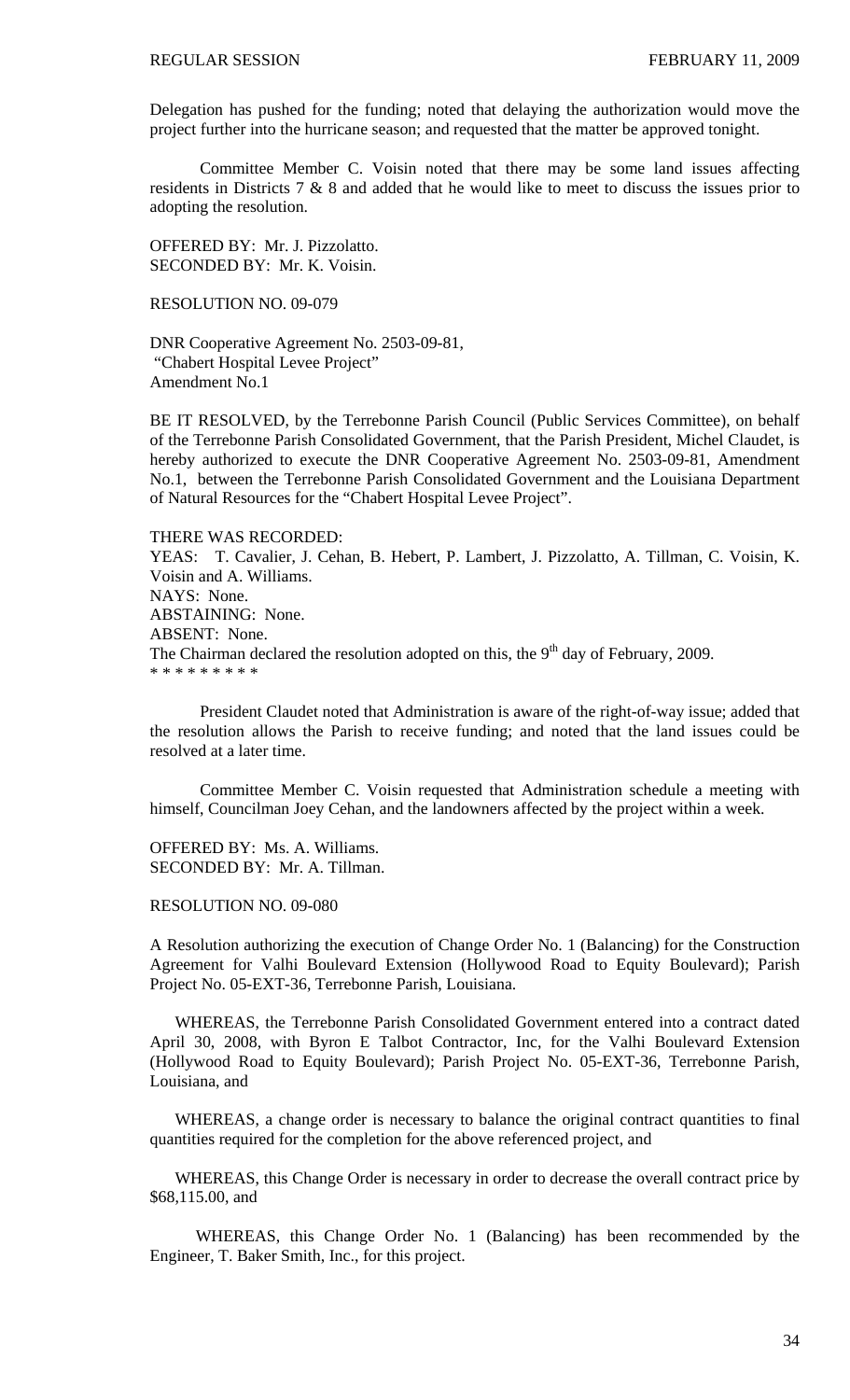NOW, THEREFORE BE IT RESOLVED that the Terrebonne Parish Council (Public Services Committee), on behalf of the Terrebonne Parish Consolidated Government, does hereby approve and authorize the execution by Terrebonne Parish President Michel Claudet of Change Order No. 1 (Balancing) to the construction agreement with Byron E Talbot Contractor, Inc. to perform construction services for the Valhi Boulevard Extension (Hollywood Road to Equity Boulevard); Parish Project No. 05-EXT-36, Terrebonne Parish, Louisiana for a decrease in the amount of Sixty Eight Thousand One Hundred Fifteen Dollars and No Cents (\$68,115.00) to the contract amount, and

 BE IT FURTHER RESOLVED that a certified copy of the resolution be forwarded to the Engineer, T. Baker Smith, Inc.

THERE WAS RECORDED:

YEAS: T. Cavalier, J. Cehan, B. Hebert, P. Lambert, J. Pizzolatto, A. Tillman, C. Voisin, K. Voisin and A. Williams. NAYS: None. ABSTAINING: None. ABSENT: None. The Chairman declared the resolution adopted on this, the  $9<sup>th</sup>$  day of February, 2009. \* \* \* \* \* \* \* \* \*

 Public Works Director Lt. Col. (Ret.) Greg Bush explained that the additional 15% cost for incurred expenses is standard in all Parish contracts and noted that the work was outside of the initial scope of the project.

OFFERED BY: Mr. C. Voisin. SECONDED BY: Mr. A. Tillman.

RESOLUTION NO. 09-081

A resolution approving Change Order No. 5 to the Construction Agreement with Civil Construction Contractors, Inc. for the Ashland Landfill Drainage Improvements and Resident Drop Off Facility resulting in a decrease of \$15,280.24.

WHEREAS, the Terrebonne Consolidated Government entered into an construction agreement with Civil Construction Contractors, Inc. dated February 14, 2008 for Ashland Landfill Drainage Improvements and Resident Drop Off Facility at Ashland Landfill **Pickup Station, and** 

WHEREAS, the project engineer, Shaw Coastal, recommends favorable consideration of this Change Order No. 4 to the construction agreement.

NOW, THEREFORE BE IT RESOLVED, that the Terrebonne Parish Council (Public Services Committee), on behalf of the Terrebonne Parish Consolidated Government, does hereby approve Change Order No. 5 of the construction agreement with Civil Construction Contractors, Inc. for the Ashland Landfill Drainage Improvement and Residential Drop Off Facility resulting in a decrease of \$15,280.24.

THERE WAS RECORDED: YEAS: T. Cavalier, J. Cehan, B. Hebert, P. Lambert, J. Pizzolatto, A. Tillman, C. Voisin, K. Voisin and A. Williams. NAYS: None. ABSTAINING: None. ABSENT: None. The Chairman declared the resolution adopted on this, the  $9<sup>th</sup>$  day of February, 2009. \* \* \* \* \* \* \* \* \*

OFFERED BY: Mr. C. Voisin. SECONDED BY: Ms. A. Williams and Mr. A. Tillman.

RESOLUTION NO. 09-082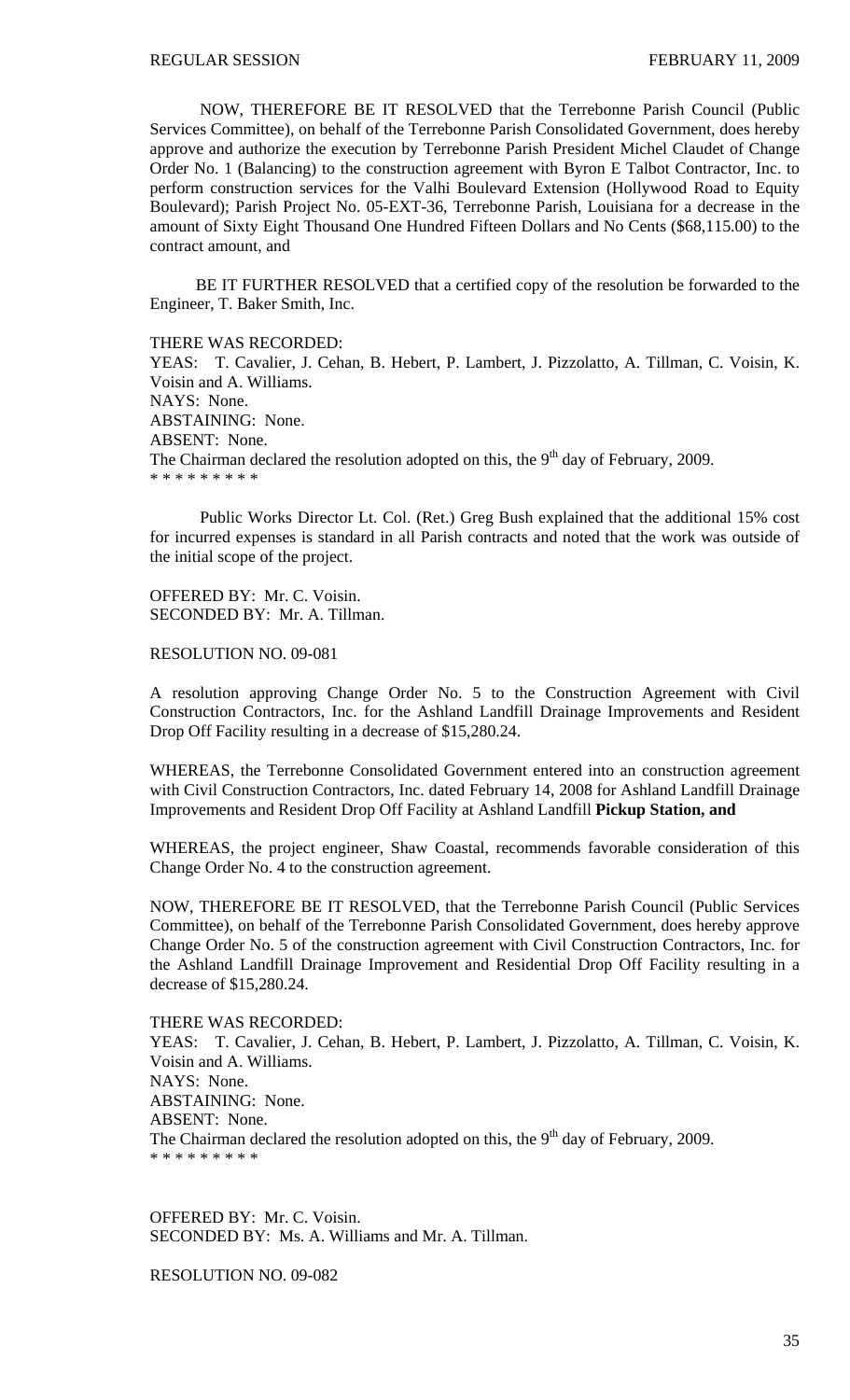A resolution authorizing a Cooperating Endeavor Agreement with Louisiana Department of Transportation and Development (LA DOTD) relative to the continuation of debris removal on state routes in Terrebonne Parish.

 WHEREAS, in the aftermath of Hurricanes Gustav and Ike the Louisiana Department of Transportation and Development (LA DOTD) assumed responsibility for collection and disposal of hurricane debris on state routes in Terrebonne Parish, and

 WHEREAS, after having completed two passes on all state routes and additional collection in areas of concentration, the LA DOTD released their contractor from collection activities in mid December 2008, and

 WHEREAS, since that time, the need for additional debris collection on state routes in Terrebonne Parish has become evident, and

 WHEREAS, representatives of Terrebonne Parish, LA DOTD, the Louisiana Governor's Office of Homeland Security and Emergency Preparedness (LA GOHSEP), and the Federal Emergency Management Agency (FEMA) met on Monday, January 26, 2009 to discuss matters related to continued hurricane debris collection on state routes in Terrebonne Parish and reached the following understandings, subject to approval of their respective governing agencies

• LA DOTD will remobilize their contract debris pick up crews to resume collection of hurricane debris on state routes in Terrebonne Parish on or around Monday, February 2, 2009 and will continue collection at least until February 20, 2009 (Mardi Gras weekend);

• Terrebonne Parish will accept vegetative debris collected on state routes in this period and process same at the Ashland Landfill facility under its standing contract with OMNI Pinnacle;

• Terrebonne Parish and LA DOTD will enter into a Cooperative Endeavor Agreement providing for Terrebonne Parish to continue collection and disposal of hurricane debris on state routes beyond February 20, 2009, thus qualifying Terrebonne for FEMA reimbursement.

 WHEREAS, the parish administration recommends pursuing the proposed agreement to ensure the continued removal of hurricane debris on state routes in Terrebonne Parish.

NOW THEREFORE BE IT RESOLVED, by the Terrebonne Parish Council (Public Services Committee), on behalf of the Terrebonne Parish Consolidated Government that Parish President Michel Claudet be, and he is hereby, authorized to negotiate and enter into a Cooperating Endeavor Agreement with Louisiana Department of Transportation and Development (DOTD) relative to collection and disposal of hurricane debris on state routes in Terrebonne Parish.

THERE WAS RECORDED:

YEAS: T. Cavalier, J. Cehan, B. Hebert, P. Lambert, J. Pizzolatto, A. Tillman, C. Voisin, K. Voisin and A. Williams. NAYS: None. ABSTAINING: None. ABSENT: None. The Chairman declared the resolution adopted on this, the  $9<sup>th</sup>$  day of February, 2009. \* \* \* \* \* \* \* \* \*

OFFERED BY: Mr. C. Voisin. SECONDED BY: Ms. A. Williams.

# RESOLUTION NO. 09-083

FP&C Project No. 50-J55-08B-02, Thompson Road Extension, Land Acquisition, Planning and Construction

BE IT RESOLVED, by the Terrebonne Parish Council (Public Services Committee), on behalf of the Terrebonne Parish Consolidated Government, that the Parish President, Michel Claudet, is hereby authorized to execute the Cooperative Endeavor Agreement for FP&C Project No. 50- J55-08B-02, between the Terrebonne Parish Consolidated Government and the Division of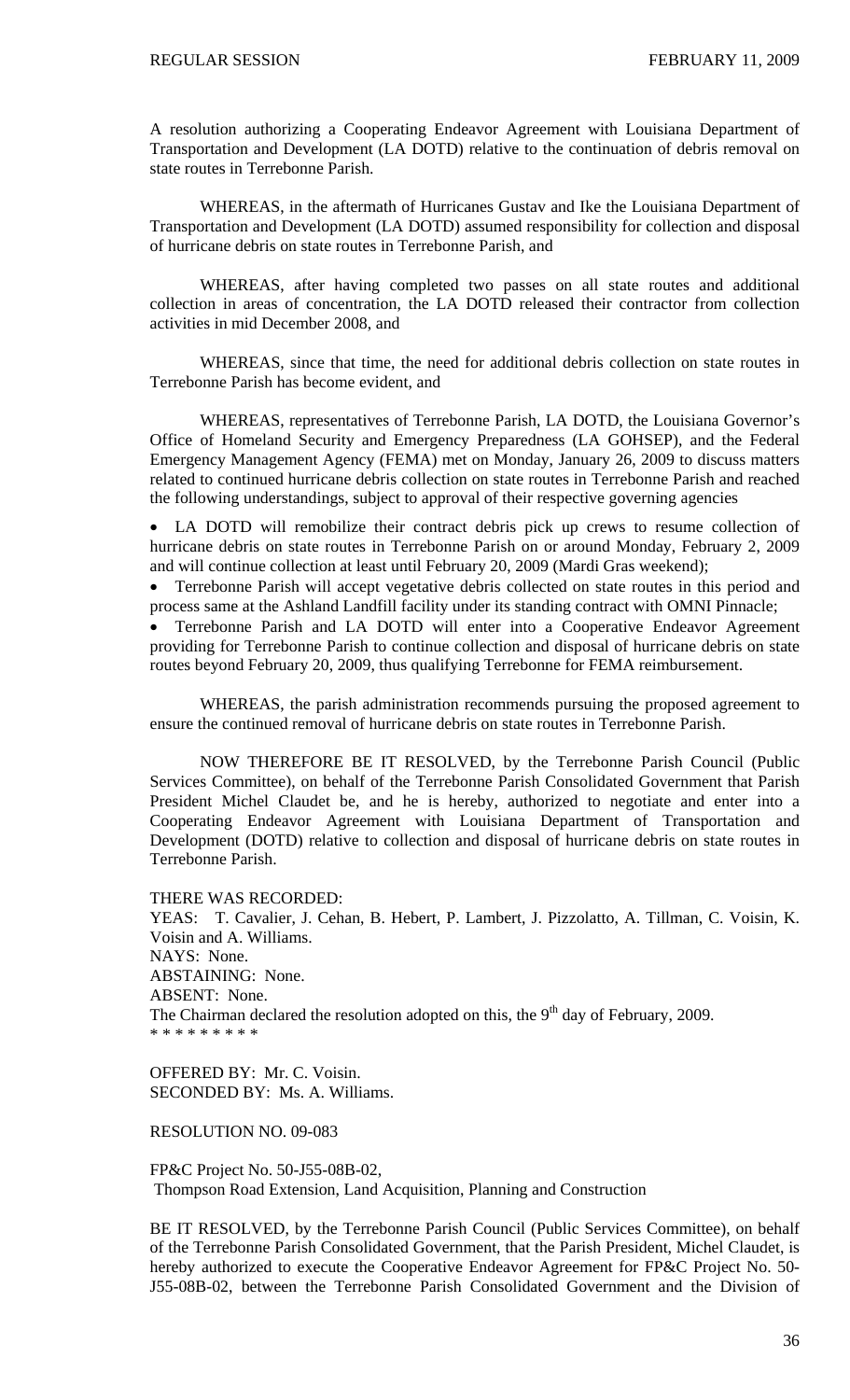Administration for the Thompson Road Extension, Land Acquisition, Planning and Construction Project.

BE IT FURTHER RESOLVED, that Parish President Michel Claudet is authorized to sign any an all documents pertaining to this project agreement.

THERE WAS RECORDED:

YEAS: T. Cavalier, J. Cehan, B. Hebert, P. Lambert, J. Pizzolatto, A. Tillman, C. Voisin, K. Voisin and A. Williams. NAYS: None. ABSTAINING: None. ABSENT: None. The Chairman declared the resolution adopted on this, the  $9<sup>th</sup>$  day of February, 2009. \* \* \* \* \* \* \* \* \*

OFFERED BY: Mr. K. Voisin. SECONDED BY: Mr. C. Voisin.

RESOLUTION NO. 09-084

A Resolution giving Notice of Intent to adopt an Ordinance to dedicate and accept the maintenance/operation of the street(s), drainage servitudes, utilities, gas, sewer, and rights-ofway for "WESTGATE SUBDIVISION, ADDENDUM NO. 6, PHASE 2" and to incorporate the extension of "BRIDGEPORT WAY" and "PORT ROYAL WAY" into the Enhanced 911 Emergency Response System for the purpose of providing a better means of locating addresses.

THEREFORE, BE IT RESOLVED by the Terrebonne Parish Council (Public Services Committee), on behalf of the Terrebonne Parish Consolidated Government, that Notice of Intent is given for adopting an ordinance to dedicate and accept the maintenance/operation of the street(s), drainage servitudes, utilities, gas, sewer, and rights-of-way for "WESTGATE SUBDIVISION, ADDENDUM NO. 6, PHASE 2", and to incorporate the extension of "BRIDGEPORT WAY" and "PORT ROYAL WAY" into the Enhanced 911 Emergency Response System for the purpose of providing a better means of locating addresses; and,

 BE IT FURTHER RESOLVED that a public hearing on said ordinance be called for Wednesday, February 25, 2009.

THERE WAS RECORDED:

YEAS: T. Cavalier, J. Cehan, B. Hebert, P. Lambert, J. Pizzolatto, A. Tillman, C. Voisin, K. Voisin and A. Williams. NAYS: None. ABSTAINING: None. ABSENT: None. The Chairman declared the resolution adopted on this, the  $9<sup>th</sup>$  day of February, 2009. \* \* \* \* \* \* \* \* \*

 Terrebonne Parish Port Administrator David Rabalais gave a detailed power point presentation on the current activities, status, and present goals of the Port Commission. Mr. Rabalais requested consideration of the Parish accepting the Port Road into its Road Maintenance System in order that traffic patrols may be conducted to deter speeders on said roadway; stated that the Terrebonne Port would continue to maintain the roadway under its current maintenance policy; and added that the Port Commission intends to hard surface the roadway. He also mentioned the possible co-sponsorship of an upcoming Wetland America Event at the Downtown Marina.

Committee Member B. Hebert requested that the Port Administration meet with representatives of Submar to determine the feasibility of relocating Submar from its Dunn Street location to the Terrebonne Port.

Committee Member C. Voisin requested that Administration investigate what action the Parish can take to assume the maintenance of the Port Road in order to provide for traffic patrols,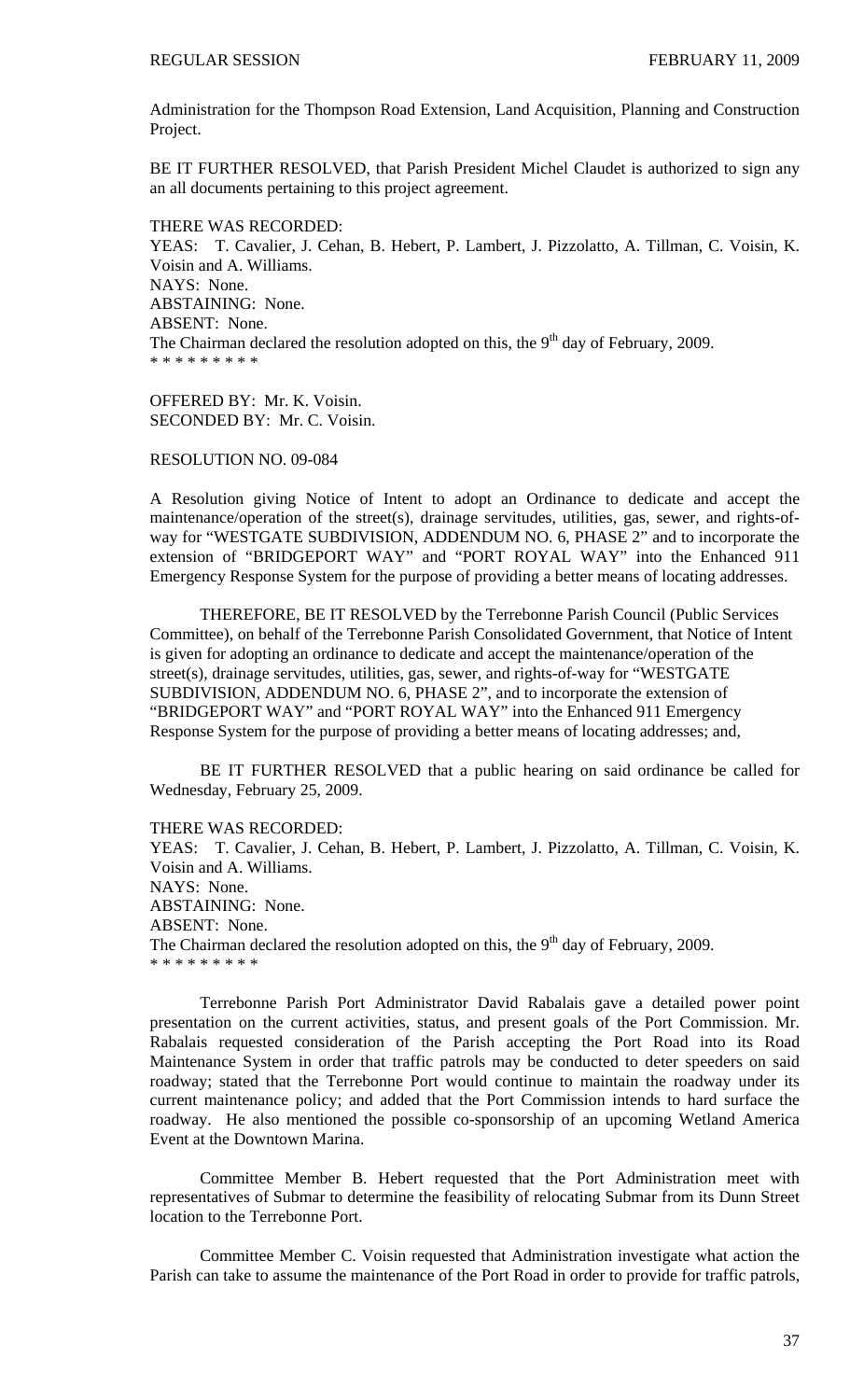and that the Council Clerk place said matter on the appropriate committee agenda for consideration.

Committee Member K. Voisin suggested some type of a cooperative endeavor agreement with local law enforcement agencies to provide for traffic patrols. (NO ACTION TAKEN)

 Utilities Director Tom Bourg stated that Administration has submitted information with respect to the Parish's gas rates in comparison to ATMOS gas in addition to the Parish's rate structure. He then explained the three components of the Parish's rate structure (customer rate charge, fixed commodity unit charge, and gas cost charge) and added that the Parish itemizes the rate charges.

 The Chairman recognized Mr. Floyd Bergeron of Kellie Street, who expressed his concern with respect to current Parish gas charges; added that those persons on fixed incomes can not afford the commodity and gas charges; and requested that the Parish eliminate the surcharges for the area between Hollywood Road to Bellaire Drive.

 Mr. Bourg stated the average rate for 40 ccs, inclusive of all charges, is less than ATMOS and added that tomorrow he will e-mail the member information with respect to ATMOS surcharges. He noted that the commodity charge and the customer charge constitute the total revenue for the Parish's gas utility.

Discussion ensued relative to gas user surcharges. (NO ACTION TAKEN)

 Recreation Director Sterling Washington stated that Grand Bois Campsite roads are being "re-graded"; that storm debris is being removed; that an electrician has checked the RV hook-ups; that plumbers have checked the plumbing system and dumpsites; that the Roads & Bridges Division is expected to complete all road work by the end of the week; that shells should be placed on the roadway by next week; and that the park should re-open within a week or two. In response to questioning, Mr. Washington stated that Administration is still receiving bids to repair the gazebo and added that the bathhouse is fully functional.

 The Chairman recognized Mr. Ernie Dardar, Grand Bois Manager, who submitted photos of Grand Bois after Hurricane Ike; noted that the roadway is being completed; and that the discharge dumpsite is located on the right side of the roadway as you exit the park. (NO ACTION TAKEN)

 Parish Attorney Courtney Alcock stated that the Legal Department has investigated the ownership of the old State Highway roadbed on Teve Street in Little Caillou; noted that the research revealed that when the State exchanged property with the landowner for the "new" Highway 56 right-of-way, the owner received the old roadbed; and added that the land is titled in the name of a private landowner, so the Parish does not have any rights to the property.

 Committee Member P. Lambert requested that the Legal Department submit a letter to the residents of Teve Street informing them of what the research revealed. (NO ACTION TAKEN)

OFFERED BY: Mr. C. Voisin. SECONDED BY: Mr. P. Lambert and Mr. B. Hebert.

### RESOLUTION NO. 09-085

A RESOLUTION OBLIGATING THE NECESSARY FUNDING UNDER THE TERREBONNE PARISH FLOOD HAZARD MITIGATION PROGRAM/HURRICANE LILI, PROJECT NO 1607-109-0001 TO COMPLETE THE ELEVATION OF VARIOUS STRUCTURES CONDITIONED ON ADMINISTRATIVE REVIEW AND AUTHORIZATION TO PROCEED IS RECEIVED FROM THE GOVERNOR'S OFFICE OF HOMELAND SECURITY AND EMERGENCY PREPAREDNESS.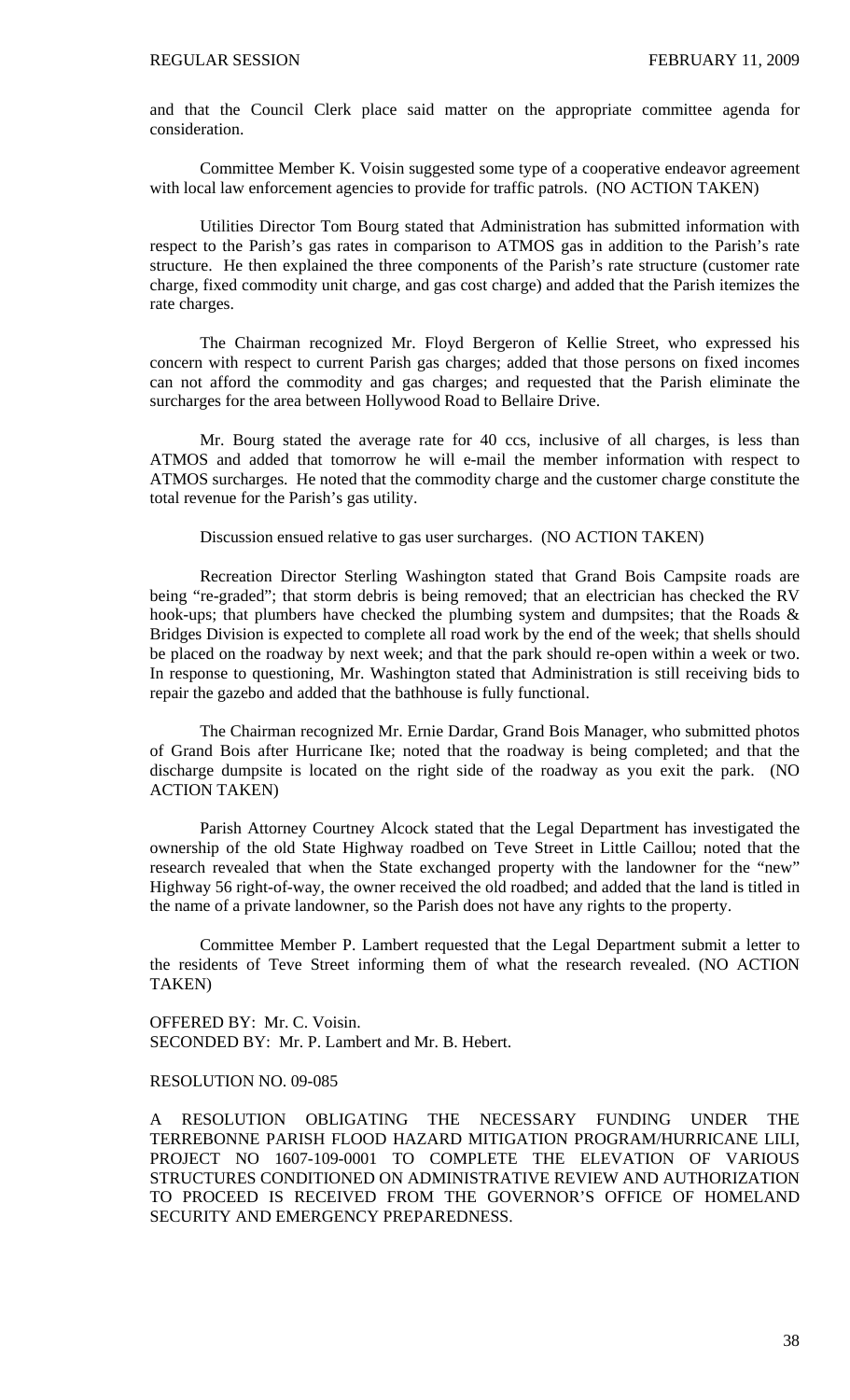WHEREAS, the Terrebonne Parish Consolidated Government has been formally notified that the Hurricane Katrina Flood Hazard Mitigation Program (HMGP), Project No. 1607-109-0001, can proceed with the mitigation of 6689 Grand Caillou Road; and

WHEREAS, under the administrative guidance of Shaw Environmental and Infrastructure Group, the required "elevation packets" have been prepared and executed by the various property owners and are awaiting administrative review by the Governor's Office of Homeland Security and Emergency Preparedness.

NOW, THEREFORE, BE IT RESOLVED, by the Terrebonne Parish Council (Public Services Committee), on behalf of the Terrebonne Parish Consolidated Government, that, upon administrative clearance by the Governor's Office of Homeland Security and Emergency Preparedness, the necessary funding under the Terrebonne Parish Flood Hazard Mitigation Program/Hurricane Katrina, Project No. 1607-109-0001 be hereby obligated in facilitation of the mitigation of 6689 Grand Caillou Road, Bernard Collins.

THERE WAS RECORDED:

YEAS: T. Cavalier, J. Cehan, B. Hebert, P. Lambert, J. Pizzolatto, A. Tillman, C. Voisin, K. Voisin and A. Williams. NAYS: None. ABSTAINING: None. ABSENT: None. The Chairman declared the resolution adopted on this, the  $9<sup>th</sup>$  day of February, 2009. \* \* \* \* \* \* \* \* \*

 Interim Parish Manager Patrick Gordon stated that the proposed amendment to the Subdivision Regulations regarding multi-residential buildings on single lots has not been submitted to the Subdivision Regulations Review Subcommittee for consideration; that the Committee will submit recommendations to the Houma-Terrebonne Regional Planning Commission for consideration and then submit its recommendations to the Council; and that once the recommendations are submitted, the Council's Subdivision Regulation Committee would review them.

Ms. T. Cavalier moved, seconded by Mr. K. Voisin, "THAT, the Public Services Committee request that the matter relative to the implementation of regulations for multiresidential buildings on single lots be referred to the Subdivision Regulations Review Subcommittee for consideration and for the submission of recommendations regarding said matter."

 The Chairman called for the vote on the motion offered by Ms. T. Cavalier. UPON ROLL CALL THERE WAS RECORDED: YEAS: T. Cavalier, J. Cehan, B. Hebert, P. Lambert, J. Pizzolatto, A. Tillman, C. Voisin, K. Voisin, and A. Williams. NAYS: None. ABSENT: None. The Chairman declared the motion adopted.

 Mr. A. Tillman moved, seconded by Mr. B. Hebert and Mr. K. Voisin, "THAT, there being no further business to come before the Public Services Committee, the meeting be adjourned."

 The Chairman called for the vote on the motion offered by Mr. A. Tillman. UPON ROLL CALL THERE WAS RECORDED: YEAS: T. Cavalier, J. Cehan, B. Hebert, P. Lambert, J. Pizzolatto, A. Tillman, C. Voisin, K. Voisin, and A. Williams. NAYS: None.

ABSENT: None.

The Chairman declared the motion adopted and the meeting was adjourned at 8:21 p.m.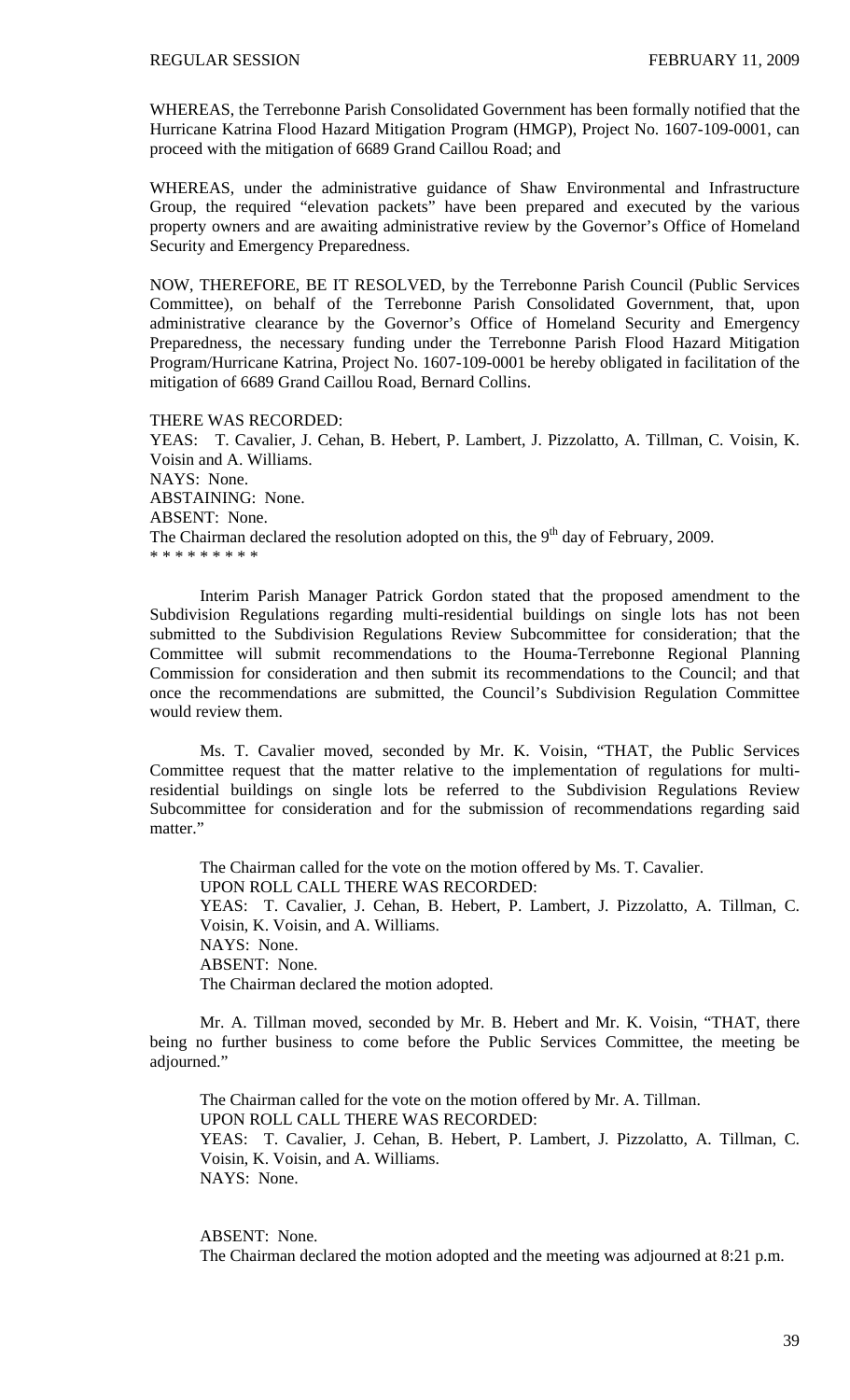Joey Cehan, Chairman

Suzette Thomas, Minute Clerk

 Mr. J. Cehan moved, seconded by Mr. K. Voisin, "THAT, the Council accept and ratify the minutes of the Public Services Committee meeting held on 2/9/09."

 The Chairwoman called for a vote on the motion offered by Mr. J. Cehan. UPON ROLL CALL THERE WAS RECORDED: YEAS: B. Hebert, T. Cavalier, J. Pizzolatto, K. Voisin, C. Voisin, J. Cehan, P. Lambert, and A. Williams NAYS: None ABSENT: A. Tillman The Chairwoman declared the motion adopted.

 The Chairwoman called for a report on the Community Development & Planning Committee meeting held on 2/9/09, whereupon the Committee Vice-Chairwoman, noting that ratification of the minutes calls public hearings on 2/25/09, rendered the following:

# **COMMUNITY DEVELOPMENT & PLANNING COMMITTEE**

### **FEBRUARY 9, 2009**

 The Chairman, A. Tillman, called the Community Development & Planning Committee meeting to order at 8:27 p.m. in the Terrebonne Parish Council Meeting Room with the Invocation led by A. Williams and the Pledge of Allegiance led by P. Lambert. Upon roll call, Committee Members recorded as present were: T. Cavalier, J. Cehan, B. Hebert, P. Lambert, J. Pizzolatto, A. Tillman, C. Voisin, K. Voisin, and A. Williams. A quorum was declared present.

OFFERED BY: Mr. P. Lambert. SECONDED BY: Mr. J. Cehan.

RESOLUTION NO. 09-086

A Resolution co-sponsoring nine "Downtown Live After 5" events throughout 2009, beginning with the event of Friday, March 27, 2009, and ending with the event scheduled for Friday November 6, 2009.

WHEREAS, Terrebonne Parish Consolidated Government (TPCG) desires to promote economic and cultural development in the Parish and recognizes its mandate to encourage the growth, development, restoration, improvement and enjoyment of downtown Houma through cooperation with the downtown business community as a means to promote said economic and cultural development; and,

WHEREAS, TPCG and the Houma Downtown Development Corporation (HDDC), which also functions as the Board of Directors of the Main Street Program, work diligently to revitalize downtown Houma through various programs and capital projects, and now desire to work cooperatively with the Downtown Business Association (DBA) to promote and offer an event called *"Downtown Live After 5*" concert series beginning on Friday, March 27, 2009, with subsequent events on Friday, April 24; Friday, May 29; Friday, June 26; Friday, July 31; Friday, August 28; Friday, September 25; Friday, October 23; and Wednesday, November 6, 2009, from 5:00PM to 10:00PM; and,

WHEREAS, Terrebonne Parish Consolidated Government desires to assist HDDC and DBA with these events in historic downtown Houma by officially co-sponsoring it; and,

WHEREAS, the TPCG finds that such co-sponsorship will serve a public purpose and have a public benefit commensurate with the cost.

NOW, THEREFORE, BE IT RESOLVED by the Terrebonne Parish Council (Community Development and Planning Committee0, on behalf of Terrebonne Parish Consolidated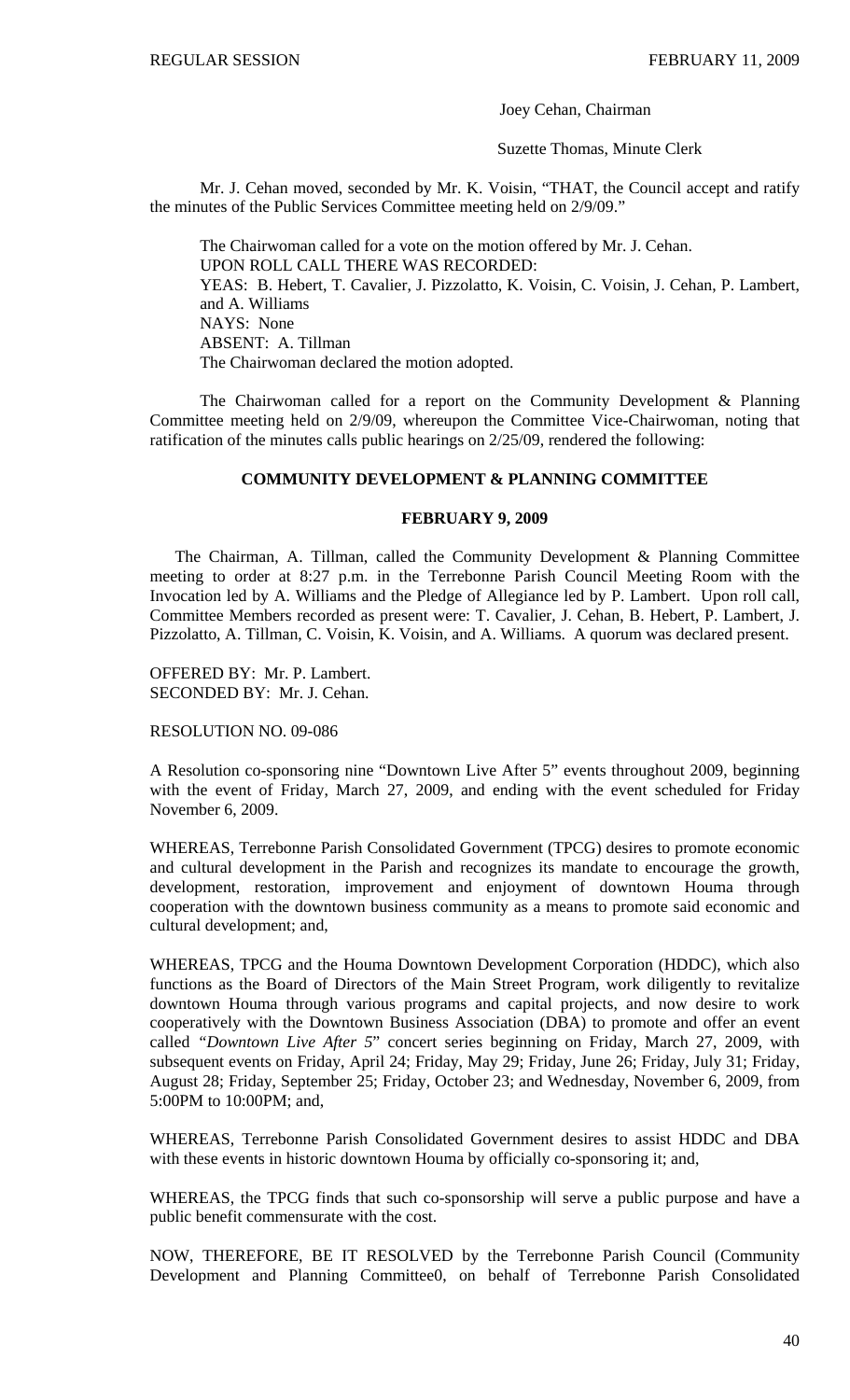Government that the Parish does hereby co-sponsor the *"Downtown Live After 5"* concert series events throughout 2009 beginning on Friday*,* March 27, and continuing on April 24, May 29, June 26, July 31, August 28, September 25, October 23, with the last event on Friday, November 6, 2009 between the hours of 5:00PM and 10:00PM, and that Parish President Michel Claudet is hereby authorized to execute any documents and provide assistance necessary to effect this cosponsorship. Parish co-sponsorship will be limited to the provision of event insurance, necessary barricades, delivery and pick up of trash receptacles and the provision of one police officer. Event sponsor(s) will pay for the provision of one additional police officer during each concert event.

### THERE WAS RECORDED:

YEAS: T. Cavalier, J. Cehan, B. Hebert, P. Lambert, J. Pizzolatto, A. Tillman, C. Voisin, K. Voisin and A. Williams. NAYS: None. ABSTAINING: None. ABSENT: None. The Chairman declared the resolution adopted on this, the  $9<sup>th</sup>$  day of February, 2009. \* \* \* \* \* \* \* \* \*

OFFERED BY: Ms. A. Williams. SECONDED BY: Mr. J. Pizzolatto.

# RESOLUTION NO. 09-087

A resolution authorizing the Parish President to sign the Weatherization Assistance Program Amendment between Louisiana Housing Finance Agency and Terrebonne Parish Consolidated Government.

WHEREAS, an additional amount of \$369,212.21 is available to the Terrebonne Parish Consolidated Government for a period of July 1, 2008 through June 30, 2009.

NOW, THEREFORE BE IT RESOLVED that the Terrebonne Parish Council (Community Development and Planning Committee), on the behalf of the Terrebonne Parish Consolidated Government, does hereby authorize the Parish President, Michel Claudet, to sign and submit the Weatherization Assistance Program Amendment; and,

BE IT FURTHER RESOLVED that the Terrebonne Parish Council (Community Development and Planning Committee), on behalf of the Terrebonne Parish Consolidated Government, does hereby authorize the Parish President, Michel Claudet, to sign and submit any other documents necessary between Terrebonne Parish Consolidated Government and the Louisiana Housing Finance Agency for the enactment of this amendment.

THERE WAS RECORDED: YEAS: T. Cavalier, J. Cehan, B. Hebert, P. Lambert, J. Pizzolatto, A. Tillman, C. Voisin, K. Voisin and A. Williams. NAYS: None. ABSTAINING: None. ABSENT: None. The Chairman declared the resolution adopted on this, the  $9<sup>th</sup>$  day of February, 2009. \* \* \* \* \* \* \* \* \*

 Council Clerk Paul Labat noted that the matter relative to rezoning from R-1 (Single Family Residential) to C-3 (Neighborhood Commercial) property located at 1739 and 1803 Savanne Road is an old matter and suggested that the Committee take no action on the matter.

Mr. K. Voisin moved, seconded by Mr. C. Voisin, "THAT, the Community Development & Planning Committee take no action with respect to the matter relative to rezoning from R-1 (Single Family Residential) to C-3 (Neighborhood Commercial) property located at 1803 Savanne Road."

The Chairman called for the vote on the motion offered by Mr. K. Voisin.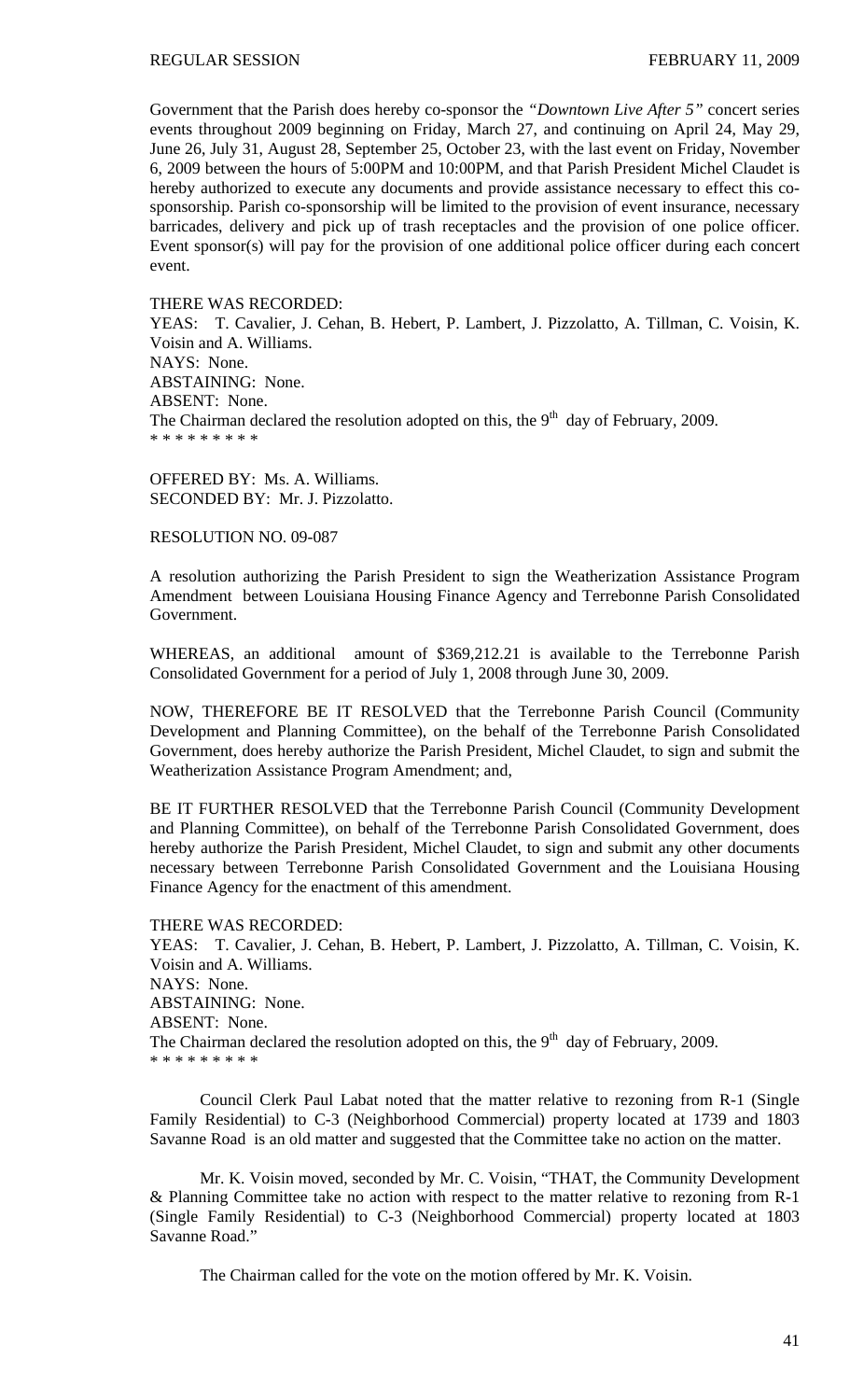UPON ROLL CALL THERE WAS RECORDED: YEAS: T. Cavalier, J. Cehan, B. Hebert, P. Lambert, J. Pizzolatto, A. Tillman, C. Voisin, K. Voisin, and A. Williams. NAYS: None. ABSENT: None. The Chairman declared the motion adopted.

OFFERED BY: Mr. P. Lambert. SECONDED BY: Mr. C. Voisin.

# RESOLUTION NO. 09-088

A RESOLUTION GIVING NOTICE OF INTENT TO ADOPT AN ORDINANCE TO AUTHORIZE THE ACQUISITION OF STRUCTURES AND LANDS UNDER THE TERMS AND CONDITIONS OF THE TERREBONNE PARISH HURRICANE KATRINA HAZARD MITIGATION GRANT PROGRAM (HMGP), PROJECT NO. #1607-109-0002, PROJECT #0001A; TO AUTHORIZE THE PARISH PRESIDENT TO EXECUTE ANY AND ALL DOCUMENTS NECESSARY TO EFFECT ACQUISITION; AND CALLING A PUBLIC HEARING ON SAID MATTER FOR WEDNESDAY, FEBRUARY 25, 2009 AT 6:30 P. M.

WHEREAS, the Terrebonne Parish Consolidated Government, in the implementation of its Hurricane Katrina Hazard Mitigation Grant Program, Project No. #1607-109-0002, #0001A, has executed all necessary documents with the following property owner to acquire all structures and lands located at the address and for the amount stipulated below:

Owner(s): Wilsey and Betty Dupre

Address: 1588 Highway 665, Montegut, LA 70377

Appraised Value: \$183,000

Total Project Costs: \$205,980.00

Offer Amount: \$183,350.00

Legal Description: On the right descending bank of Bayou Point Au Chein, but not front theron. Bounded front or east By Wilsey J. Dupre. Bounded rear or west by Wilsey J. Dupre. Lot 60X127' located 127' from Public Road. COB 18/652-and-on the right descending bank of Bayou Point Au Chien. Bounded above by Elie Brunet. Bounded below by Irvey J. Dupre. Having a Frontage 86' by depth survey. Less Lot 60X127'.

WHEREAS, the above listed property owner has agreed to the offer to purchase for the amounts stipulated.

NOW, THEREFORE, BE IT RESOLVED by the Terrebonne Parish Council (Community Development and Planning Committee), on behalf of the Terrebonne Parish Consolidated Government, that notice is hereby given to adopt an ordinance to authorize the acquisition of structures and lands under the terms and conditions of the Terrebonne Parish Hurricane Katrina Hazard Mitigation Grant Program (HMGP), Project No. #1607-109-0002, Project #0001A; to authorize the Parish President to execute any and all documents necessary to effect acquisition; and calling a public hearing on said matter for Wednesday, February 25, 2009, at 6:30 p. m.

THERE WAS RECORDED: YEAS: T. Cavalier, J. Cehan, B. Hebert, P. Lambert, J. Pizzolatto, A. Tillman, C. Voisin, K. Voisin and A. Williams. NAYS: None. ABSTAINING: None. ABSENT: None. The Chairman declared the resolution adopted on this, the  $9<sup>th</sup>$  day of February, 2009. \* \* \* \* \* \* \* \* \*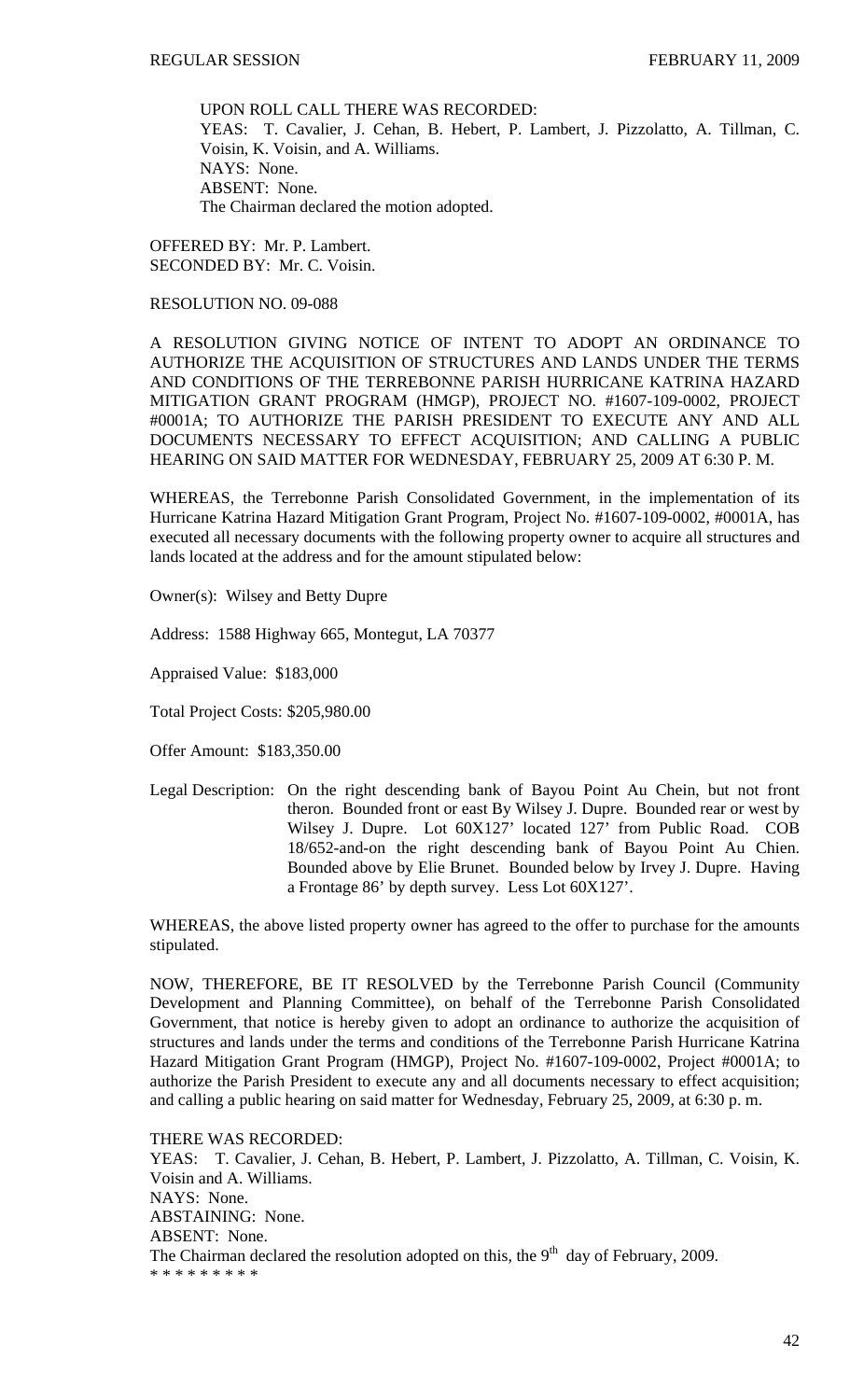The Chairman noted that Item No. 5 (RESOLUTION: Introducing an ordinance to authorize the acquisition of structures and land under the terms and conditions of the Terrebonne Parish Hurricane Katrina HMGP Program for property located at 214 Bayou Gardens Road) has been withdrawn from the agenda as per the request of Administration. (NO ACTION TAKEN)

OFFERED BY: Mr. C. Voisin. SECONDED BY: Mr. B. Hebert.

## RESOLUTION NO. 09-089

A RESOLUTION GIVING NOTICE OF INTENT TO ADOPT AN ORDINANCE TO AUTHORIZE THE ACQUISITION OF STRUCTURES AND LANDS UNDER THE TERMS AND CONDITIONS OF THE TERREBONNE PARISH HURRICANE KATRINA HAZARD MITIGATION GRANT PROGRAM (HMGP), PROJECT NO. #1607-109-0002, PROJECT #0002A; TO AUTHORIZE THE PARISH PRESIDENT TO EXECUTE ANY AND ALL DOCUMENTS NECESSARY TO EFFECT ACQUISITION; AND CALLING A PUBLIC HEARING ON SAID MATTER FOR WEDNESDAY, FEBRUARY 25, 2009 AT 6:30 P. M.

WHEREAS, the Terrebonne Parish Consolidated Government, in the implementation of its Hurricane Katrina Hazard Mitigation Grant Program, Project No. #1607-109-0002, #0002A, has executed all necessary documents with the following property owner to acquire all structures and lands located at the address and for the amount stipulated below:

Owner(s): Leslie and Dory Kerbo

Address: 300 Hidalgo Drive, Houma, LA 70363

Appraised Value: \$85,000

Total Project Costs: \$108,835

Offer Amount: \$85,300.10

Legal Description: Lot 1, Block 6, Fairfield Subdivision.

WHEREAS, the above listed property owner has agreed to the offer to purchase for the amounts stipulated.

NOW, THEREFORE, BE IT RESOLVED by the Terrebonne Parish Council (Community Development and Planning Committee), on behalf of the Terrebonne Parish Consolidated Government, that notice is hereby given to adopt an ordinance to authorize the acquisition of structures and lands under the terms and conditions of the Terrebonne Parish Hurricane Katrina Hazard Mitigation Grant Program (HMGP), Project No. #1607-109-0002, Project #0002A; to authorize the Parish President to execute any and all documents necessary to effect acquisition; and calling a public hearing on said matter for Wednesday, February 25, 2009, at 6:30 p. m.

### THERE WAS RECORDED:

YEAS: T. Cavalier, J. Cehan, B. Hebert, P. Lambert, J. Pizzolatto, A. Tillman, C. Voisin, K. Voisin and A. Williams. NAYS: None. ABSTAINING: None. ABSENT: None. The Chairman declared the resolution adopted on this, the  $9<sup>th</sup>$  day of February, 2009. \* \* \* \* \* \* \* \* \*

 Mr. J. Cehan moved, seconded by Mr. K. Voisin, "THAT, there being no further business to come before the Community Development & Planning Committee, the meeting be adjourned."

 The Chairman called for the vote on the motion offered by Mr. J. Cehan. UPON ROLL CALL THERE WAS RECORDED: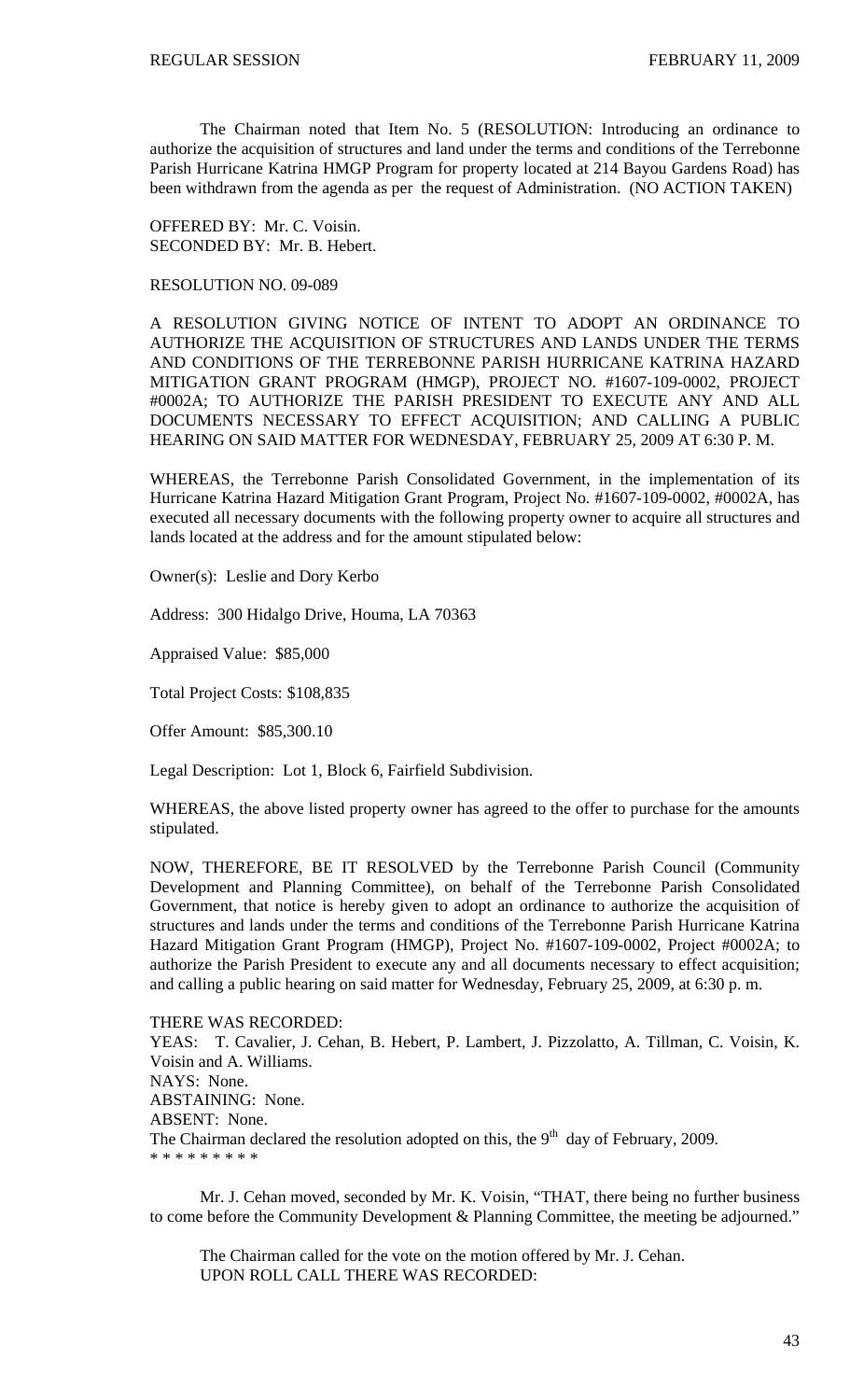YEAS: T. Cavalier, J. Cehan, B. Hebert, P. Lambert, J. Pizzolatto, A. Tillman, C. Voisin, K. Voisin, and A. Williams.

NAYS: None. ABSENT: None.

The Chairman declared the motion adopted and the meeting was adjourned at 8:29 p.m.

Alvin Tillman, Chairman

Suzette Thomas Minute Clerk

Ms. T. Cavalier moved, seconded by Mr. J. Cehan, "THAT, the Council accept and ratify the minutes of the Community Development & Planning Committee meeting held on 2/9/09."

 The Chairwoman called for a vote on the motion offered by Ms. T. Cavalier. UPON ROLL CALL THERE WAS RECORDED: YEAS: B. Hebert, T. Cavalier, J. Pizzolatto, K. Voisin, C. Voisin, J. Cehan, P. Lambert, and A. Williams NAYS: None ABSENT: A. Tillman The Chairwoman declared the motion adopted.

 Mr. P. Lambert moved, seconded by Mr. J. Cehan, "THAT, the Council approve the following street light list:

INSTALL ONE (1) 150w HPS STREETLIGHT NEXT TO 3310 HIGHWAY 665 IN POINT-AUX-CHENES (MARKED W/RED RIBBON); RLD #6; ENTERGY; PETE LAMBERT."

The Chairwoman called for a vote on the motion offered by Mr. P. Lambert. UPON ROLL CALL THERE WAS RECORDED: YEAS: B. Hebert, T. Cavalier, J. Pizzolatto, K. Voisin, C. Voisin, J. Cehan, P. Lambert, and A. Williams NAYS: None ABSENT: A. Tillman The Chairwoman declared the motion adopted.

 Ms. T. Cavalier moved, seconded by Mr. B. Hebert, "THAT, the Council keep nominations open for two weeks for the expired term of Mr. Robert LeBouef on the Bayou Blue Fire Protection District Board."

 The Chairwoman called for a vote on the motion offered by Ms. T. Cavalier. UPON ROLL CALL THERE WAS RECORDED: YEAS: B. Hebert, T. Cavalier, J. Pizzolatto, K. Voisin, C. Voisin, J. Cehan, P. Lambert, and A. Williams NAYS: None ABSENT: A. Tillman The Chairwoman declared the motion adopted.

Ms. T. Cavalier moved, seconded by Mr. B. Hebert, "THAT, the Council reappoint Mrs. Sybil Guidry to another term on the Terrebonne Parish Tree Board and that nominations remain open for the other vacancy."

 The Chairwoman called for a vote on the motion offered by Ms. T. Cavalier. UPON ROLL CALL THERE WAS RECORDED: YEAS: B. Hebert, T. Cavalier, J. Pizzolatto, K. Voisin, C. Voisin, J. Cehan, P. Lambert, and A. Williams NAYS: None ABSENT: A. Tillman The Chairwoman declared the motion adopted.

Mr. C. Voisin moved, seconded by Mr. P. Lambert, "THAT, the Council appoint Mr. Marty Theriot and Mr. Donald Bourg to the expired term of the late Mr. Willie Bonvillain and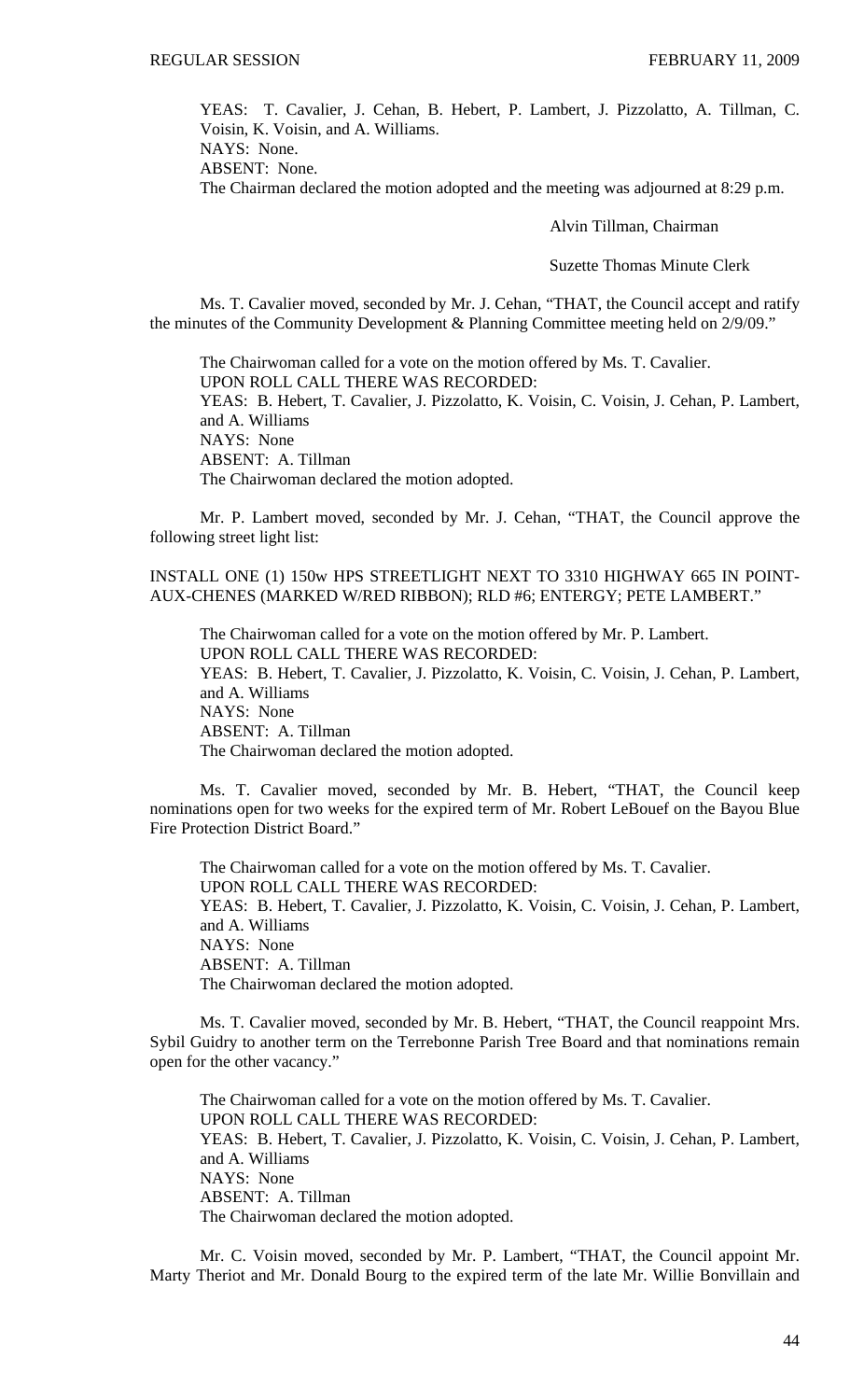the expired term of Mr. Roland P. Aucoin on the Fire Protection District No. 4 Board, effective immediately."

 The Chairwoman called for a vote on the motion offered by Mr. C. Voisin. UPON ROLL CALL THERE WAS RECORDED: YEAS: B. Hebert, T. Cavalier, J. Pizzolatto, K. Voisin, C. Voisin, J. Cehan, P. Lambert, and A. Williams NAYS: None ABSENT: A. Tillman The Chairwoman declared the motion adopted.

Mr. J. Pizzolatto moved, seconded by Mr. J. Cehan, "THAT, the Council appoint Captain Keith Ward to replace Captain Jerry LaBouve, who is retiring, to represent the Houma Fire Department on the Terrebonne Parish Communications District Board."

 The Chairwoman called for a vote on the motion offered by Mr. J. Pizzolatto. UPON ROLL CALL THERE WAS RECORDED: YEAS: B. Hebert, T. Cavalier, J. Pizzolatto, K. Voisin, C. Voisin, J. Cehan, P. Lambert, and A. Williams NAYS: None ABSENT: A. Tillman The Chairwoman declared the motion adopted.

Mr. K. Voisin moved, seconded by Mr. J. Pizzolatto, "THAT, the Council appoint PFC Terry Boquet to the Houma Municipal Civil Service Board, representing the Houma Police Department."

 The Chairwoman called for a vote on the motion offered by Mr. K.Voisin. UPON ROLL CALL THERE WAS RECORDED: YEAS: B. Hebert, T. Cavalier, J. Pizzolatto, K. Voisin, C. Voisin, J. Cehan, P. Lambert, and A. Williams NAYS: None ABSENT: A. Tillman The Chairwoman declared the motion adopted.

 Ms. T. Cavalier moved, seconded by Mr. P. Lambert, "THAT, the Council appoint Mr. Ed Snyder, representing the deaf community, to the Advisory Committee for Disability Affairs."

 The Chairwoman called for a vote on the motion offered by Ms. T. Cavalier. UPON ROLL CALL THERE WAS RECORDED: YEAS: B. Hebert, T. Cavalier, J. Pizzolatto, K. Voisin, C. Voisin, J. Cehan, P. Lambert, and A. Williams NAYS: None ABSENT: A. Tillman The Chairwoman declared the motion adopted.

 Mr. C. Voisin moved, seconded by Mr. J. Cehan, "THAT, the Council open nominations, close nominations, and appoint Mr. Louis 'Bubba' Watkins, III to the Hospital Service District No. 1 Board to replace Mrs. Emilie M. Daye, who resigned."

 The Chairwoman called for a vote on the motion offered by Mr. C. Voisin. UPON ROLL CALL THERE WAS RECORDED: YEAS: B. Hebert, T. Cavalier, J. Pizzolatto, K. Voisin, C. Voisin, J. Cehan, P. Lambert, and A. Williams NAYS: None

ABSENT: A. Tillman The Chairwoman declared the motion adopted.

No matters were addressed under agenda item 6A – Council Members Request Discussion of.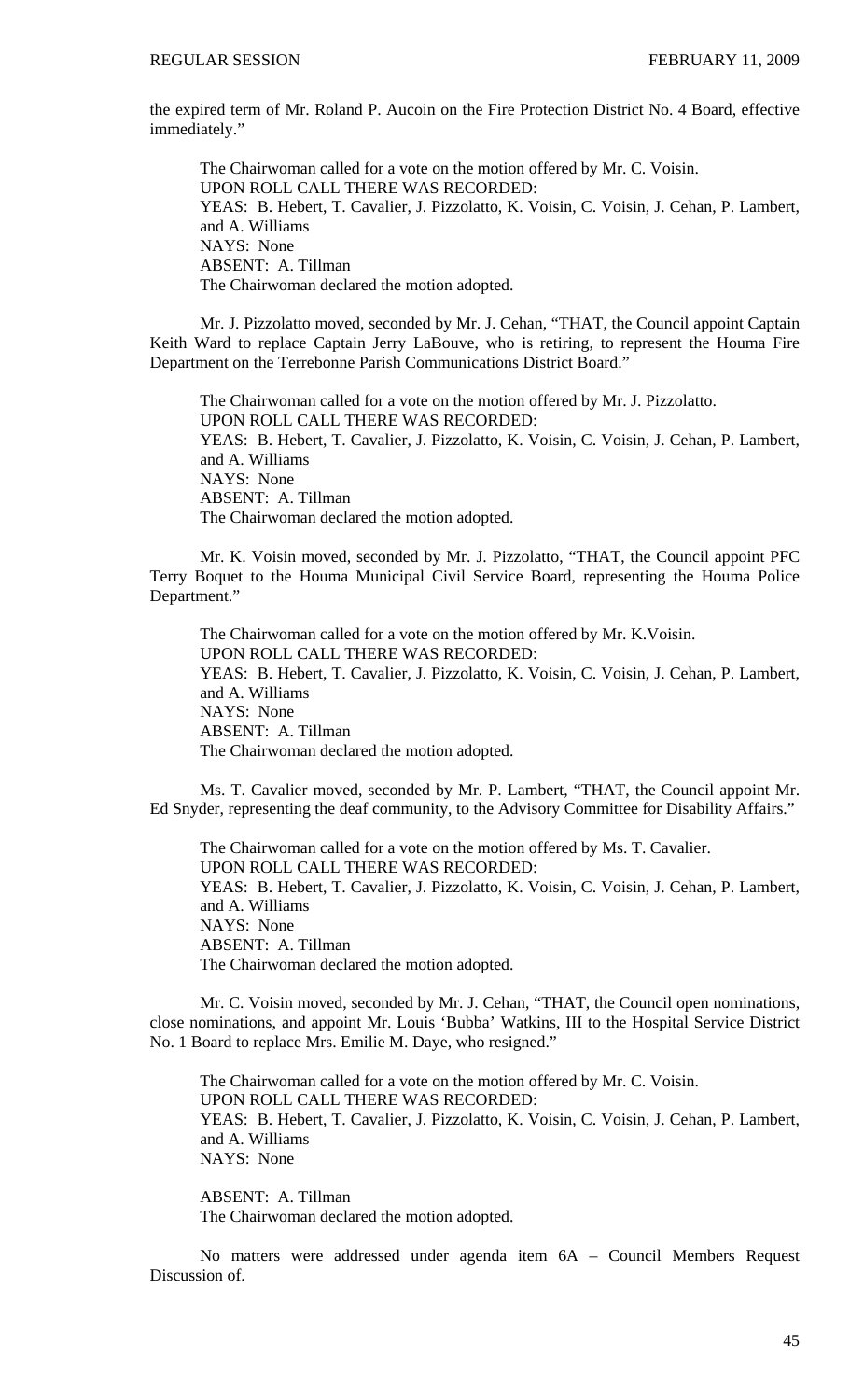Councilman J. Cehan announced and congratulated Shell Pipeline's recent achievement of Star Status of Safety with OSHA, which is the highest safety award they can receive. He said that they were also the first company in Louisiana to achieve this.

Councilman B. Hebert thanked the Parish's Drainage Division and the Parish President for the cleaning of culverts on Alma Street and, with the recent rain, the water drained fine.

Councilman C. Voisin announced to the residents in the Bayou Dularge area, specifically south of Falgout Canal, that yesterday he met with Fire District Board members and FEMA on the Fire Station. As of tomorrow, the fire station will no longer be insured because of their location and the condition of the bulkhead, behind the building. He stated that a fire truck and personnel would be manned on the south side of Falgout Canal to provide service for fire and emergency, indefinitely. He stated that the State has indicated they will maintain the bridge in as good or better condition at Falgout Canal.

Councilman K. Voisin stated he sent a letter to principals of schools and various media outlets letting them know that he invites the children of Terrebonne Parish that he has a wall in his Council office reserved for their drawings of what they think Terrebonne Parish needs to be. He encouraged children to send them to the Council office.

Parish President M. Claudet announced the following:

- A public forum to be held tomorrow at 5:30 p.m. in the Council Chambers, for the CDBG funds that will coming into Terrebonne Parish. He stated it is a scoping meeting and as much input as possible is welcome from residents.
- The Cleanest City Competition in March 2009
- May 30 through June 1, the American Wetlands Last Stand
- Food Vending Permits for Mardi Gras parades with the Department of Health deadline has been extended for this year

No action was necessary on agenda item 8A – Information List.

 Parish President M. Claudet gave a status report on the following matters his Administration is currently addressing:

• Debris and street lights on the parade route are being addressed

The Chairwoman recognized Mr. Gary Gernhouser, ENTERGY, who stated he has been working with the Council Clerk and Council Members regarding street lights, particularly on the parade routes, and that those are being addressed prior to the first parade.

Parish President M. Claudet continued his status report on the following matters:

- Flood map meeting that was held and Terrebonne Parish currently working towards its appeal on the maps
- Funds available for residents to elevate their homes, but there is a lack of contractors and encouraged anyone to get into the elevation business
- The ground breaking ceremony held last Friday for the Dulac Federal Levees
- The state addressing the debris, particularly a site in Dularge, the parade routes, and state highways
- The Parish expended twenty-three million dollars for hurricane related damages, reimbursement from FEMA has been very slow to non-existent, and the Finance Department working diligently for the cash flow portions

 Mr. C. Voisin, seconded by Mr. J. Pizzolatto, "THAT, the Council accept the following Monthly Engineering Reports:

- A) GSE Associates, Inc.
- B) T. Baker Smith, Inc."